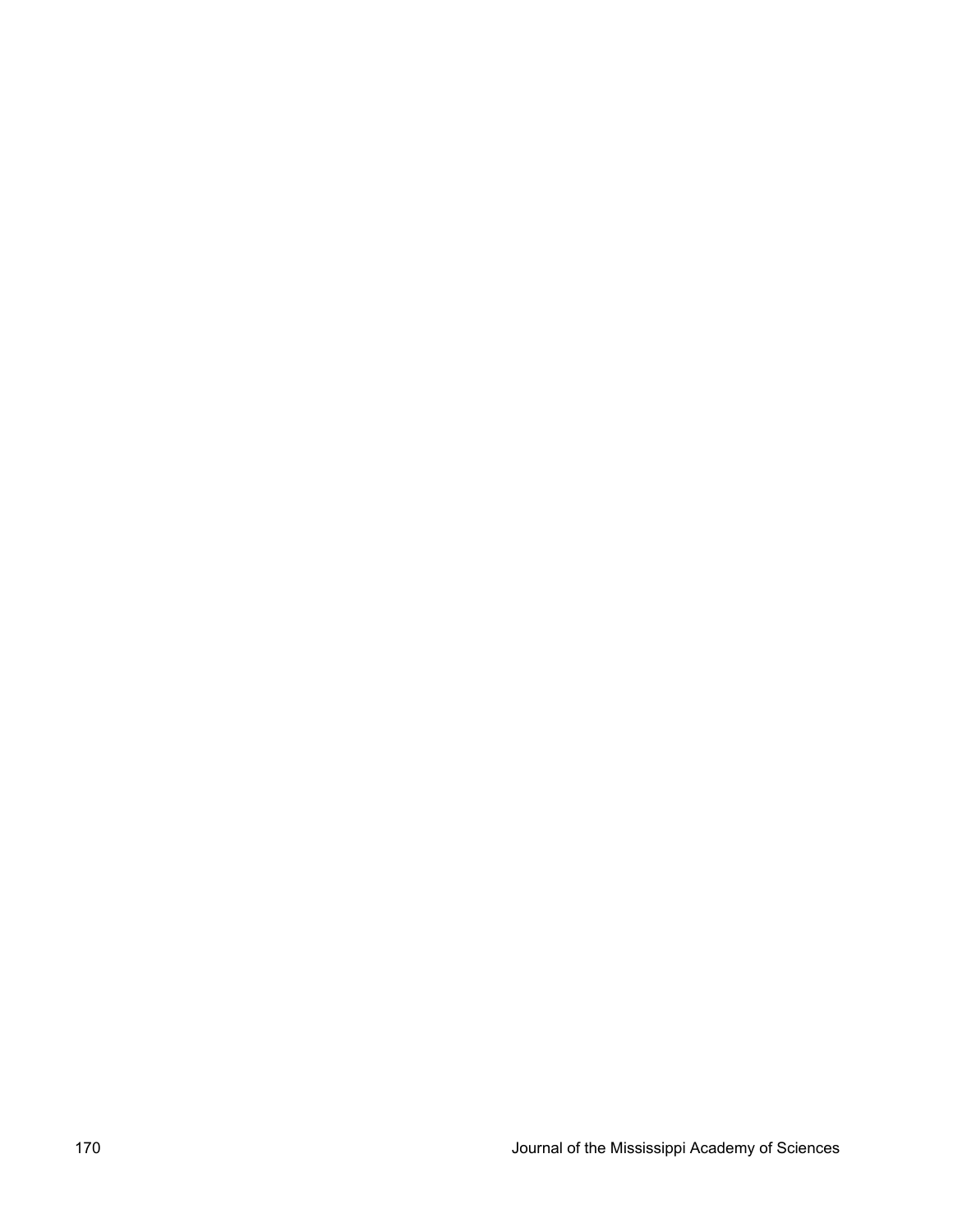# **OFFICERS OF THE MISSISSIPPI ACADEMY OF SCIENCES**

| Dick Highfill     |
|-------------------|
| Sarah Lea McGuire |
|                   |
|                   |

# **Editorial**

Emily Brontë is not generally known for her poetry, but I came across this poem and thought it worth sharing. It was written on 17 May 1839.—Ken Curry

#### I AM THE ONLY BEING

I am the only being whose doom No tongue would ask, no eye would mourn; I've never caused a thought of gloom, A smile of joy, since I was born.

In secret pleasure, secret tears, This changeful life has slipped away, As friendless after eighteen years, As lone as on my natal day.

There have been times, I cannot hide, There have been times when this was drear, When my sad soul forgot its pride And longed for one to love me here.

But those were in the early glow Of feelings long subdued by care, And they have died so long ago, I hardly now believe they were.

First melted off the hope of youth, Then fancy's rainbow fast withdrew; And then experience told me truth In mortal bosoms never grew.

'Twas grief enough to think mankind All hollow, servile, insincere; But worse to turn to my own mind, And find the same corruption there.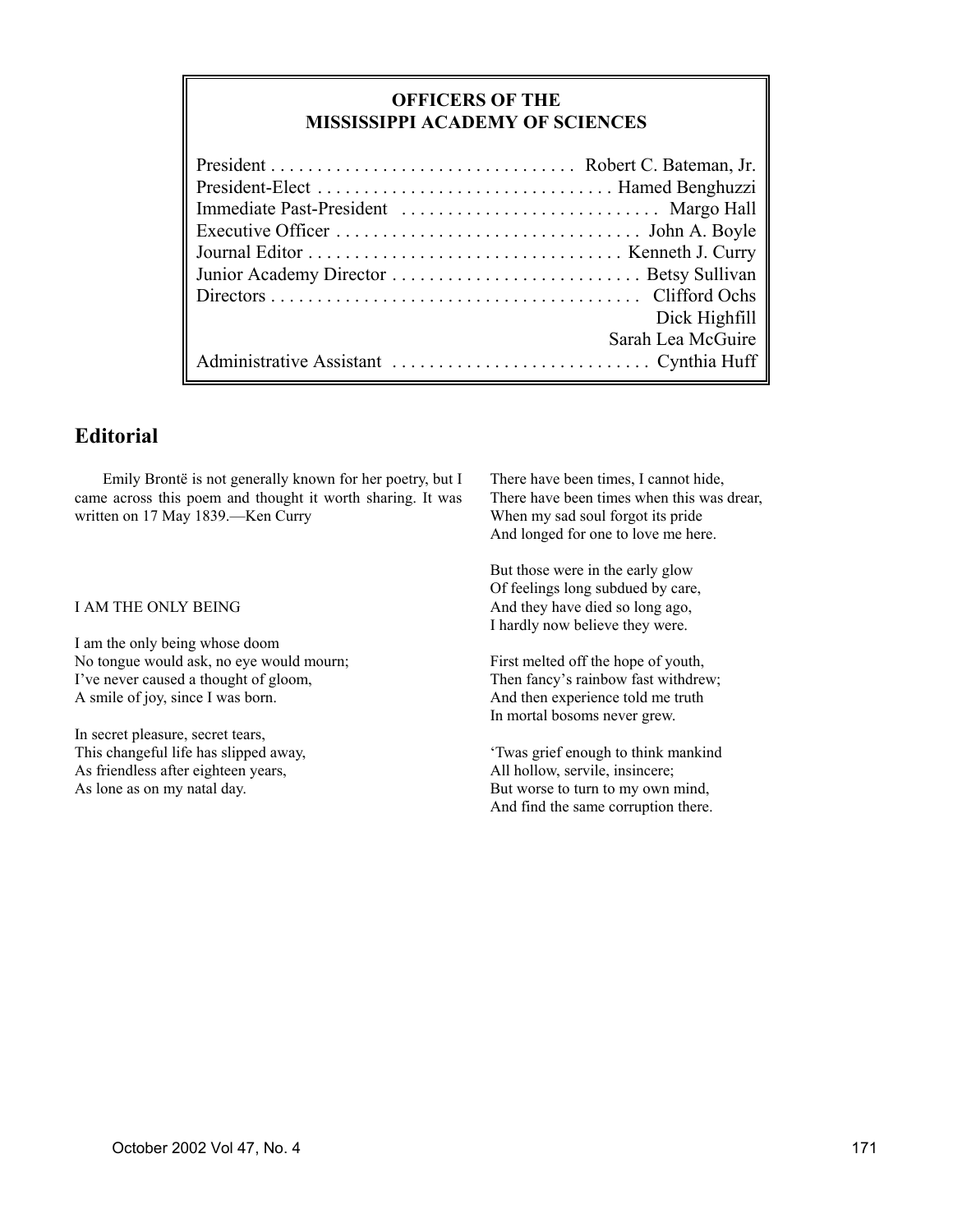# **New Division! ECOLOGY AND EVOLUTIONARY BIOLOGY**

The Mississippi Academy of Sciences is pleased to announce the formation of a new division, effective immediately, in Ecology and Evolutionary Biology. The Division of Ecology and Evolutionary Biology encourages submission of papers in these areas to the Journal of the Mississippi Academy of Sciences, and for presentation at next year's annual meeting of MAS in Hattiesburg. Papers appropriate to this division may come from researchers conducting studies in ecology and evolution in terrestrial, wetlands, or aquatic environments, involving organisms of any kind, or be strictly theoretical in content. Dr. Clifford Ochs of the University of Mississippi (byochs@olemiss.edu) and Dr. David Beckett of the University of Southern Mississippi (david.beckett@usm.edu) are the chair and vice-chair of the division for the coming year.—Cliff Ochs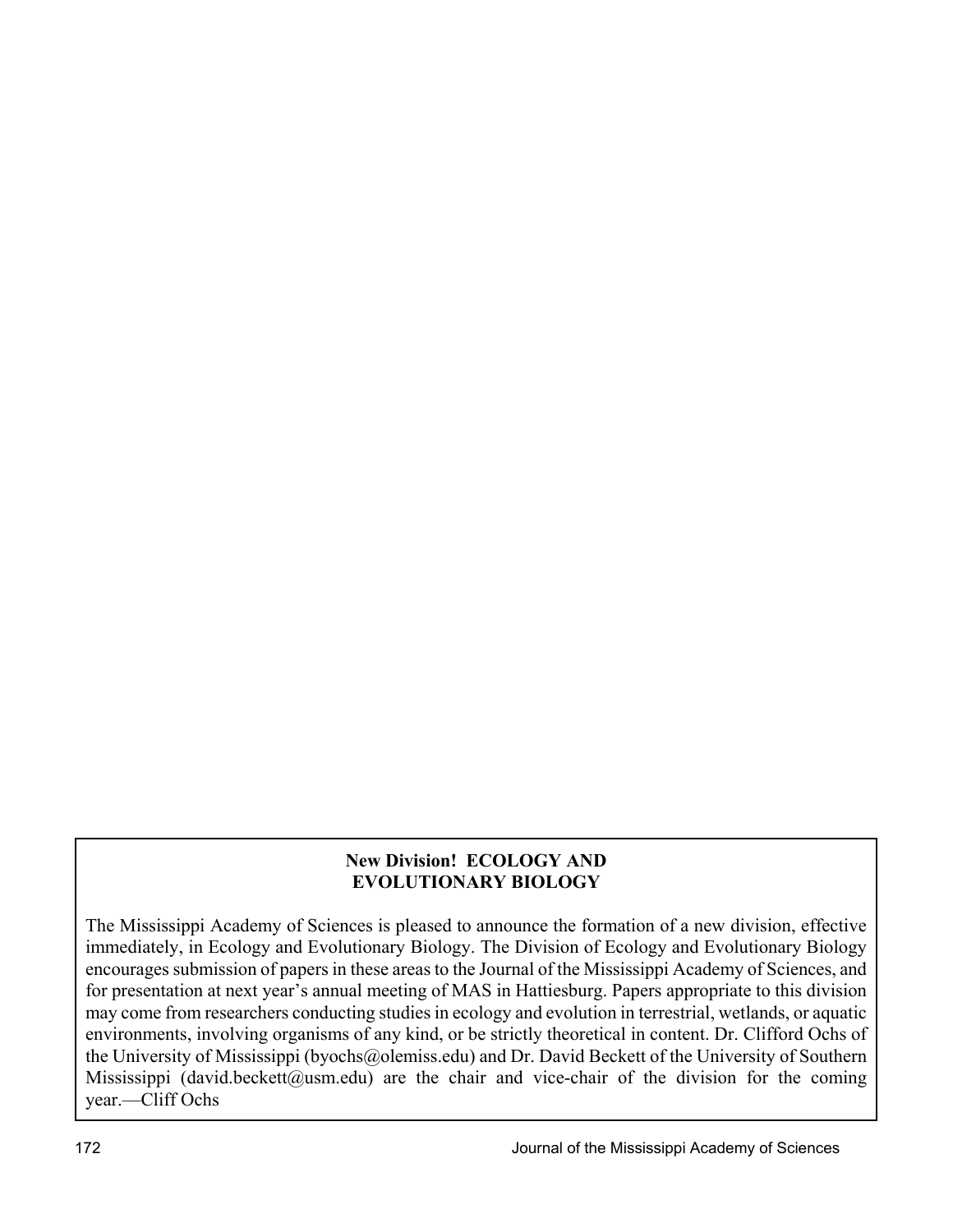[insert Ohaus advertisment here]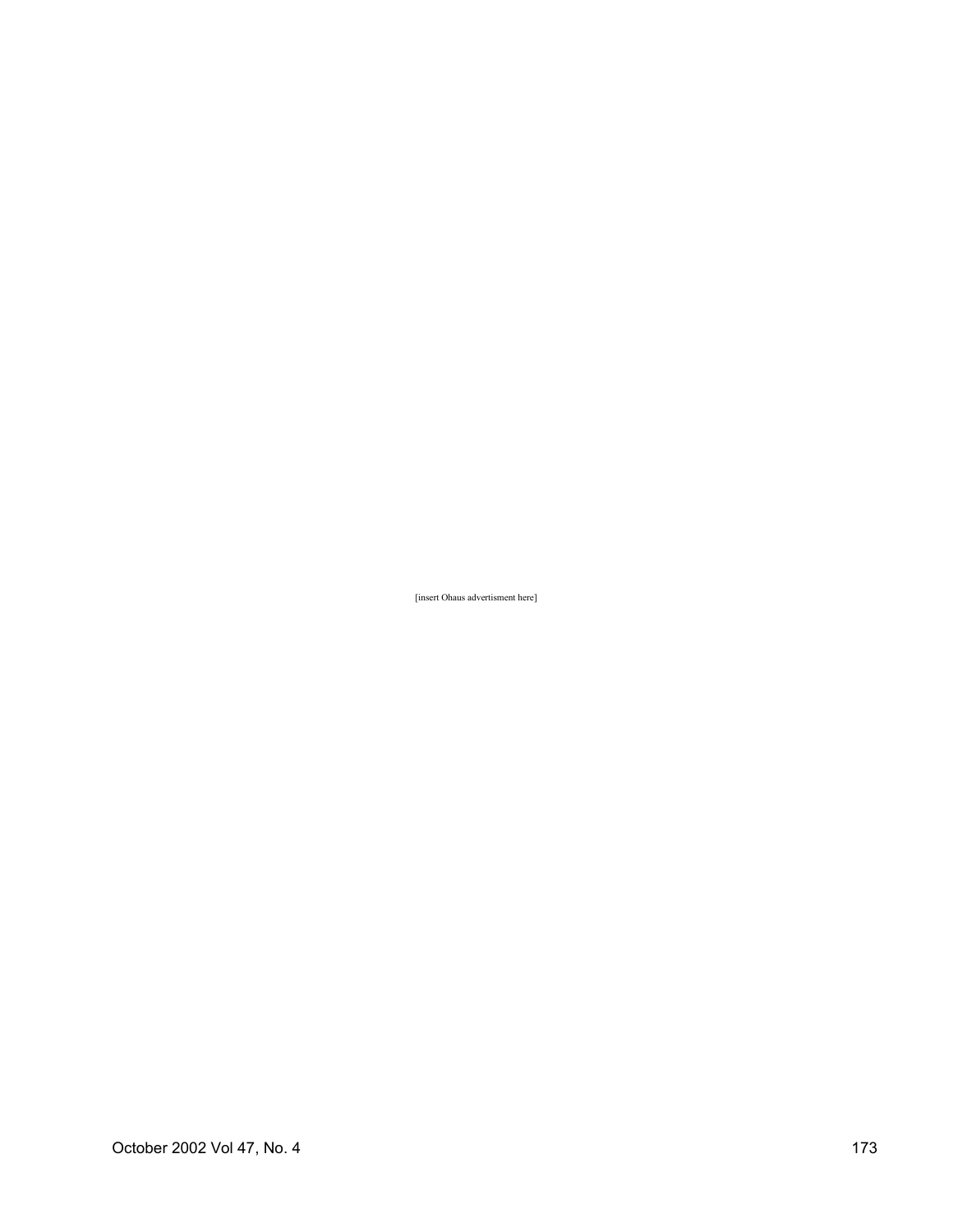# **Life on Mars: Past, Present and Future**

2003 Annual Meeting Dodgen Lecture



Christopher P. McKay, a Planetary Scientist with the Space Science Division of NASA Ames since 1982, researches the relationship between the chemical and physical evolution of the solar system and the origin of life. He is actively involved in planning for future Mars missions, including human settlements. Chris has been conducting polar research since 1980 in Mars-like environments such as the Antarctic dry valleys and, more recently, the Siberian Arctic. He has a strong interest in involving students in planning for the exploration of space, particularly Mars.

Christopher P. Mckay received his doctorate in astrophysics from the University of Colorado in 1982 and has been a research scientist with the space science division of the NASA Ames Research Center ever since. The

year McKay entered graduate school, the Viking spacecraft landed on Mars, an event that aroused his continuing interest in planetary science and the origins of life. Today McKay helps to plan future Mars missions, and he regularly journeys to the dry valleys of Antarctica to study life in cold, dry conditions.

Dr. McKay is currently a planetary scientist with the Space Science Division of NASA Ames Research Center. He received his Ph.D. in AstroGeophysics from the University of Colorado in 1982 and has been a research scientist with the NASA Ames since that time. Dr. McKay is one of the world's leading researchers studying Titan, and has been involved in numerical modeling of planetary atmospheres for many years. He is currently working on models of Titan's thick atmosphere in support of the joint NASA/ESA mission to the Saturn system. Dr. McKay is co-Investigator on the Titan probe atmospheric structure experiment (HASI). His broader interests focus on understanding the relationship between the chemical and physical evolution of the

solar system and the origin of life. He has been actively involved in planning for future Mars missions including human settlements. Dr. Mckay has also been involved with polar research since 1980, traveling to the Antarctic dry valleys and more recently to the Siberian Arctic to conduct research in these Mars-like environments.

The *sixty-seventh* annual meeting of the

# Mississippi Academy of Sciences

will be held on Thursday and Friday, February 13 and 14, 2003

Hattiesburg, Mississippi, at the Hattiesburg Convention Center.

Accommodations will be across the street (Hwy 49) at the Cabot Lodge. (601-264-1881; \$55 single for MAS meeting)

# **CONSIDERING GRADUATE SCHOOL?**

Check out the **Department of Chemistry and Biochemistry** at

# **The University of Southern Mississippi**

WWW.CHEM.USM.EDU

Our graduates get excellent jobs and postdoctoral positions.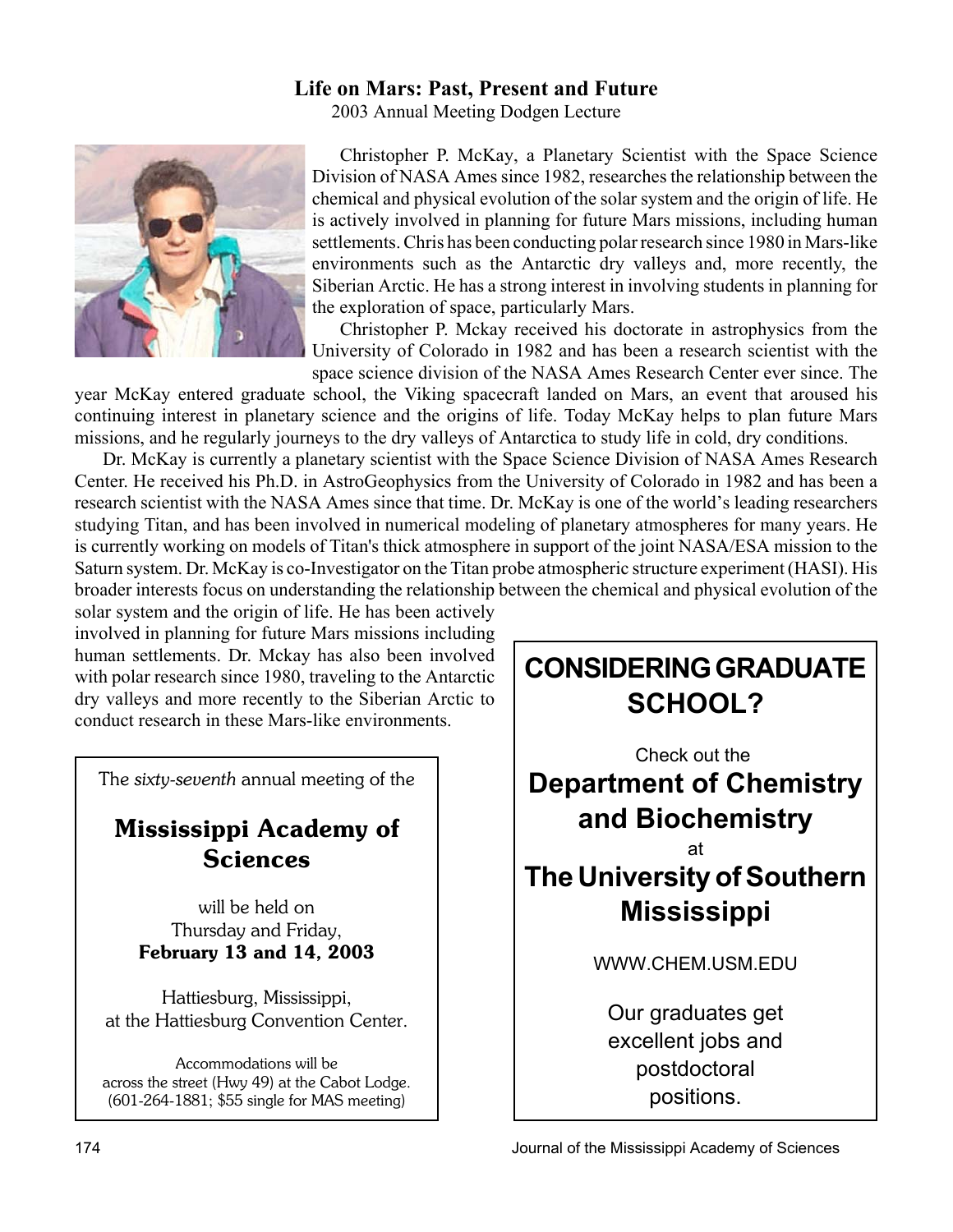# **A Comparison of Ten Serological Tumor Markers for the Detection of Gastric Cancer**

# Kevin L. Beason<sup>1</sup>, Shawn R. Clinton<sup>1</sup>, Sabrina Bryant<sup>1</sup>, James T. Johnson<sup>1</sup>, Margaret Jackson<sup>1</sup>, Harold Schultze<sup>1</sup>, Deborah Fortenberry<sup>1</sup>, Cynthia Bright<sup>1</sup>, Helen Hua<sup>1</sup>, Jiarong Ying<sup>1</sup>, Paul Sykes<sup>1</sup>, Cynthia Wilson<sup>2</sup>, Kay Holifield<sup>3</sup>, Charlton Vincent<sup>3</sup>, and Margot Hall<sup>1, 4</sup>

<sup>1</sup>University of Southern Mississippi, Hattiesburg, MS 39406, <sup>2</sup>University of Mississippi Medical Center, Jackson, MS 39216, and <sup>3</sup>Laurel Clinic for Women, Laurel, MS 39442

Gastric cancer comprises only 2% of cancer cases in the United States but represents the most prevalent cancer in less developed countries and the fourth most prevalent cancer world wide. Early diagnosis and therapeutic intervention could radically reduce the number of deaths attributed to this disease. For this reason, minimally invasive cancer specific tests are urgently sought and recently have included the serological tumor markers. The objective of this study was to compare ten tumor antigens (carcinoembryonic antigen [CEA], CA 19-9, CA 195, CA 50, CA 72-4, CA 125, CA 15-3, CA 27.29, alpha-fetoprotein [AFP], and Cyfra 21-1) for their diagnostic efficacy in gastric cancer patients. The assays used in this study included CA 72-4, CA19-9, CA 15-3, CA 125, CA 27.29, and Cyfra 21-1 from Fujirebio Diagnostics/Centocor Inc., CA 195 and CEA from Hybritech, Inc., CA 50 from CIS bio international, and AFP from Abbott Inc. Sera from 200 healthy adults were used to determine the normal reference intervals. Diagnostic parameters were determined using sera from 554 patients including 184 with no disease, 11 with non-malignant disease, 12 with gastric cancer, and 347 with other types of cancer. The diagnostic sensitivities included: CA 50 ( 70%), CA 19-9 (64%), CA 195 (58%), CEA (50%), CA15-3 (45%), CA 125 (40%), CA 27.29 (30%), CA 72-4 (27%), AFP (22%), and Cyfra 21-1 (9%). With the exception of CA 195 and CA 15-3 (75% specificity), all the markers had diagnostic specificities equal to or greater than 80% (range 80–95%). Analytical parameters were evaluated for the assays and compared favorably. We concluded that CA 50 was the best tumor antigen for use in the diagnosis of gastric cancer. Keywords: cancer, gastric cancer, stomach cancer, carcinoembryonic antigen, alpha-fetoprotein, CEA, AFP, CA 50, CA 19-9, CA 195, CA 72-4, CA 125, CA 15-3, CA 27.29, Cyfra 21-1, tumor marker.

With 558,458 estimated new cases and 405,215 estimated deaths world-wide in 2001, gastric cancer is the fourth most prevalent cancer globally. Similarly, in less developed countries gastric cancer ranks first in prevalence and second only to lung cancer for incidence of new cases (World Health Organization, 2001). Originally the number one cause of cancer deaths in the United States, today the incidence and prevalence of gastric cancer have declined drastically, possibly due to the widespread use of refrigeration and antibiotics in the processing of food. This has led to a decreased consumption of salt cured and smoke cured meat and fish which have long been associated with increased risk of gastric cancer (Hossfeld and Sherman, 1990; Key et al., 1998). Additionally, *Helicobacter pylori* infection is considered to be a predisposing factor for gastric cancer because it can cause chronic atrophic gastritis, resulting in increased gastric pH, bacterial colonization of the stomach, and the production of carcinogenic N-nitroso compounds from dietary proteins. The decreased incidence of *Helicobacter pylori* infection in the United States, due to improved sanitation and the use of antibiotics, has paralleled the observed decline in gastric cancer. No comparable decreases of infection rates or gastric cancer

<sup>&</sup>lt;sup>4</sup> Author for correspondence. Department of Medical Technology, Post Office Box 5134, margot.hall@usm.edu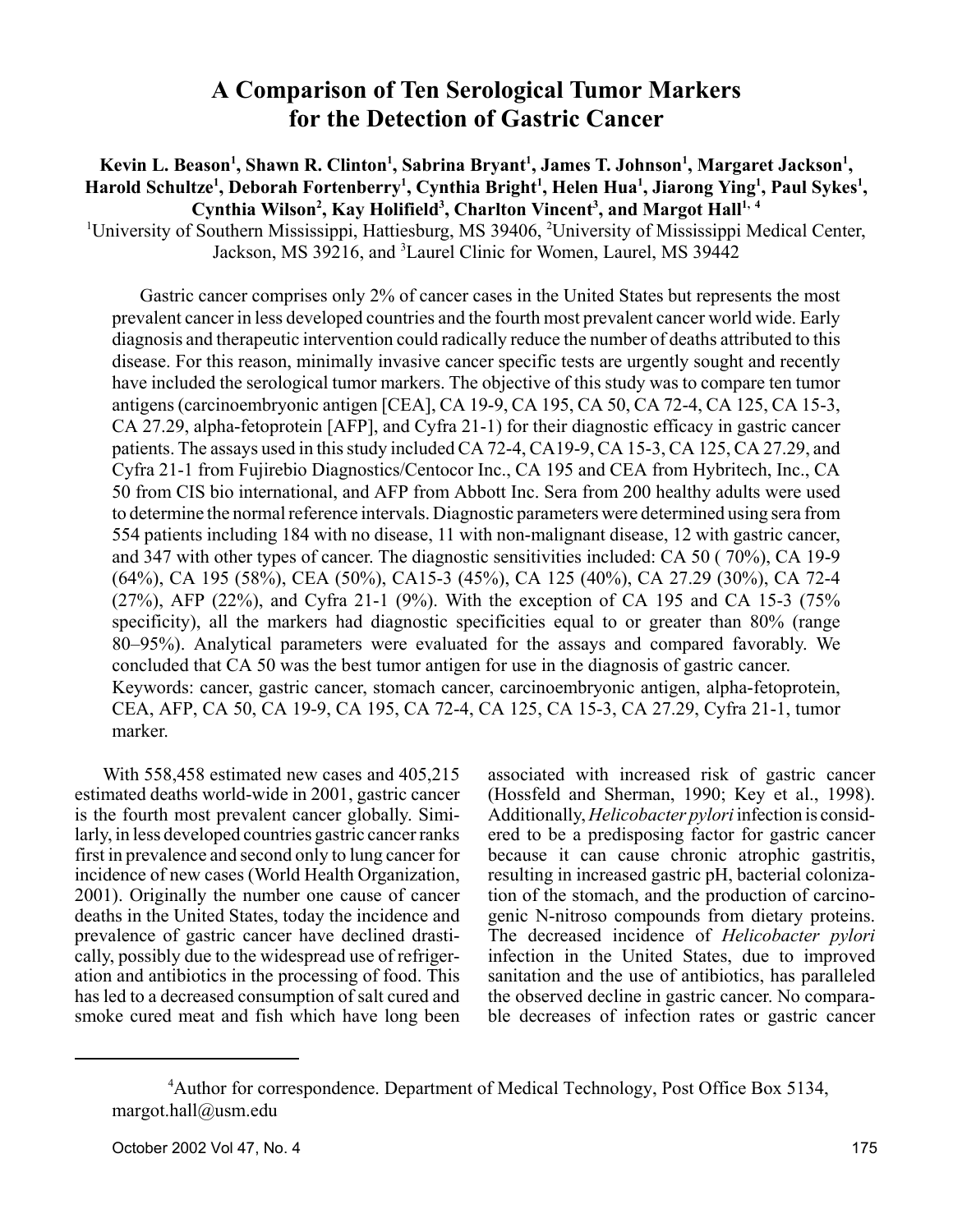incidences have been observed in less developed countries. (Key et al., 1998).

Possible therapeutic methods and strategies include total gastrectomy, radical subtotal gastrectomy, resectioning of involved portions of liver, pancreas, and transverse colon, splenectomy and removal of involved lymph nodes, chemotherapy, and radiotherapy (Hossfeld and Sherman, 1990; National Cancer Institute Symptoms, 2000). The prognosis depends on the extent of tumor spread at the time of initial treatment and is generally better for gastric lymphomas than for carcinomas. The overall five-year survival rate for all patients is approximately 10%. This increases to about 40% for patients who were diagnosed and treated early (Hossfeld and Sherman, 1990; National Cancer Institute Symptoms, 2000).

Traditional methods of gastric cancer diagnosis have included biopsy, barium X-rays, gastroscopy, upper GI series with double contrast media, computer tomography (CAT scans), exfoliative cytology, and gastric cytology following brushing and washing of the stomach (National Cancer Institute Symptoms, 2000; Hossfeld and Sherman, 1990). There is evidence to support the use of serum tumor antigens as an aid in diagnosis, to measure tumor size, and to evaluate post surgical therapeutic methods and the presence of recurrent disease in gastric and other gastrointestinal cancers. (Wu and Nakamura, 1997). CA 72-4 is the principal tumor antigen in current use for the diagnosis and prognosis of gastric cancer. Other markers which have been assessed for gastric cancer include, among others, CA 19-9, CA 50 and CEA, (Wu and Nakamura, 1997). Similarly CA195 and CA125 have been reported to have some sensitivity for gastric cancer (Hall et al., 1999). CA 19-9, CA 50, and CA195 are markers for a variety of gastrointestinal cancers and CA125 is a marker of ovarian cancer. Elevated CA 15-3 has been reported in a variety of adenocarcinomas including breast, lung, ovary, colon, and pancreas. It is principally used in the assessment of breast cancer patients (Lauro et al., 1999). CA27.29 is used as a marker for therapeutic monitoring in breast cancer patients and has not been reported in gastric cancer patients (Gion and Minone, 2001; Frenette et al., 1994). It has been reported in some cases of ovarian, uterine, lung, prostate, colorectal, and pancreatic cancer (Fujirebio Diagnostics, 1998). Elevated alpha-fetoprotein has been extensively used as a marker for hepatic disease, including hepatoma, and for yolk sac derived

germ cell tumors. It has also been reported in a few patients with other gastrointestinal cancers (Wu and Nakamura, 1997; Butch et al., 2000). Similarly, Cyfra 21-1 is used as a marker of lung cancer and has not been reported to be useful in diagnosis and monitoring of gastric cancer (Wu and Nakamura, 1997; Hubbard, 1990).

CA 72-4 is a 1 million kDa mucin-like glycoprotein complex (TAG 72) which is predominantly associated with human adenocarcinoma of the gastrointestinal tract (Johnson et al., 1986; Lan et al., 1987). Two monoclonal antibodies (cc49 and B72.3) have been developed against CA 72-4 (TAG 72) which detect distinct antigenic determinants expressed on the circulating antigen found in a variety of gastrointestinal cancers, and lung cancer (Patterson et al., 1986; Klug et al., 1986). The use of CA 72-4 is recommended in cases of gastric cancer and it has been used in tumor panels (ratio of CA19-9 to CA72.4) to exclude pancreatic disease (Wu and Nakamura, 1997).

CA 19-9 is a high molecular weight (200–1000 kDa) mucin like glycoprotein which exists as a ganglioside on tumor cells. The expression of this sialylated Le<sup>a</sup> blood group antigen (sialylated lacto-N-fucopentoeose II ganglioside) is required for the expression of CA 19-9 and hence  $Le^{a-b}$ -patients do not express the antigen and can present as false negatives (Steinberg, 1990). A monoclonal antibody was developed against CA 19-9 derived from the SW-1116 human colon carcinoma cell line (Koprowski et al., 1979). CA 19-9 is clinically useful in the detection of pancreatic, colorectal, hepatic, and other gastrointestinal cancers. It has also been described in breast and lung cancer (Wu and Nakamura, 1997). CA 50 is related to CA 19-9 but lacks a fucose residue. Its epitope is the same as that found in  $Le<sup>a-b</sup>$ (Lewis negative) patients. It has been reported in patients with gastric, colon, and hepatic cancer (Wu, 1996). CA 195 is also related to CA 19-9. It is defined by the mouse monoclonal antibody CC3C-195 and it recognizes both Le<sup>a</sup> and sialyl-Le<sup>a</sup> epitopes. Binding with higher affinity to the sialylated Le<sup>a</sup> blood group antigen, the antibody can bind to both the sialylated and unsialylated Le<sup>a</sup> blood group. CA 195 has been reported in pancreatic, colon, and gastric cancers (Wu and Nakamura, 1997).

CA 125 is a 200 kDa glycoprotein expressed by tissue of mullerian duct origin as well as by ovarian tumors. It is defined by the mouse monoclonal antibody OC 125 derived from an ovarian cancer cell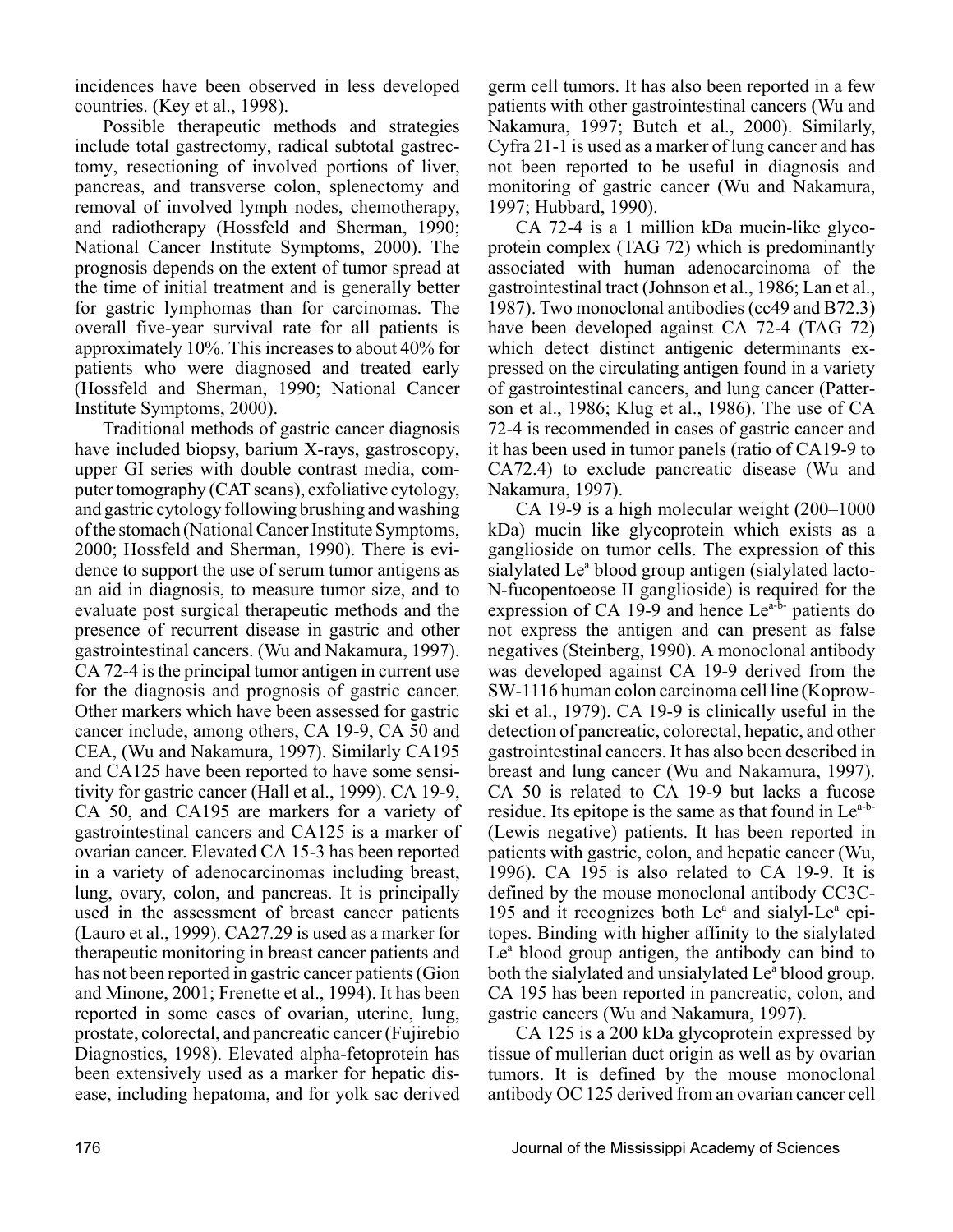line (OVCA 433). It is currently used for detecting epithelial tumors of the ovary. However, it has also been reported in breast, lung, endometrial, and gastrointestinal tumors. It can be elevated with pregnancy and with pelvic inflammatory disease. (Jacobs and Bast, 1989)

CEA is a 150–300 kDa cell surface heterogeneous glycoprotein which is structurally similar to IgG. Abnormally elevated serum levels have been reported in patients with colorectal cancer, breast cancer, and a variety of other carcinomas (Cooper et al., 1979; Reynoso et al., 1972). Additionally, CEA levels can be elevated in heavy smokers and patients with nonmalignant pathologies (Clarke et al., 1982). Consequently, CEA is currently used in therapeutic monitoring and as a diagnostic aid, but is not useful in screening for cancer.

CA 15-3 is a 300–450 kDa glycoprotein defined by two monoclonal antibodies. The 115D8 antibody recognizes human milk fat globule membranes and the DF3 antibody reacts with a breast cancer antigen extract (Kufe et al., 1984; Hilkens et al., 1984). It has been reported in cases of breast, ovarian, pancreatic, lung, and colorectal cancer (Wu and Nakamura, 1997).

CA 27.29 is a mucin antigen defined by the monoclonal antibody B27.29. This antibody recognizes an antigen extracted from ascites fluid derived from patients with breast cancer. CA 27.29 has an epitope that is shared with the DF3 antibody of CA15-3. (Burtis and Ashwood, 1996). It is currently being marketed as a specific test for breast cancer.

Alpha-fetoprotein (AFP) is a 70,000 kDa glycoprotein which has been isolated from patients with hepatocellular carcinomas and germ cell tumors (Chan et al., 1986). Maternal serum and amniotic fluid AFP levels are routinely used for the prenatal diagnosis of open neural tube disease and gastroschisis, and together with karyotyping have been used to diagnose cases of Down's syndrome (Milunsky, 1987; Knight et al., 1988). Alpha-fetoprotein has been reported to be useful in screening for hepatocellular carcinoma in high incidence areas such as Asia, and for classifying and staging germ cell tumors (Chan et al., 1986). Alpha-fetoprotein has been reported in cases of hepatocellular carcinoma, testicular and ovarian germ cell tumors, as well as pancreatic, colorectal, and gastric carcinomas (Butch et al., 2000).

Cyfra 21-1 is a 40 kDa fragment derived from cytokeratin 19. One subgroup of intermediate fila-

ment proteins, cytokeratins are found in epithelial cells. The monoclonal antibody recognizes an epitope on the Cyfra 21-1 fragment and is useful in the detection of non-small cell lung cancer, including squamous cell carcinoma of the lung (Pujol et al., 1993). It has also been reported in cases of cervical cancer and other malignancies (Bonfrer et al., 1994; Bodenmuller et al., 1992).

In a clinical laboratory, in order to compare different assay methods one must evaluate their specific performance characteristics (precision, linearity, analytical sensitivity, and analytical specificity) and their clinical performance (normal reference interval and predictive values). Precision is evaluated by assaying replicate samples and determining the mean, standard deviation, and coefficient of variation. Linearity is determined by assaying dilutions of an elevated serum sample and plotting the results and/or performing regression analysis. The minimum detectable concentration of analyte in the test (analytical sensitivity) is determined by assaying replicate samples lacking the analyte (e.g., diluent) and calculating the mean plus two standard deviations. Values falling below this cutoff are presumed to be analyte free. The analytical specificity represents the degree of assay interference from drugs or other chemicals (e.g., bilirubin) present in the specimen. This is not always reported but can be determined by spiking samples with varying concentrations of the suspected interfering drugs/chemicals.

In order to establish a healthy (normal) adult reference interval for the analyte using a particular assay, one calculates the mean plus or minus two standard deviations (95% confidence interval) on assay results from a population set of adults known to be in good health. Subsequently, any patient result which falls within this interval is considered to be "normal" or healthy; whereas, patient results which fall outside (above or below) the limits of this interval are considered to be abnormally elevated or decreased respectively. For tumor markers a low result would have no clinical significance. Therefore, one establishes the cutoff between normal (presumed negative for disease) and abnormal (presumed positive for disease) results by using the mean plus two standard deviations. Predictive validity compares the ability of a new test method to accurately diagnose/predict the presence or absence of disease with that of an established method. Predictive value results include diagnostic sensitivity and specificity, diagnostic efficiency, and positive and negative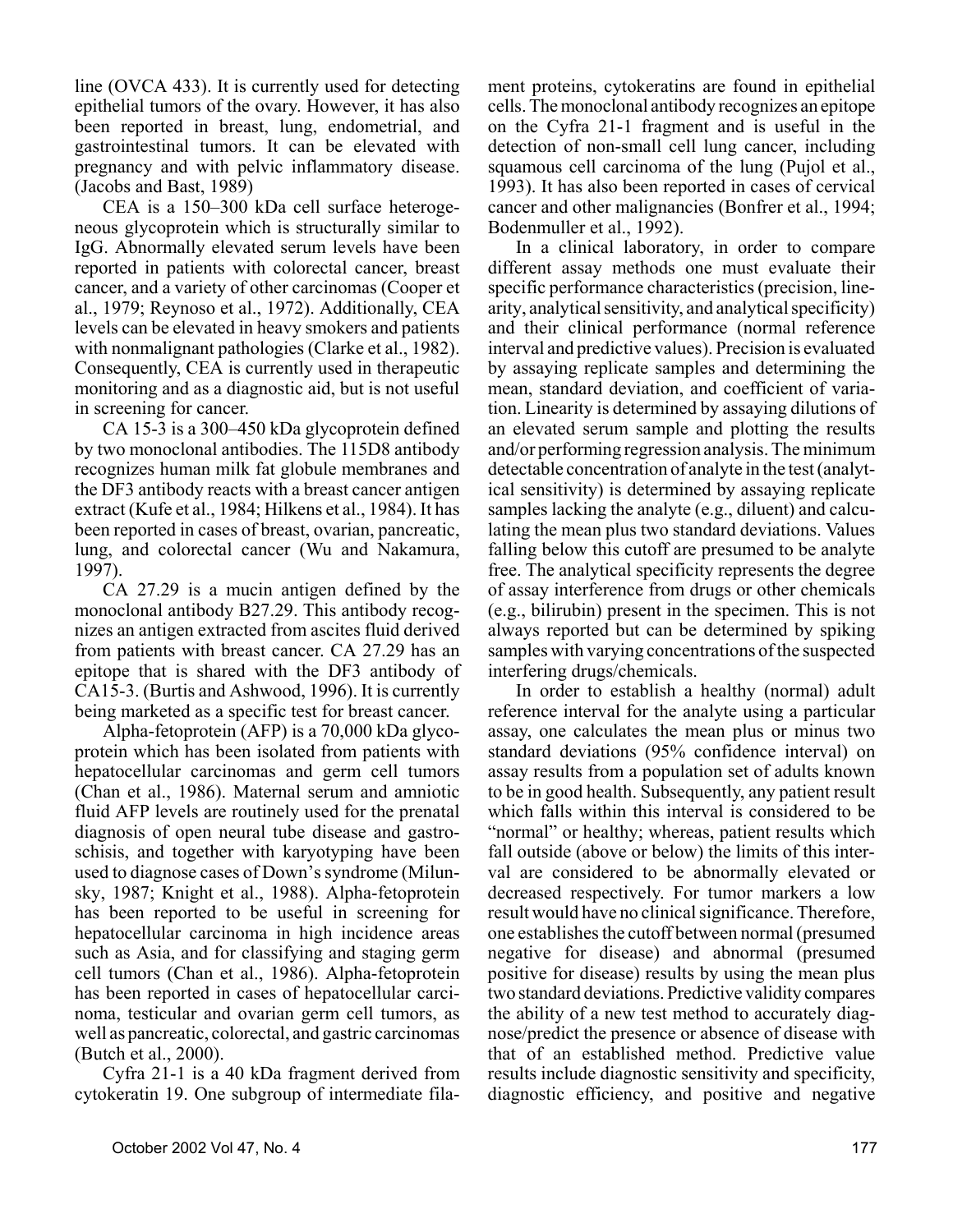predictive values. For the calculation of predictive values, one compares the test results with the "true results" as defined by an external test method considered to be the reference test method. For example one could compare the results of a tumor antigen assay (test results) with those obtained by the physician with histologic analysis of biopsy material (true results). Individual patient assay results are then assigned to one of four categories (true positives [TP], true negatives [TN], false positives [FP], or false negatives [FN]) from which the predictive values are derived. Predictive values include: (a) diagnostic sensitivity (% of individuals with the disease who test positive by the assay), i.e., [100  $TP/(TP + FN)$ ], (b) diagnostic specificity (% of individuals without the disease who test negative by the assay), i.e.,  $[100 \text{ TN/(TN} + \text{FP})]$ , (c) diagnostic efficiency (% of all test results that are either true positives or true negatives), i.e.,  $[100 (TP + TN)/(TP)$  $+$  TN + FP + FN)], (d) positive predictive value (% of all positive test results that are true positives), i.e.,  $[100 TP/(TP + FP)]$ , and (e) negative predictive value (% of all negative test results that are true negatives), i.e.,  $[100 \text{ TN/(TN} + \text{FN})]$ .

The purpose of this study was to evaluate the analytical and clinical performances of ten serologic tumor marker tests (CEA, CA 19-9, CA 195, CA 50, CA 72-4, CA 125, CA15-3, CA 27.29, AFP, and Cyfra 21-1) for the detection of gastric cancer. Particular attention was paid to the comparison of their diagnostic sensitivities as this value reflects the tumor marker test's ability to detect the disease. A working hypothesis that CA 72-4 would prove to be superior to the other tumor markers was developed based on reports in the literature of its superiority (Wu and Nakamura, 1997; Spila et al., 1996).

# MATERIALS AND METHODS

*Assays—*All assays were performed according to the directions supplied by the manufacturers. The Tandem<sup>R</sup>-E CEA assay (Hybritech, Inc) is a solid phase two-site immunoenzymometric assay (ELIZA) utilizing two monoclonal IgG antibodies directed against unique sites on the CEA antigen. This assay was quantitated spectrophotometrically using the Photon Immunoassay Analyzer<sup>TM</sup> from Hybritech, Inc. The Tandem<sup>R</sup>- CA 195/Hybri C Mark<sup>™</sup> assay (Hybritch Europe, Inc.) is a solid phase two-site immunoradiometric assay (CA 195) (RIA) utilizing monoclonal IgM antibodies developed against the Lewis A (blood group determinant) and sialyated Lewis A epitopes on the CA 195 antigen. This assay was measured using a Genesys<sup>TM</sup> 5000 gamma counter (Laboratory Technologies, Inc.). The Cento $cor^{R}$  CA 19-9<sup>TM</sup> assay (Fujirebio Diagnostics, Inc./Centocor, Inc.) is a solid phase radioimmunoassay (CA 19-9) (RIA) using the 1116-NS-19-9 antibody for both the capture and tracer antibodies. This antibody is directed against an epitope which is biochemically related to the Lewis A determinant; the assay was quantitated using a Genesys<sup>TM</sup> 5000 gamma counter (Laboratory Technologies, Inc.). The  $RIA$ -gnost<sup>R</sup> CA-50 assay (CIS bio international) is a solid phase two-site immunoradiometric assay (CA 50) (RIA) utilizing monoclonal mouse antibodies directed at two carbohydrate chains (sialylated Lewis A and sialylated lactotetraose) of the adenocarcinoma cell line Colo 205. The assay was measured using a Genesys<sup>™</sup> 5000 gamma counter (Laboratory Technologies, Inc.). The Centocor<sup>R</sup> CA 72-4<sup>TM</sup> assay (Fujirebio Diagnostics, Inc./Centocor, Inc.) is a solid phase radioimmunoassay (CA 72-4) (RIA) based on two monoclonal antibodies, cc49 and B72.3, which react with distinct antigenic determinants on a tumor associated glycoprotein TAG 72. The antigen was quantitated using the Genesys<sup>TM</sup> 5000 gamma counter (Laboratory Technologies, Inc.). The Centocor<sup>R</sup> CA 125TM assay (Fujirebio Diagnostics, Inc./Centocor, Inc.) is a solid phase two-site immunoradiometric assay (CA 125) (RIA) using two mouse monoclonal antibodies, OC125 directed against the OVCA 433 ovarian cancer cell line and a second antibody directed against another CA 125 epitope. The assay was measured using a Genesys<sup>TM</sup> 5000 gamma counter (Laboratory Technologies, Inc.). The Centocor<sup>R</sup> Cyfra<sup>TM</sup> 21-1 assay (Fujirebio Diagnostics, Inc./Centocor, Inc.) is a solid phase immunoradiometric assay (RIA) utilizing two mouse monoclonal antibodies, KS19.1 and BM19.21, to detect cytokeratin 19 fragments in serum. The assay was quantitated using a Genesys<sup>TM</sup> 5000 gamma counter (Laboratory Technologies, Inc.). The Centocor<sup>R</sup> CA 15-3<sup>R</sup> assay (Fujirebio Diagnostics, Inc./Centocor, Inc.) is a solid phase radioimmunoassay (RIA) using the 115D8 murine monoclonal antibody as the capture antibody and the  $I^{125}$  labeled DF3 murine monoclonal antibody as the tracer. This assay was quantitated using an Iso Data<sup>R</sup> gamma counter. The Truquant<sup>R</sup> BR<sup>TM</sup> assay (Fujirebio Diagnostics, Inc./Centocor, Inc.) is a solid phase competitive inhibition radioimmunoassay (competitive RIA) using polystyrene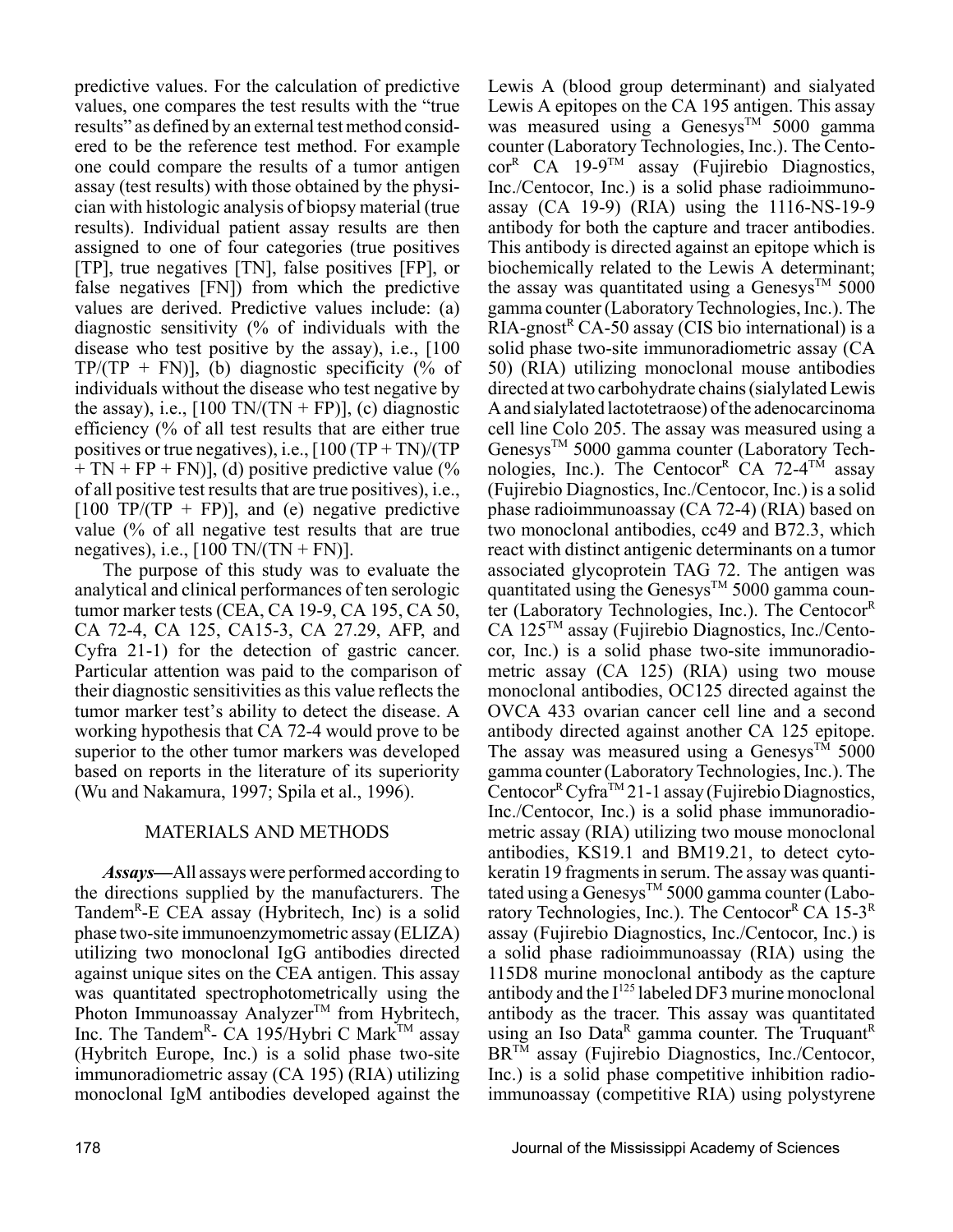

# **Figure 1. Comparison of the linearity of CEA, CA 19-9, CA 195, CA 50, CA72-4, CA 125, CA 15-3, CA 27.29, AFP, and Cyfra 21-1 tumor markers.**

tubes coated with CA 27.29 antigen and  $I^{125}$  labeled murine monoclonal B27.29 antibody. This assay was quantitated using an Iso Data<sup>R</sup> gamma counter. The IMx  $R$  AFP assay (Abbott Laboratories, Inc.) is a microparticle enzyme immunoassay (MEIA) utilizing two monoclonal antibodies directed against unique sites on the AFP antigen. This assay was quantitated using the IMx<sup>R</sup> Automated Analyzer from Abbott Laboratories, Inc. All dilutions were performed using diluent supplied by the manufacturers in the assay kits. These diluents contain physiological concentrations of protein which maintains the sample protein concentration within limits which do not affect the assay. Regression analysis was used to determine the linearity of the assays and the independent t-test was used to compare male and female subjects when developing the reference intervals. Statistical analysis was performed using SPSS software.

*Patients—*Procedures used in this study were in accord with ethical standards established by the University of Southern Mississippi (USM). Permission for the study was granted by the USM Human Subjects Protection Review Committee (HSPRC/IRB).

All study participants were selected from patients seen in an area hospital. Five hundred and fifty four patients were randomly chosen and the assays were run in a blind fashion. Blood samples were collected

using appropriate aseptic technique. Following serum separation aliquots were coded and frozen at -20EC. Subsequently, aliquots were thawed at 37EC and assayed in duplicate (sample permitting) for the tumor antigens. The diagnoses were obtained from the attending physicians and were based on pathological examination. Patient Classifications included (a) no known disease, (b) nonmalignant disease, (c) non gastric cancer, and (d) gastric cancer. Cancer patients were classified according to the primary site of the tumor, regardless of the presence or absence of metastases. Since available information on patient therapy was incomplete, statistical analyses were performed on the total patient pool without reference to this.

The normal control subjects were healthy males (100) and females (100) ranging from 18–65 years of age. Their blood samples were collected and processed in the same manner as the patient samples.

#### RESULTS

*Precision and Linearity—*Quality control samples analyzed over a 6 month period were used to determine intra- and inter-assay precision. The within-run coefficient of variation  $(\sqrt[6]{6}CV)$  was less than 10% for all but the CA 15-3 assay which was somewhat higher (20%) (Table 1). Similarly the between-run coefficient of variation was less than 17% for each of the assays (Table 2). Serial dilutions of abnormal pool samples exhibited good linearity (Fig. 1) with  $\mathbb{R}^2$  values equal to or greater than 0.989 for all the assays.

*Reference Intervals—*The minimum detectable concentration was determined by analyzing approximately 20 replicates of the zero calibrator/diluent and establishing the mean  $+$  2SD as the cut-off value (Table 3a). The normal adult reference intervals were established by determining the 95% confidence intervals for healthy control male and female subjects. The intervals (Tables 3a, 3b) were broader than those reported by the manufacturer for all but the CA 125, CA 72-4, CA 27.29, and AFP assays which were somewhat narrower. There was no significant difference between healthy adult males and females for any of the assays except CA 19-9, where the males were significantly ( $p < 0.05$ ) higher.

*Diagnostic Parameters—*In this study there were 184 patients without disease, 11 patients with nonmalignant disease, 12 patients with gastric cancer, and 347 patients with other types of cancer including: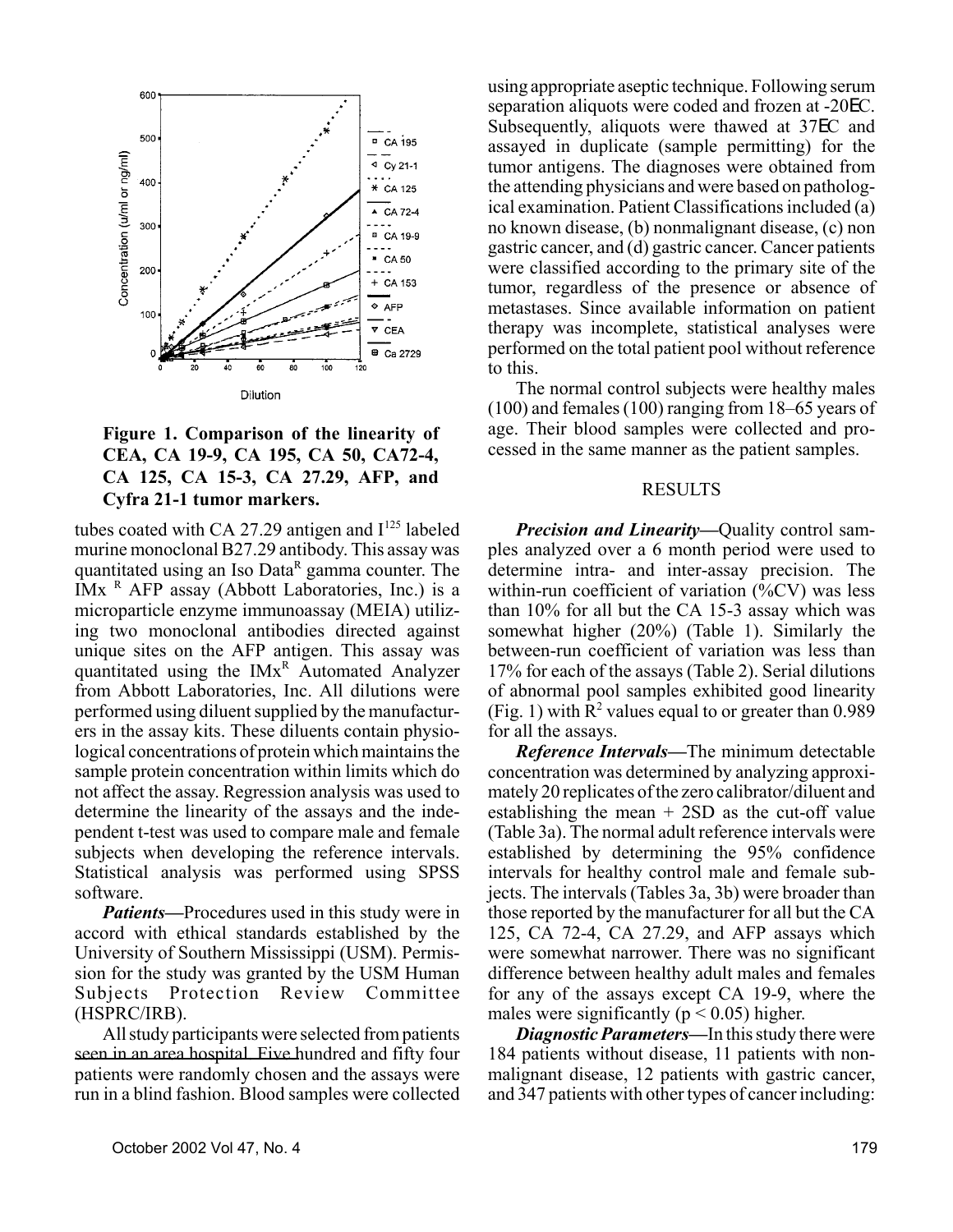**Table 1. Within-run precision for CEA, CA 19-9, CA 195, CA 50, CA 72-4, CA 125, CA 15-3, CA 27.29, AFP, and Cyfra 21-1.**

| Sample                     | $\mathbf n$ | Mean              | SD. | $\%CV$ |
|----------------------------|-------------|-------------------|-----|--------|
| <b>CEA Low Control</b>     | 43          | 4.28 ng/mL $0.29$ |     | 6.78   |
| <b>CEA High Control</b>    | 40          | 64.04 ng/mL 2.79  |     | 4.36   |
| CA 19-9 Low Control        | 20          | 39.66 U/mL 2.18   |     | 5.51   |
| CA 19-9 High Control       | 20          | 76.28 U/mL 4.79   |     | 6.28   |
| CA 195 Low Control         | 30          | 11.60 U/mL 1.10   |     | 9.53   |
| CA 195 Mid Control         | 30          | 52.30 U/mL 3.55   |     | 6.80   |
| CA 195 High Control        | 30          | 79.40 U/mL 7.24   |     | 9.13   |
| CA 50 Low Control          | 20          | 12.78 U/mL 0.58   |     | 4.54   |
| CA 50 High Control         | 20          | 100.45 U/mL 4.18  |     | 4.16   |
| CA 72-4 Low Control        | 20          | 9.24 U/mL 0.74    |     | 8.05   |
| CA 72-4 High Control       | 20          | 69.66 U/mL 3.57   |     | 5.13   |
| CA 125 Low Control         | 20          | 55.16 U/mL 3.48   |     | 6.31   |
| CA 125 High Control        | 20          | 101.39 U/mL 6.38  |     | 6.29   |
| CA 15-3 Control            | 50          | 46.83 U/mL 9.60   |     | 20.50  |
| CA 27.29 Control I         | 42          | 75.36 U/mL 6.61   |     | 8.77   |
| CA 27.29 Control II        | 37          | 106.51 U/mL 9.93  |     | 9.32   |
| <b>AFP Low Control</b>     | 10          | 20.36 ng/mL 2.22  |     | 10.90  |
| <b>AFP Medium Control</b>  | 10          | 77.87 ng/mL 3.16  |     | 4.06   |
| <b>AFP High Control</b>    | 10          | 171.22 ng/mL 4.96 |     | 2.90   |
| Cyfra 21-1 Low Control 20  |             | 4.41 ng/mL 0.28   |     | 6.27   |
| Cyfra 21-1 High Control 20 |             | 14.17 ng/mL 0.77  |     | 5.41   |

pancreatic, small intestinal, esophageal, lung, breast, ovarian, prostatic, renal, colorectal, gallbladder, hepatic, cecal, uterine, testicular, head and neck, leukemia, lymphoma, and all other types. Patients' diagnoses were made by the attending physicians and were predicated on a variety of pathologic findings including the histologic analysis of biopsy or surgical tissue. For purposes of this study, patients with gastric cancer were considered to be positive for disease. Similarly, cutoffs between normal (negative) and abnormal (positive) test results used were those listed by the manufacturers and are cited in Table 4. In Table 4, the diagnostic sensitivity of CA 50 (70.0%) is superior to that of the other markers (CA 19-9, 63.6%; CA 195, 58.3%; CEA, 50.0%; CA 15- 3, 45.5%; CA 125, 40.0%; CA 27.29, 30.0%; CA 72- 4, 27.3%; AFP, 22.2%; and Cyfra 21-1, 9.1%). The diagnostic specificities of the ten assays range from

**Table 2. Between-run precision for CEA, CA 19-9, CA 195, CA 50, CA 72-4, CA 125, CA 15-3, CA 27.29, AFP, and Cyfra 21-1.**

| <b>Sample</b>              | $\mathbf n$ | Mean              | <b>SD</b> | $\%CV$ |
|----------------------------|-------------|-------------------|-----------|--------|
| <b>CEA Low Control</b>     | 76          | $4.44$ ng/mL      | 0.37      | 8.33   |
| <b>CEA High Control</b>    | 72          | $62.64$ ng/mL     | 3.40      | 5.43   |
| CA 19-9 Low Control        | 59          | 44.57 U/mL        | 4.33      | 9.72   |
| CA 19-9 High Control       | 59          | 84.85 U/mL        | 8.65      | 10.19  |
| CA 195 Low Control         | 62          | $11.67$ U/mL      | 1.88      | 16.11  |
| CA 195 Mid Control         | 58          | 52.03 U/mL        | 4.81      | 9.25   |
| CA 195 High Control        | 62          | 80.68 U/mL 10.39  |           | 12.88  |
| CA 50 Low Control          | 57          | 12.87 U/mL        | 0.86      | 6.68   |
| CA 50 High Control         | 57          | $105.46$ U/mL     | 7.73      | 7.33   |
| CA 72-4 Low Control        | 65          | $9.57$ U/mL       | 0.71      | 7.37   |
| CA 72-4 High Control       | 66          | 71.17 U/mL        | 3.57      | 5.01   |
| CA 125 Low Control         | 86          | 54.08 U/mL        | 5.50      | 10.17  |
| CA 125 High Control        | 86          | 107.11 U/mL       | 8.14      | 7.56   |
| CA 15-3 Control            | 67          | 45.21 U/mL        | 6.61      | 14.62  |
| CA 27.29 Control I         | 73          | 74.99 U/mL        | 6.95      | 9.27   |
| CA 27.29 Control II        | 68          | 117.76 U/mL 16.38 |           | 13.91  |
| <b>AFP Low Control</b>     | 38          | $19.60$ ng/mL     | 1.44      | 7.35   |
| <b>AFP Medium Control</b>  | 38          | 78.15 ng/mL       | 3.88      | 4.96   |
| <b>AFP High Control</b>    | 38          | $167.01$ ng/mL    | 6.28      | 3.76   |
| Cyfra 21-1 Low Control 78  |             | $4.45$ ng/mL      | 0.50      | 11.23  |
| Cyfra 21-1 High Control 76 |             | $13.97$ ng/mL     | 0.86      | 6.16   |

75–95% with Cyfra 21-1 having the highest value. The negative predictive and positive predictive values range from 97–99% and 3–9% respectively. The efficiency of the Cyfra 21-1 assay was the best (92.6%), presumably due to the fact that it had the highest % specificity.

#### DISCUSSION

The incidence and prevalence of gastric cancer make it an important medical problem world wide. For some time the medical community has sought a minimally invasive, inexpensive, and early diagnostic test for this and other types of cancer. With the exception of PSA in prostate cancer, tumor markers have generally not proven useful as screening tests either because their incidence is too low in the general public, or because the cutoff between benign and malignant disease is not sufficiently precise.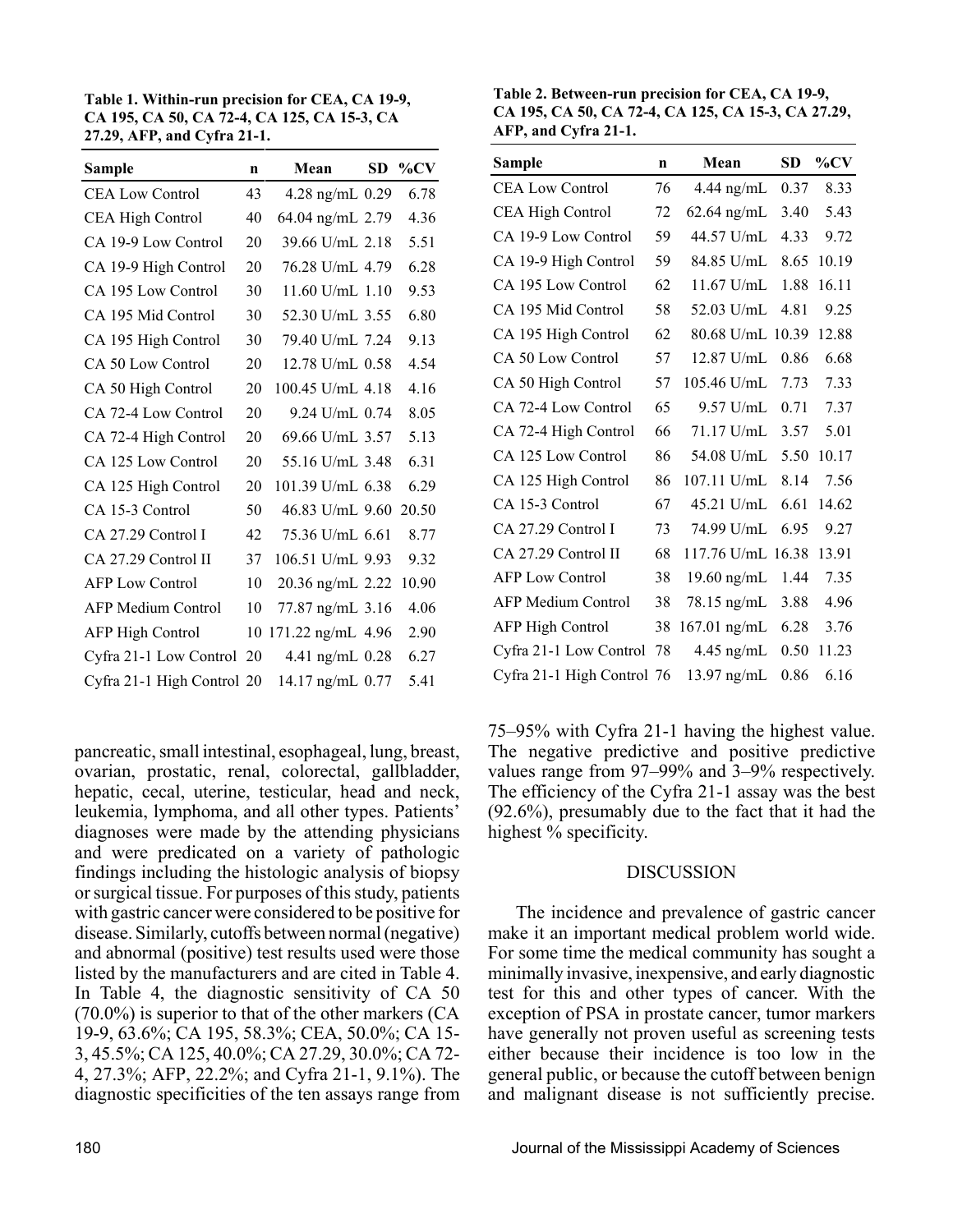**Table 3a. Reference intervals for CEA, CA 19-9, CA 195, CA 50, CA 72-4, CA 125, CA 15-3, CA 27.29, AFP, and Cyfra 21-1.**

| Sample                   |              | $\mathbf n$ | Mean                           | SD | Range                        |
|--------------------------|--------------|-------------|--------------------------------|----|------------------------------|
| Zero/Diluent<br>Controls |              |             |                                |    |                              |
|                          | <b>CEA</b>   | 20          | $0.00$ ng/mL                   |    | $0.35$ $0.00 - 00.70$        |
|                          | CA 19-9      | 20          | $0.00$ U/mL                    |    | $0.70$ $0.00 - 01.40$        |
|                          | CA 195       | 20          | $0.00$ U/mL                    |    | 1.50 0.00 - 03.00            |
|                          | CA 50        | 20          | $0.08$ U/mL                    |    | $0.12$ $0.00 - 00.32$        |
|                          | CA 72-4      | 20          | $2.93$ U/mL                    |    | $0.36$ 2.21-03.64            |
|                          | CA 125       | 20          | $3.20$ U/mL                    |    | $1.44 \text{ } 0.40 - 06.00$ |
|                          | CA 15-3      | 21          | $0.02$ U/mL                    |    | $0.08$ $0.00 - 00.18$        |
|                          | CA 27.29     | 24          |                                |    | $0.24$ U/mL 1.16 0.00-02.56  |
|                          | AFP          | 13          | $0.00 \text{ ng/mL}$           |    | $0.01$ $0.00 - 00.02$        |
|                          | Cyfra $21-1$ | 20          | $0.01$ ng/mL                   |    | $0.03$ $0.00 - 00.07$        |
| <b>Healthy Adults</b>    |              |             |                                |    |                              |
|                          | <b>CEA</b>   |             | 264 2.82 ng/mL 2.64 0.00-08.10 |    |                              |
|                          | CA 19-9      | 199         | U/mL                           |    | 16.01 15.53 0.00-47.08       |
|                          | CA 195       | 230         | $4.96$ U/mL                    |    | $6.58$ 0.00-18.11            |
|                          | CA 50        | 200         | U/mL                           |    | 14.93 13.81 0.00 - 42.55     |
|                          | CA 72-4      | 200         |                                |    | 1.32 U/mL 1.09 0.00-03.50    |
|                          | CA 125       | 200         | 10.60<br>U/mL                  |    | 8.58 0.00 - 27.76            |

**Table 3b. Reference intervals for CEA, CA 19-9, CA 195, CA 50, CA 72-4, CA 125, CA 15-3, CA 27.29, AFP, and Cyfra 21-1.**

| Sample                     | $\mathbf n$ | Mean                           | <b>SD</b> | Range                             |
|----------------------------|-------------|--------------------------------|-----------|-----------------------------------|
| <b>Healthy Adult Males</b> |             |                                |           |                                   |
| <b>CEA</b>                 |             | 133 3.08 ng/mL 2.36 0.00-07.80 |           |                                   |
| CA 19-9                    | 99          | U/mL                           |           | 18.73 18.67 0.00 - 56.07          |
| CA 195                     | 121         |                                |           | 5.07 U/mL 6.50 0.00-18.07         |
| CA 50                      | 100         | U/mL                           |           | 14.84 15.30 0.00 - 45.44          |
| CA 72-4                    | 100         |                                |           | $1.41$ U/mL $0.91$ $0.00 - 03.23$ |
| CA 125                     | 100         | 10.44<br>U/mL                  |           | 8.26 0.00 - 26.95                 |
| CA 15-3                    | 106         | U/mL                           |           | 25.36 13.92 0.00 - 53.20          |
| CA 27.29                   | 100         | 18.94<br>U/mL                  |           | 8.28 2.38 - 35.50                 |
| AFP                        |             | 107 $3.47$ ng/mL               |           | 1.79 0.00 - 07.05                 |
| Cyfra $21-1$               | 100         | $1.02$ ng/mL                   |           | 2.06 0.00 - 05.13                 |
| Healthy Adult<br>Females   |             |                                |           |                                   |
| <b>CEA</b>                 | 131         | $2.55$ ng/mL $2.89$ 0.00-08.33 |           |                                   |
| CA 19-9                    | 100         | U/mL                           |           | 13.33 11.08 0.00-35.49            |
| CA 195                     | 109         |                                |           | 4.83 U/mL 6.69 0.00-18.21         |
| CA <sub>50</sub>           | 100         | U/mL                           |           | 15.02 12.22 0.00-39.46            |

Thus increased concentrations have been reported in some cases of benign disease while not observed in cases of *in situ* cancer when the prognosis is best (Wu and Nakamura, 1997; Roulston and Leonard, 1993). Despite this, many tumor antigens have proven useful for diagnosis and for therapeutic monitoring and the detection of recurrent disease.

In this study we compared ten serologic assays (CEA, CA 19-9, CA 195, CA 50, CA 72-4, CA 125, CA 15-3, CA 27.29, AFP, and Cyfra 21-1) for their efficacy at detecting gastric cancer. The within-run and between-run precision was slightly higher for CA 15-3 and CA 195 than for the other assays, but all values were below 20%. The linearity was excellent for all the assays. The minimum detectable concentration of analyte (zero calibrator/diluent mean + 2SD) was slightly higher for CA 125 than for the other assays. This test was therefore repeated

result of 0 U/mL (data not shown). The results did not differ from those of the zero calibrator/diluent, confirming its value. The normal reference intervals were broader than those cited by the manufacturers for all the assays except CA 125, CA 72-4, CA 27.29, and AFP. The CA 19-9 assay exhibited a significantly higher reference interval for males than for females; otherwise there were no significant differences between the sexes. The assays compared favorably for cost and availability of instrumentation. With the exception of CEA and AFP, all of the assays were radiolabeled  $(I^{125})$  and therefore had shorter shelflives. The turnaround time varied from 1 hour for AFP (automated assay) to approximately 3–24 hours for the other assays (manual assays with varying incubations periods). The CEA (ELIZA assay) required only the use of a spectrophotometer

using a patient sample that had previously given a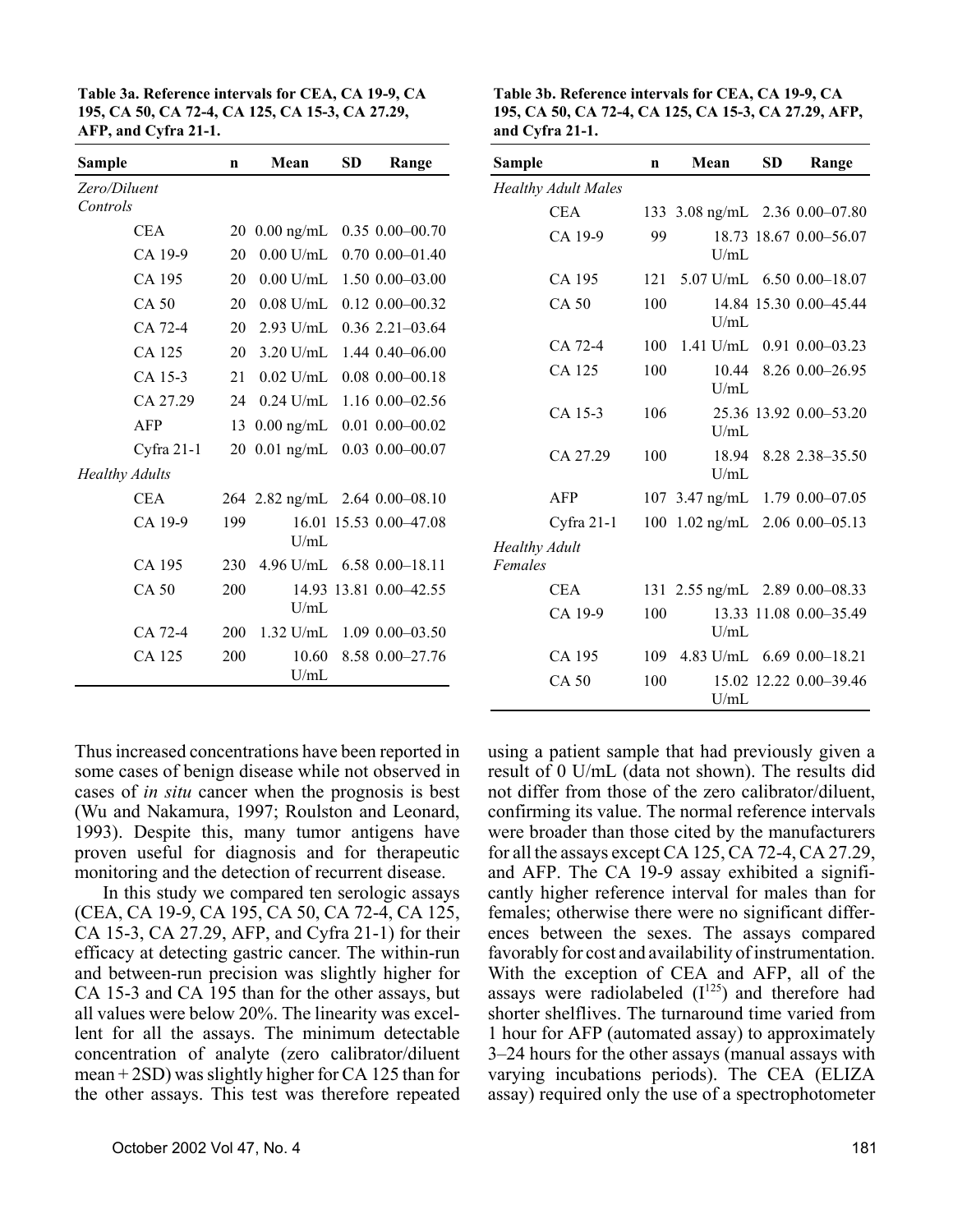|                              | Sensitivit<br>y<br>$\frac{0}{0}$ | Specificit<br>y<br>$\frac{0}{0}$ | Predictive<br>Value $(+)$<br>$\frac{0}{0}$ | Predictive<br>Value $(-)$ % | <b>Efficienc</b><br>V<br>$\frac{0}{0}$ | <b>Cutoff</b><br>Value |
|------------------------------|----------------------------------|----------------------------------|--------------------------------------------|-----------------------------|----------------------------------------|------------------------|
| <b>CEA</b><br>$(n = 554)$    | 50.0                             | 80.1                             | 5.3                                        | 98.6                        | 79.4                                   | $5.0$ ng/mL            |
| CA 19-9<br>$(n = 541)$       | 63.6                             | 87.0                             | 9.2                                        | 99.1                        | 86.5                                   | 37.0<br>U/mL           |
| <b>CA 195</b><br>$(n = 554)$ | 58.3                             | 75.1                             | 4.9                                        | 98.8                        | 74.7                                   | 10.5<br>U/mL           |
| CA 50<br>$(n = 515)$         | 70.0                             | 84.4                             | 8.1                                        | 99.3                        | 84.1                                   | 25.0<br>U/mL           |
| CA 72-4<br>$(n = 550)$       | 27.3                             | 90.4                             | 5.5                                        | 98.4                        | 89.1                                   | 5.6 U/mL               |
| <b>CA 125</b><br>$(n = 527)$ | 40.0                             | 91.1                             | 8.0                                        | 98.7                        | 90.1                                   | 35.0<br>U/mL           |
| CA 15-3<br>$(n = 515)$       | 45.5                             | 75.0                             | 3.8                                        | 98.4                        | 74.4                                   | 35.0<br>U/mL           |
| CA 27.29<br>$(n = 494)$      | 30.0                             | 81.2                             | 3.2                                        | 98.2                        | 80.2                                   | 37.7<br>U/mL           |
| AFP<br>$(n = 418)$           | 22.2                             | 86.9                             | 3.4                                        | 98.2                        | 85.7                                   | $8.9$ ng/mL            |

**Table 4. Comparison of predictive values of CEA, CA 19-9, CA 195, CA 50, CA 72-4, CA 125, CA 15-3, CA 27.29, AFP, and Cyfra 21-1 for gastric cancer.**

and therefore might be more attractive than the other assays for use in a small lab.

Sera from 554 patients seen in a local hospital were assayed for ten tumor antigens and the diagnostic parameters were compared. The physicians' diagnoses and the manufacturers suggested cutoff values were utilized to assign the test results to the categories of true or false positives and negatives. Predictive values were calculated for gastric cancer. The most important finding of this study was the observation that CA 50 was clearly superior to CA 72-4 for the detection of gastric cancer, exhibiting a diagnostic sensitivity of 70% as compared to 27%. Similarly, CA 19-9, CA 195, CEA, CA 15-3, and CA 125 all excelled when compared to CA 72-4. The importance of this stems from the fact that CA 72-4 has been reported to be the best tumor marker for gastric cancer and is currently being marketed as a gastric/gastrointestinal cancer marker. Since CA 50, CA 195, and CA19-9 share very similar epitopes, it should not be surprising that all three react similarly with gastric as well as with other carcinomas. Similarly, CEA shares some antigenic determinants with CA 19-9 (Wu and Nakamura, 1997).

In a similar study, Pectasides et al. (1997), found CA 50 and CA 19-9 to be superior to CEA for the diagnosis of gastric cancer. Haglund et al. (1992) investigated CA 19-9 and CA 50 for their diagnostic capabilities and found them to have the same sensitivity for gastric cancer.

In two studies the authors reported a discrepancy between the markers depending on the stage of the cancer. In a study involving 100 cancer patients (44 with early cancer and 56 with advanced cancer), Kodama et al. (1995) reported that in advanced cancer CA 72-4 was superior to CEA and CA 19-9 for the diagnosis, prognosis, and detection of recurrent disease. By contrast they found CA 19-9 and CEA to be better for the detection of early stage (I and II) disease. Likewise, in a study by Van-Dalen and Kessler (1996) in which 4266 serum samples from 23 labs were analyzed for CEA, CA 15-3, CA 19-9, CA 72-4, CA 125, Cyfra 21-1, and AFP, the authors reported that CA 72-4 was the most sensitive for stage IV disease. However, the authors found CA 72-4, CA 19-9, and CEA to be equally sensitive for stage I–III disease.

By contrast, in a study of 242 patients, Spila et al.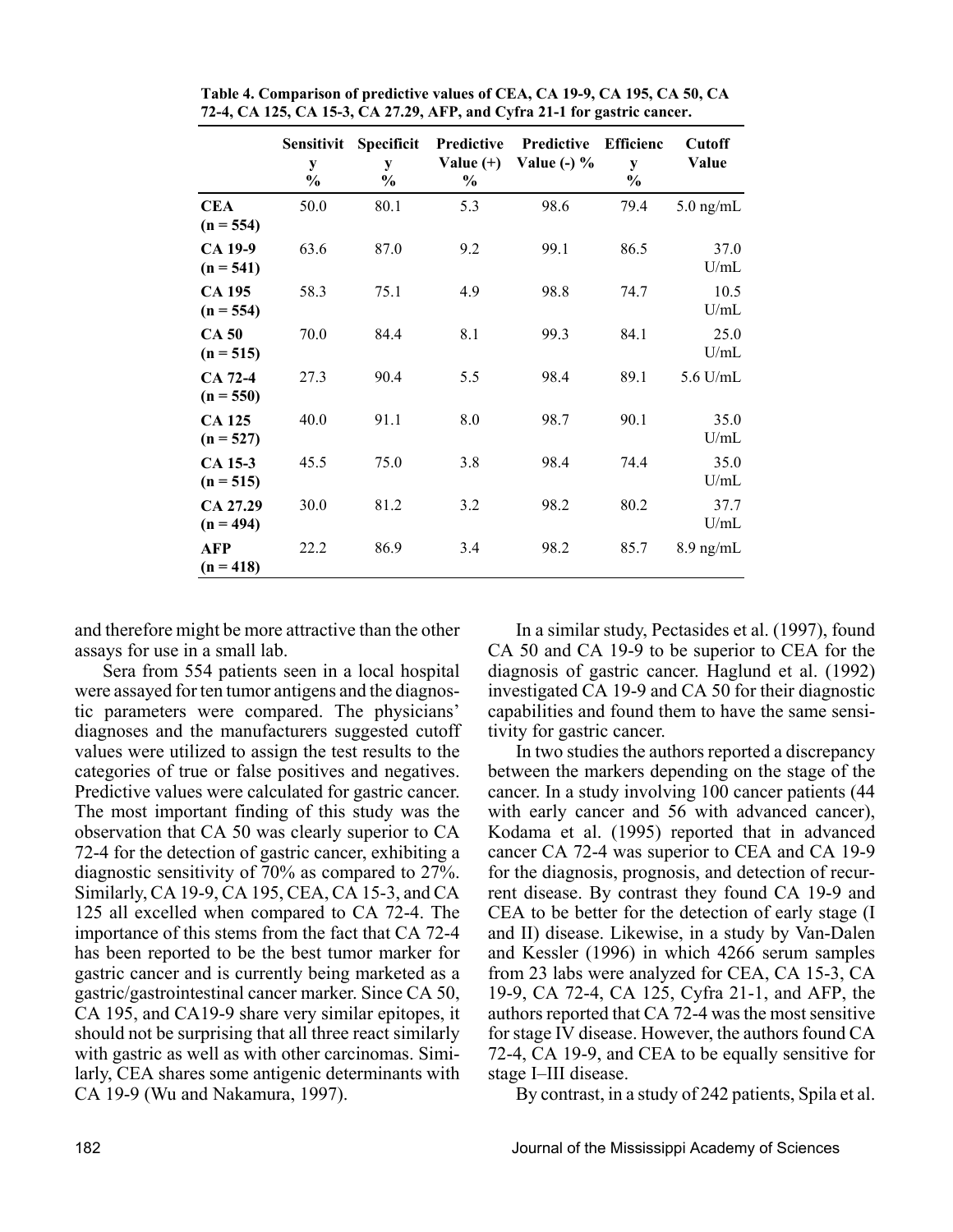(1996) found that CA 72-4 was superior to both CEA and CA 19-9 for the diagnosis and prognosis of both primary and recurrent gastric cancer. Likewise, Fernandez-Fernandez et al. (1996) have reported that in a study of 167 patients with gastric cancer and 92 patients with benign disease they found CA 72-4 to be superior to both CA 19-9 and CEA at all stages of disease. Discrepancies between their results and ours could be the result of genetic differences in the patient populations, the stage of the tumors, the presence of pathologic complications, the prevalence of disease (gastric cancer) in the population sample, and/or the use and type(s) of therapies. Since CA 19- 9, CA 195, CA 50, and CA 72-4 are blood group antigen type carbohydrate markers and CEA contains incomplete blood group substances, it is not surprising that patients who do not express a particular blood group antigen will have serum which does not react in tumor marker assays that use monoclonal antibodies directed at epitopes found on these antigens (Wu and Nakamura, 1997). Thus the genetic background of a patient could cause false negative values with these tests. The greater the tumor burden and the more metastatic it has become, the greater the likelihood of increased levels of antigen and hence of positivity with a particular antigen assay. Both positive and negative predictive values are somewhat dependent on the disease prevalence in the sample population (Cembrowski et al., 2000). For this reason many studies are designed to include increased numbers of patients with the disease being studied (high prevalence), and to exclude any patients with other diseases. While this would lead to better (higher) predictive values, it doesn't reflect the local patient population. In this study, patients were randomly selected and included therefore only 12 gastric cancer patients and numerous patients with other types of cancer and with no cancer. This better represents what is actually seen in American hospitals but could introduce a bias if the disease cohort shares some unique feature(s). The gastric cancer patients' sera were collected prior to surgery and chemotherapy but there is limited data about any medications they may have been using which could have interfered with the assay. Regretfully that information is not available at this time.

In conclusion, ten assays (CEA, CA 19-9, CA 195, CA 50, CA 72-4, CA 125, CA 15-3, CA 27.29, AFP and Cyfra 21-1) were evaluated for their efficacy at diagnosing gastric cancer. CA 50 proved to be superior to the other assays with CA 19-9, CA

195, and CEA also proving effective. In contrast to previous studies, our results did not support the use of CA 72-4 for the diagnosis of gastric cancer and therefore our hypothesis was rejected.

#### ACKNOWLEDGMENTS

The authors thank Ms Jan Oglesby (Kessler AFB) and Mr. Allen Keely (Fujirebio Diagnostics Inc.) for their assistance . This study was partially supported by the Aubrey Keith and Ella Ginn Lucas Research Award. Fujirebio Diagnostics Inc./Centocor Inc., Hybritech Inc., and Abbott Laboratories donated the reagents. The gift of sera from Keesler AFB Medical Center and Forrest General Hospital is gratefully acknowledged.

#### LITERATURE CITED

- Bodenmuller, H., P. Stieber, D. Banauch, U. Hasholzner, A. Dessauer, and B. Ofenloch-Hahnle. 1992. Enzymum test Cyfra 21-1: A new marker for NSCLC, method evaluation and first experiences. [Abstract] Clin. Chem. 38:966–970.
- Bonfrer, J.M.G., K.N. Gaarenstroom, and G.G. Kenter. 1994. Prognostic significance of serum fragments of cytokeratin 19 measured by Cyfra 21-1 in cervical cancer. Gynecol. Oncol. 55:371–375.
- Burtis, C.A., and E.R. Ashwood. 1996. Tumor markers. Pages 336–350 *in* C.A. Burtis and E.R. Ashwood eds. Tietz Fundamentals of Clinical Chemistry 4<sup>th</sup> Edition W.B.Saunders Co., Philadelphia, PA.
- Butch, A.W., N.A. Massoll, and A.A. Pappas. 2000. Tumor markers. Pages 523–540 *in* M.L. Bishop, J.L. Duben-Engelkirk, and E.P. Fody eds. Clinical Chemistry Principles, Procedures, Correlations 4<sup>th</sup> Edition Lippincott Williams & Wilkens, Philadelphia, PA.
- Chan, D.W., M. Kelsten, R. Rock, and D. Bruzek. 1986. Evaluation of a monoclonal immunoenzymometric assay for alpha-fetoprotein. Clin. Chem. 32:1318–1322.
- Cembrowski, G.S., A.M. Sullivan, and T.L. Hofer. 2000. Quality control and statistics. Pages 40–76 *in* M. Bishop, J.L. Duben-Engelkirk, and E.P. Fody eds. Clinical Chemistry, Principles, Procedures, and Correlations  $4<sup>th</sup>$  Edition, Lippincott Williams & Wilkins, Philadelphia, PA.
- Clarke, C.A., T.P. Whitehead, and A.G.W. Whitfield. 1982. Carcinoembryonic antigen and smoking. J Royal College of Phys. London 16 (2):112–113.
- Cooper, M.J., C.R. Mackie, D.B. Skinner, and A.R. Moossa. 1979. A reappraisal of the value of carcinoembryonic antigen in the management of patients with various neoplasms. British J. Surg. 66:120–123.
- Fernandez-Fernandez, L., E. Tejero, A. Tieso, L. Rabadan, M. Munoz, and I. Santos. 1996. Receiver operating characteristic (ROC) curve analysis of the tumor markers CEA, CA 19-9, and CA 72-4 in gastric cancer. Int. Surg. 81 (4):400–402.
- Frenette, P.S., M.P. Thirlwell, M. Trudeau, D.M. Thomson, L. Joseph, and J.S. Shuster. 1994. The diagnostic value of CA 27.29, CA 15-3, mucin-like carcinoma antigen, carcinoembryonic antigen, and CA 19-9 in breast cancer and gastrointestinal malignancies. Tumour Biology 15 (5):247–254.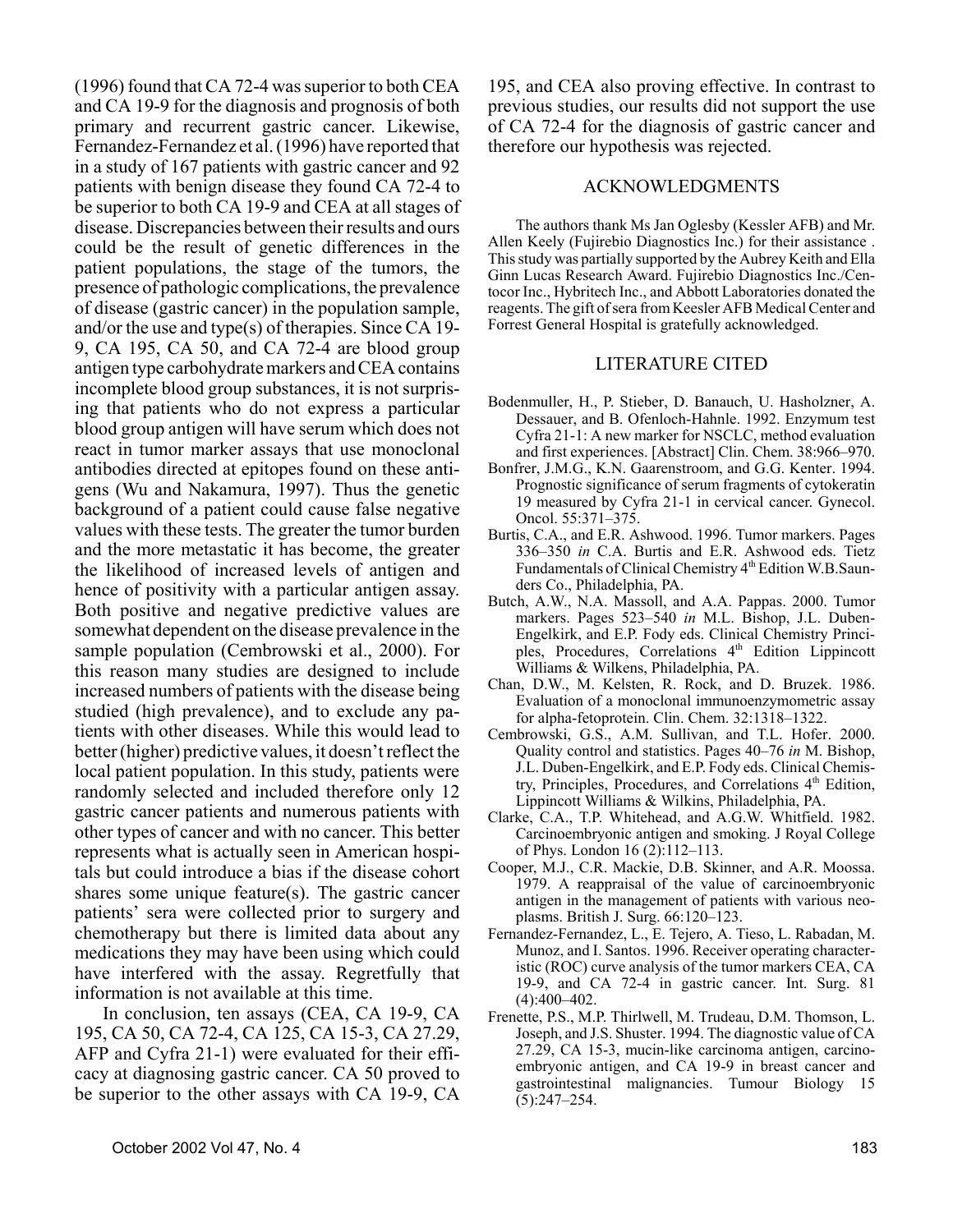- Fujirebio Diagnostics, Inc. Truquant<sup>R</sup> BR<sup>TM</sup> Radioimmunoassay (CA 27.29) Package Insert.#014-395, 06/98.
- Gion, M., and R. Minone. 2001. CA 27.29: A valuable marker for breast cancer management; a confirmatory multicentric study on 603 cases. Eur. J. Cancer 37 (3):355–363.
- Haglund, C., P.J. Roberts, H. Jalanko, and P. Kuusala. 1992. Tumour markers CA 19-9 and CA 50 in digestive tract malignancies. Scand. J. Gastroenterol. 27 (3):169–174.
- Hall, M., M. Jackson, J.T. Hohnson, H. Schultze, D. Fortenberry, C. Bright, H. Hua, J. Ying, and P. Sykes. 1999. A comparison of seven tumor antigens for the serodiagnosis of gastrointestinal cancers. The Chemist 76 (5):9–22.
- Hilkens, J., F. Buijs, and J. Hilgers. 1984. Monoclonal antibodies against human milk-fat globule membranes detecting differentiation antigens of the mammary gland and its tumor. International J. of Cancer 34:197–206.
- Hossfeld, D.K., and C.D. Sherman. 1990. International Union Against Cancer: Manual of Clinical Oncology, 5<sup>th</sup> ed. Springer-Verlag, New York, NY. 389 pp.
- Hubbard, E. 1990. Tumor markers. Diagnostic and Clinical Testing 28:13–26.
- Jacobs, I., and R.C. Bast. 1989. The CA 125 tumor-associated antigen: A review of the literature. Hum. Reprod. 4:1–12.
- Johnson, B.G., J. Schlom, A.J. Peterson, J.Bennett, J.L. Magnani, and D. Colcher. 1986. Analysis of a human tumorassociated glycoprotein (TAG 72) identified by monoclonal antibody B72.3. Cancer Res. 46 (2):850–857.
- Key, T., D. Forman, and M.C. Pike. 1998. Epidemiology of cancer. Pages 34–59 *in* L.M. Franks and N.M. Teich, eds. Introduction to the cellular and molecular biology of cancer, 3rd ed. Oxford University Press, Oxford, England.
- Klug, T.L., M.A. Sattler, D. Colcher, and J. Schlom. 1986. Monoclonal antibody immunoradiometric assay for an antigenic determinant (CA 72) on a novel pancarcinoma antigen. Int. J. Cancer 38 (5) :661–669.
- Knight, G.J., G.E. Palomaki, and J.E. Haddow. 1988. Use of maternal serum alpha-fetoprotein measurements to screen for Down's syndrome. Clin. Obstet. Gynecol. 31:306–327.
- Kodama, I., K. Koufuji, S. Kawabata, S. Tetsu, Y. Tsuji, J. Takeda, and T. Kakegawa. 1995. The clinical efficacy of CA 72-4 as serum marker for gastric cancer in comparison with CA 19-9 and CEA. Int. Surg. 80 (1):45–48.
- Koprowski, H.Z., K. Steplewski, and M. Mitchell. 1979. Colorectal carcinoma antigens detected by somatic hybridoma antibodies. Cell Genet. 5:957–972.
- Kufe, D., G. Inghirami, and M. Abe. 1984. Differential reactivity of a monoclonal antibody (DF3) with human malignant versus benign breast tumors. Hybridoma 3:223–232.
- Lan, M.S., R.C. Bast, M.I. Colnagi, R.C. Knapp, D. Colcher, J. Schlom, and R.S. Megzgar. 1987. Co-expression of human cancer-associated epitopes on mucin molecules. Int. J. Cancer 39 (1):68–72.

Lauro, S., L. Trasatti, and F. Bordin. 1999. Comparison of

CEA, MCA, CA 15-3 and CA 27.29 in follow-up and monitoring therapeutic response in breast cancer patients. Anticancer Res. 19(4C):3511–3515.

- Milunsky, A. 1987. The prenatal diagnosis of neural tube and other congenital defects. Pages 300–306 *in* A. Milunsky, ed. Genetic disorders in the fetus: Diagnosis, prevention, and treatment. Plenum Press, New York, NY.
- National Cancer Institute Symptoms. 15 June 2000. http://cancernet.nci.nih.gov/wynth\_pubs/ stomach.htm#1
- Paterson, A.J., J. Schlom, H.F. Sears, J. Bennett, and D. Colcher. 1986. A radioimmunoassay for the detection of a human tumor-associated glycoprotein (TAG 72) using monoclonal antibody B72.3. Int. J. Cancer 37 (5):659–666.
- Pectasides, D., A. Mylonakis, M. Kostopoulou, M. Papadopoulou, D. Triantafillis, J. Varthalitis, M. Dimitriades, and A. Athanassiou. 1997. CEA, CA 19-9, and CA 50 in monitoring gastric carcinoma. Am. J. Clin. Oncol. 20 (4):348–353.
- Pujol, J.L., J. Grenier, and J.P. Daures. 1993. Serum fragment of cytokeratin subunit 19 measured by Cyfra 21-1 immunoradiometric assay as a marker of lung cancer. Cancer Res. 53:61–70.
- Reynoso, G., T.M. Chu, D. Holyoke, E. Cohen, T. Nemoto, and J.J. Wang. 1972. Carcinoembryonic antigen in patients with different cancers. J.A.M.A. 220 (3):361–365.
- Roulston, J.E., and R.C.F. Leonard. 1993. Applications to cancer. Pages 37–51 *in* J.E. Roulston and R.C.F. Leonard, eds. Serological tumour markers. Churchill Livingstone, New York, NY.
- Spila, A., M. Roselli, M. Cosimelli, P. Ferroni, F. Cavaliere, R. Arcuri, M. Tedesco, S. Carlini, R. D'Alessandro, P. Perri, C.U. Casciani, J.W. Greiner, J. Schlom, and F. Guadagni. 1996. Clinical utility of CA 72-4 serum marker in the staging and immediate post-surgical management of gastric cancer patients. Anticancer Research 16 (4B):2241–2247.
- Steinberg, W. 1990. The clinical utility of the CA 19-9 tumorassociated antigen. Am. J. Gastroenterol. 85:350–355.
- Van-Dalen, A., and A.C. Kessler. 1996. A multicentre evaluation of tumour marker determinations using the automatic enzymun test systems ES 300 and ES 600/700. Eur. J. Clin. Chem. Clin. Biochem. 34 (4):377–384.
- World Health Organization, 2001. Globocan 2000: Cancer incidence, mortality, and prevalence worldwide, version 1.0. IARC CancerBase No 5. Lyon, 2001. http:www-dep. iarc.fr/globocan/globocan.html.
- Wu, J.T. 1996. Diagnosis and management of cancer using serologic tumor markers. Pages 1064–1080 *in* J.B. Henry, ed. Clinical Diagnosis and Management by Laboratory Methods 19<sup>th</sup> edition, W.B. Saunders, Philadelphia, PA.
- Wu, J.T., and R.M. Nakamura. 1997. Human circulating tumor markers. American Society of Clinical Pathologists, Chicago, IL. 263 pp.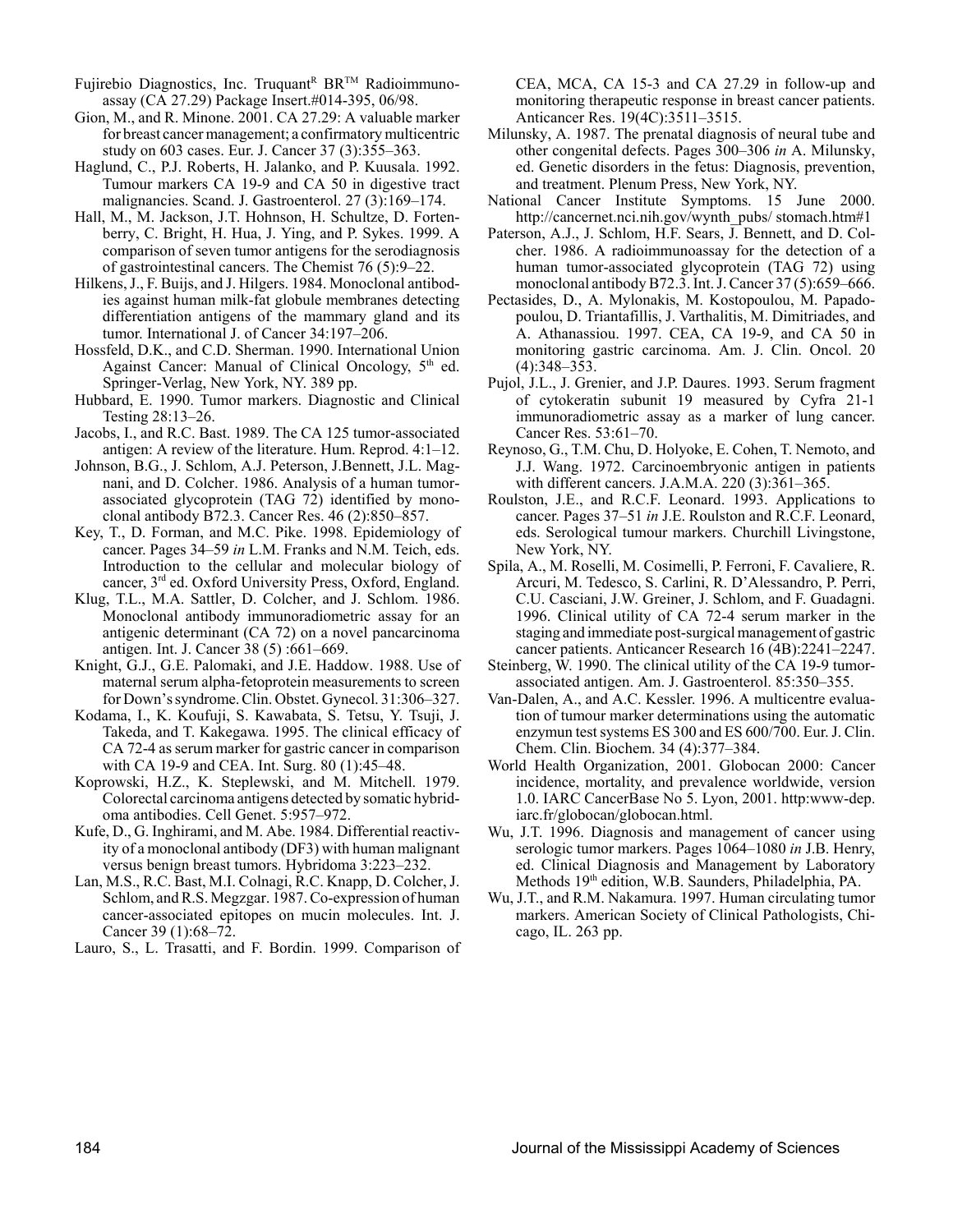# **Bats (Mammalia: Chiroptera) Recorded from Mist-Net and Bridge Surveys in Southern Mississippi**

**Austin W. Trousdale1 and David C. Beckett** University of Southern Mississippi, Hattiesburg, MS 39406-5018

We surveyed communities of bats in southern Mississippi using mist nets and searches of bridges. We captured 41 individuals representing five species of bats over 28 nights of trapping. *Nycticeius humeralis* was the species most frequently captured in our nets, followed by *Lasiurus seminolus*, *Myotis austroriparius*, *Pipistrellus subflavus*, and *Lasiurus borealis*. These species are representative of communities of forest-roosting bats native to the southeastern United States. However, all *M. austroriparius* were captured exclusively at the entrances of caves. Seven of 99 bridges that we searched were occupied by *Corynorhinus rafinesquii* as day-roosts. These seven bridges were all made of concrete and had girders or channel beams along their undersides. Our data on *C. rafinesquii* are consistent with findings of other studies, which suggest that the construction style of bridges plays an important role in providing day-roosts for this species.

Kennedy et al. (1974) and Jones and Carter (1989) listed all species of bats (Order Chiroptera) known to inhabit Mississippi in their reviews of this state's mammals. Although a few studies (e.g., White, 1960; La Val, 1967; Jones and Suttkus, 1975; Middleton, 1976; Cliburn and Middleton, 1983; Miller, 2000; Welch et al., 2001) have documented observations or collections of bats from distinct locations in Mississippi, no investigators have as yet compared species inventoried among different habitats in this state. Furthermore, three species of bats, *Lasiurus cinereus* (hoary bat), *Lasiurus intermedius* (northern yellow bat), and *Corynorhinus rafinesquii* (Rafinesque's big-eared bat), are poorly represented in collections from Mississippi (see Kennedy et al., 1974). Whether the lack of records from Mississippi for these species reflect inadequate efforts of sampling or the bats' inherent rarity is not clear. Therefore, the objectives of this study were: 1. to conduct surveys of communities of bats in southern Mississippi; 2. to collect specimens of *Lasiurus cinereus*, *Lasiurus intermedius*, and *Corynorhinus rafinesquii*.

# MATERIALS AND METHODS

We defined the study area as encompassing the portion of Mississippi south of Interstate 20, which crosses the entire state in an east-west direction. Frost et al. (1986) describe much of this region as having been historically dominated by longleaf pine (*Pinus palustris*) savanna, while more mesic habitats were characterized by beech (*Fagus grandifolia*), oaks (e.g., *Quercus nigra*), and magnolias (*Magnolia* spp.). Tupelo (*Nyssa* spp.) and baldcypress (*Taxodium distichum*) occurred along larger streams and rivers. In recent years suppression of natural fire regimes and widespread conversion of native forests to loblolly pine (*Pinus taeda*) plantations have dramatically altered the landscape of the region (Frost et al., 1986).

Inland habitats that we sampled included upland hardwood-pine (*Pinus* spp.) forest, lowland hardwood-pine forest, two limestone caves surrounded by upland, mesic hardwood forest, and cypress swamp (Table 1). The two caves, Pitts and Eucutta, are among the largest caves in Mississippi (Knight et al., 1974). At coastal sites (i.e., Davis Bayou and Mississippi Sandhill Crane National Wildlife Refuge), we typically found marshes bordered by swampy forests of wax myrtle (*Myrica cerifera*), sweetbay (*Magnolia virginiana*), and pines. We also sampled one night on Horn Island, a barrier island approximately 10 km off the coast of Mississippi. The interior of this island, managed by the National Park Service, was dominated by scrub forests of slash pine (*Pinus elliotti*). A few marshy ponds comprised the only sources of fresh water. Because we sought to add to the known distribution (in Mississippi) of each of our "target" bats, we chose some sampling sites based on the presence of suitable habitat (based on records in literature) for one or more of these three species, *L.*

<sup>&</sup>lt;sup>1</sup>Author for correspondence. Department of Biological Sciences, Post Office Box 5018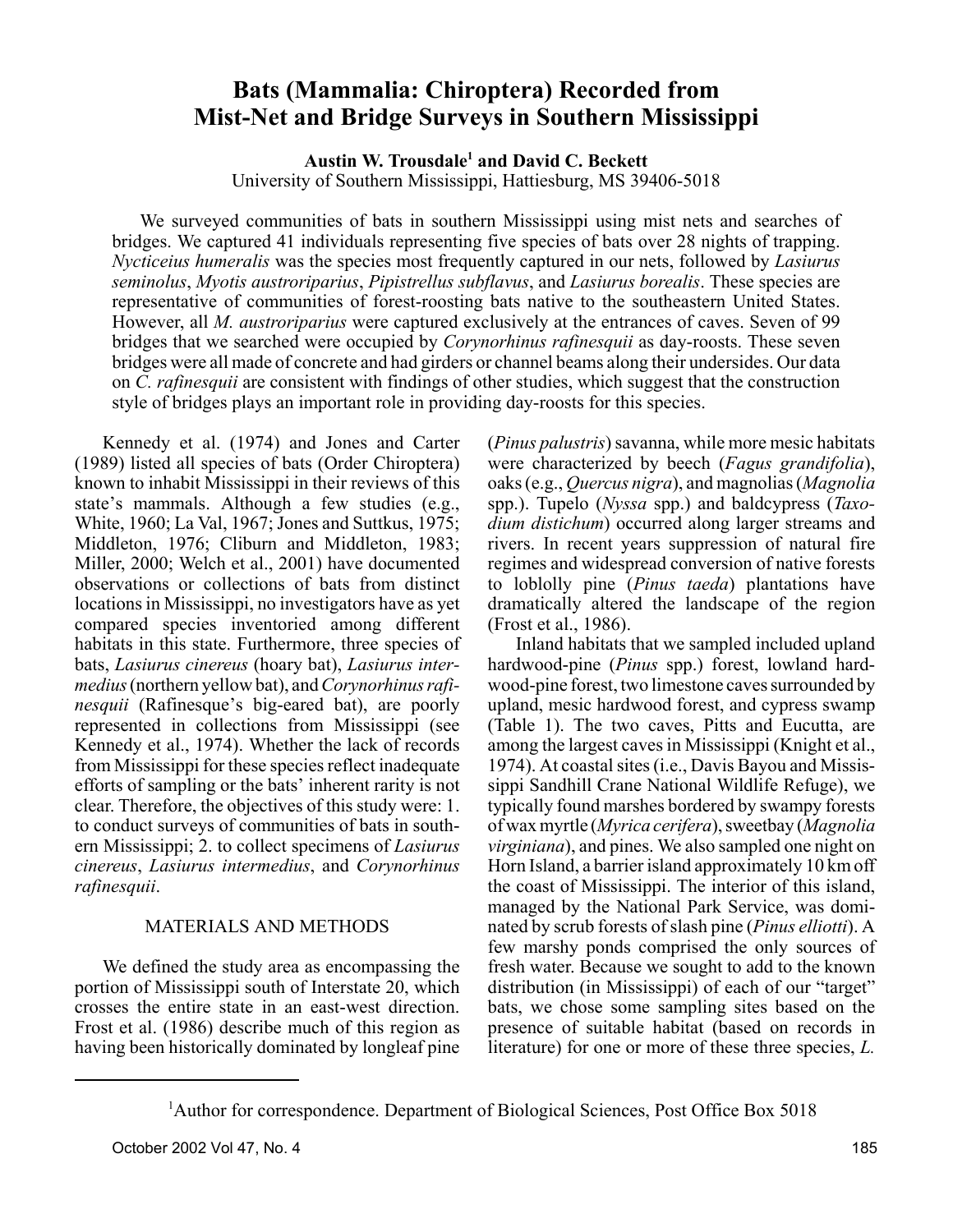# *cinereus*, *L. intermedius*, and *C. rafinesquii*.

From June 1999 through July 2000 we sampled at thirteen different sites in eight counties of southern Mississippi using standard mist net procedures for insectivorous bats (Kunz and Kurta, 1988). Although we visited most localities only once during the investigation, we trapped twice at two sites. We generally selected evenings when the temperature was not expected to fall below 18EC. We collected bats using nylon mist nets 2.6 m high, ranging from 2.6 m to 9 m long and attached at each end to a metal pole approximately 3 m tall. We placed one to four mist nets at each site; we standardized our efforts by defining a net-night as one mist net opened during one night of trapping. We usually trapped just above the surface of water sources to intercept bats as they foraged or came to drink. We also placed nets over dirt roads within forested habitat and across the entrances of the two limestone caves. We chose the latter as additional sampling sites for *C. rafinesquii*, based on records from caves (Jones, 1977; Best et al., 1992). We opened our nets approximately 15 minutes before civil sunset and trapped for a minimum of three hours unless capture rates declined to less than one bat per hour. We determined sex and species of captured bats. We determined relative age (juvenile or adult) by noting the degree of ossification of the epiphyseal caps on the phalanges of the fingers (Anthony, 1988). Our methods followed University of Southern Mississippi IACUC protocol  $# 204 - 004.$ 

Because several investigators (e.g., Lance and Garrett, 1997, Hurst and Lacki, 1999) have reported very little success in capturing *C. rafinesquii* in mist nets, we incorporated surveys of potential roosting sites (i.e., bridges) into our study. Individuals of this species have been noted to congregate along the undersides of concrete bridges by day, particularly during warmer months (Lance and Garrett, 1997; Lance et al., 2001). From May 1999 through early September 1999 we surveyed the undersides of 84 bridges located within the study area. Most of these bridges were located in and nearby the DeSoto or Bienville National Forests (NF). We checked 15 additional bridges in the Homochitto NF in June 2000. Several bridges in the DeSoto NF found to be inhabited by *C. rafinesquii* during previous searches by other investigators (C. Potin, pers. comm.) were included in our survey. A survey consisted of one or both of the investigators walking beneath a bridge and looking for bats along the underside of the

structure. When bats were encountered, we determined the species, counted number of individuals, and noted presence or absence of young. We maintained a minimum distance of about 10 feet from clusters of bats so as not to disturb females with pups. As a result, we may have counted fewer bats than were actually present on some occasions.

#### **RESULTS**

We captured 41 bats of five different species over 28 net-nights (Table 1). *Nycticeius humeralis*, the evening bat, was the species most frequently caught in our mist nets, accounting for 39% of all captures  $(n = 16)$ . Other species that we captured were: *Lasiurus seminolus*, the seminole bat  $(n = 11, 27\%$  of captures); *Myotis austroriparius*, the southeastern myotis, (n = 8, 20%); *Pipistrellus subflavus*, the eastern pipistrelle, (n = 3, 7%); *Lasiurus borealis*, the red bat, (n = 3, 7%). *Nycticeius humeralis* and *L. seminolus* occurred together at four localities. We captured two species, *P. subflavus* and *M. austroriparius*, at the entrances of both Pitts and Eucutta caves. All of the *M. austroriparius* that we captured in our survey were trapped at these caves. We captured two species, *N. humeralis* and *L. seminolus*, while sampling at Horn Island. We found *P. subflavus* at three different sites (including Pitts and Eucutta caves) and *L. borealis* at three sites. We did not capture any *L. cinereus* or *L. intermedius*. Sex ratios for all species captured during the present study were: *N. humeralis*, 1.3 males/female; *L. seminolus*, 0.6 male/female; *M. austroriparius*, 1 male/1.7 females; *L. borealis*, 0 males/3 females; *P. subflavus*, 0.5 male/female. We captured juveniles of two species, *L. seminolus* and *L. borealis*.

Six of 84 bridges that we surveyed in 1999 were inhabited by *C. rafinesquii* (Table 2). Three of these bridges were located in the Chickasawhay District of the DeSoto NF within a 6 km-span of a single road. The remaining three bridges were located in the DeSoto District of the DeSoto NF. The number of big-eared bats roosting beneath a bridge ranged from one to an estimated 25 individuals. We were able to identify young under two bridges on 27 May 1999, at one bridge on 10 June 1999, and under one bridge on 18 June 1999 (Table 2). One of the 15 bridges from Homochitto NF that we checked on 7 June 2000 was occupied by a solitary, male *C*. *rafinesquii* (Table 2). We found a female *P. subflavus* nursing a pup under another bridge in Homochitto NF.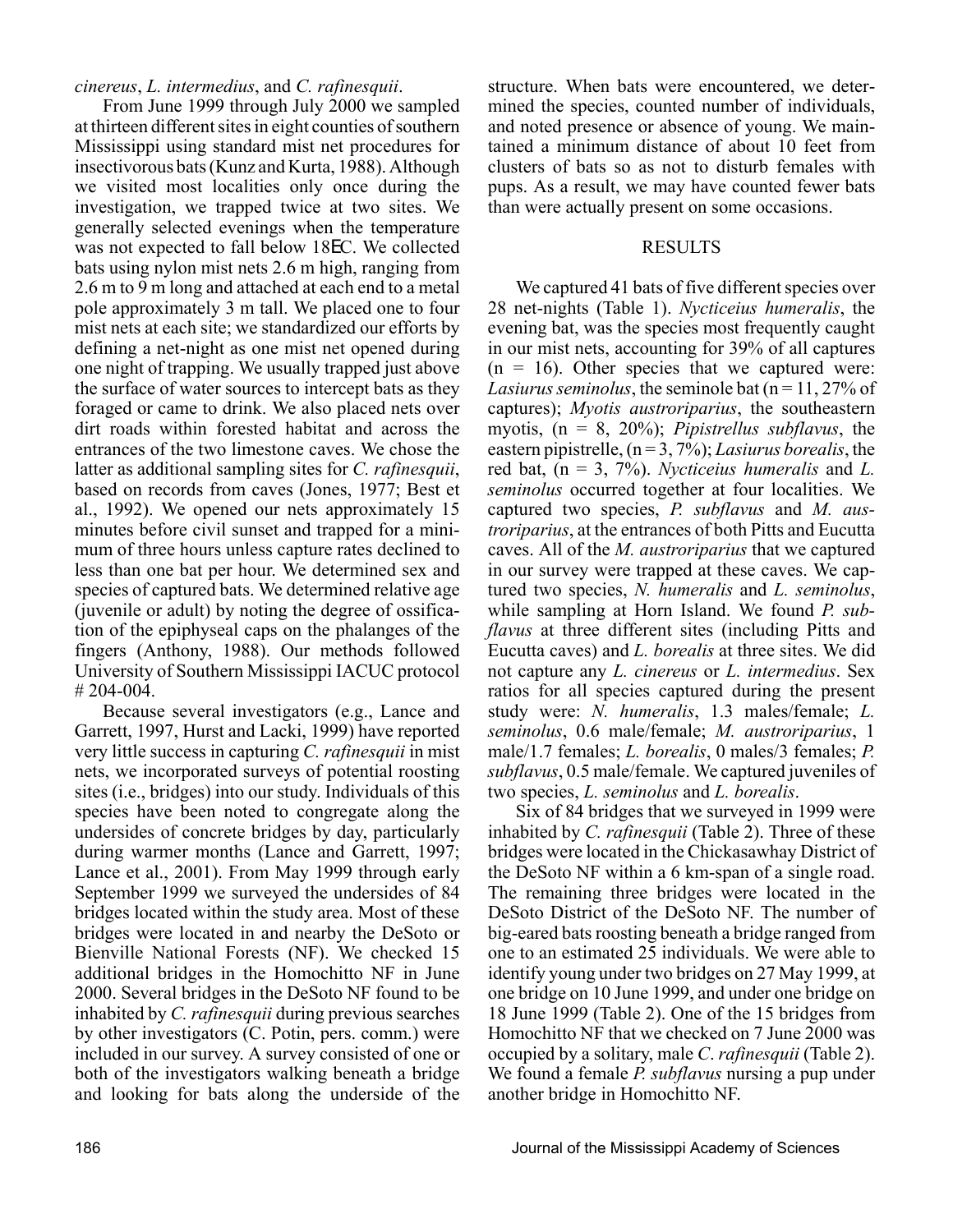| Location (county)                                                     |               | Habitat <sup>4</sup> Date(s) visited | Species (# individuals) collected                                                                                                            |
|-----------------------------------------------------------------------|---------------|--------------------------------------|----------------------------------------------------------------------------------------------------------------------------------------------|
| Van Hook Golf<br>Course (Forrest)                                     | $\mathbf{A}$  | <b>July 1999</b>                     | None                                                                                                                                         |
| Rails-to-Trails<br>(Lamar)                                            | $\mathbf{A}$  | <b>July 1999</b>                     | None                                                                                                                                         |
| <b>Bluff Creek at Bluff</b><br>Creek Rd (Stone)                       | B             | 3 August 1999                        | Lasiurus borealis <sup>*</sup> (1), L. seminolus <sup>*</sup> (7),<br>Nycticeius humeralis <sup>*</sup> (2), Pipistrellus<br>$subflavus*(1)$ |
| Pitts' Cave (Wayne)                                                   | $\mathcal{C}$ | 4 August 1999                        | Myotis austroriparius (5), P. subflavus (1)                                                                                                  |
| Horn Island, $GINS1$<br>(Jackson)                                     | D             | 12 August 1999                       | L. seminolus* $(1)$ , N. humeralis* $(7)$                                                                                                    |
| Davis Bayou, GINS <sup>1</sup><br>(Jackson)                           | B             | 14 August 1999,<br>13 October 1999   | L. seminolus* $(2)$ , N. humeralis* $(6)$                                                                                                    |
| Beaver pond adja-<br>cent Cabin Rd,<br>SCCNWR <sup>2</sup><br>(Adams) | E             | 17 August 1999,<br>19 August 1999    | L. borealis $(1)$ , N. humeralis $(1)$                                                                                                       |
| Gillirad Lake, N<br>edge, $SCCNWR2$<br>(Wilkinson)                    | F             | 18 August 1999                       | L. borealis $(1)$ , L. seminolus $(1)$                                                                                                       |
| Tiger Creek at Hwy<br>15 (Jones)                                      | B             | 2 September 1999                     | None                                                                                                                                         |
| Eucutta Cave<br>(Wayne)                                               | $\mathcal{C}$ |                                      | 16 September 1999 M. austroriparius (3), P. subflavus (1)                                                                                    |
| MSSCNWR <sup>3</sup><br>(Jackson)                                     | G             | September 1999                       | None                                                                                                                                         |
| <b>Holliman Property</b><br>(Lamar)                                   | B             | 6 April 2000                         | None                                                                                                                                         |
| Spector Farm (Pearl<br>River)                                         | B             | 1 July 2000                          | None                                                                                                                                         |

**Table 1. Locations in southern Mississippi visited by authors while conducting mist-net surveys for bats from July 1999 through July 2000.**

<sup>1</sup>Gulf Islands National Seashore; <sup>2</sup>St. Catherine's Creek National Wildlife Refuge; <sup>3</sup>Mississippi Sandhill Crane National Wildlife Refuge

<sup>4</sup>Key to categories of habitat: A = upland mixed hardwood–pine forest; B = lowland mesic hardwood–pine forest;  $C =$  upland mesic hardwood forest;  $D =$  coastal marsh;  $E =$  bottomland hardwood forest;  $F =$  cypress swamp;  $G =$ wet pine savanna

\*New county record for a species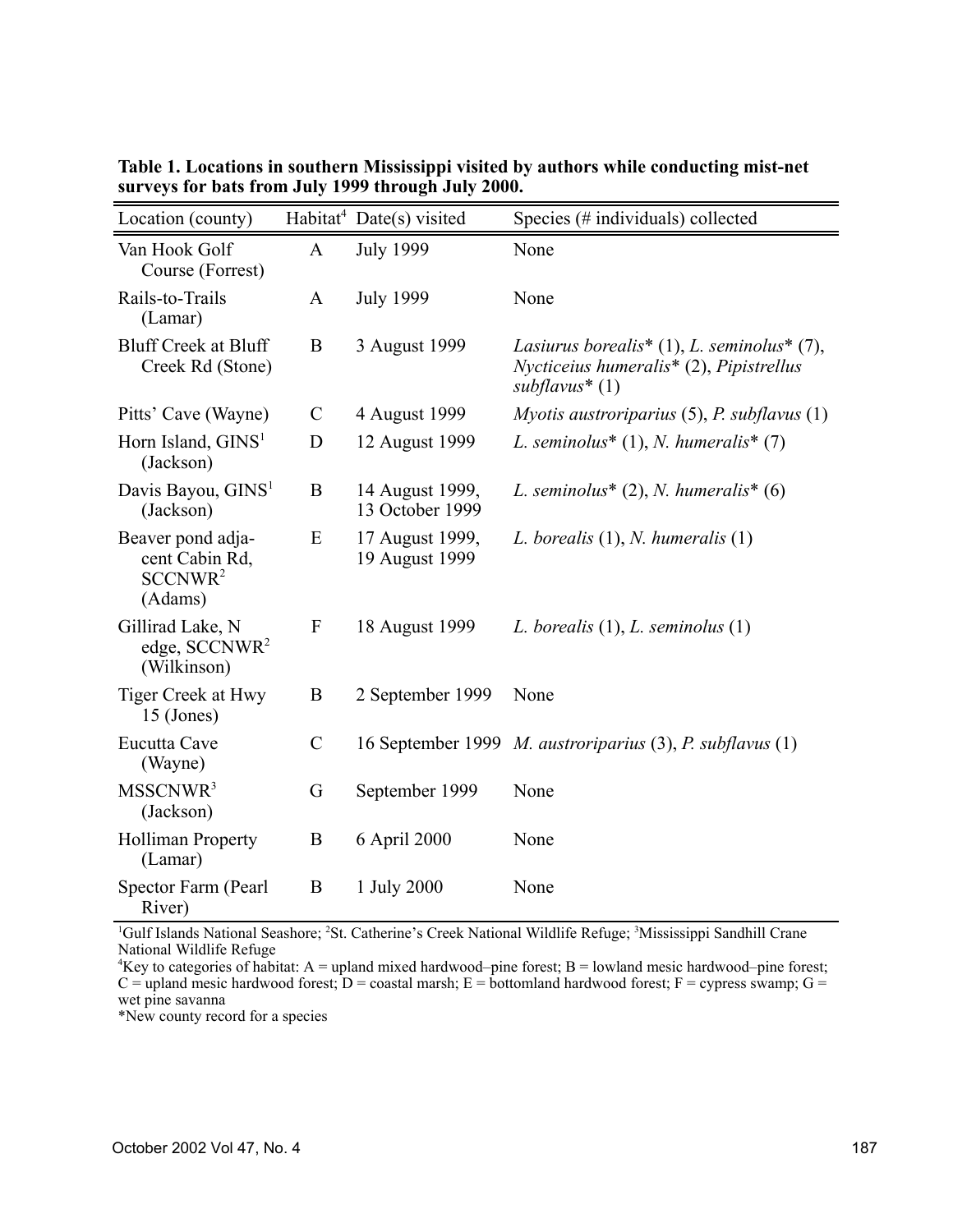| Location  | Date(s) Surveyed | $#$ bridges used | $#$ bats seen per | Pups observed  |
|-----------|------------------|------------------|-------------------|----------------|
|           |                  | by C. $RAF2$     | bridge            | under bridge?  |
| Jones     | 10 June 1999,    |                  | 12                | Yes            |
|           | 2 September 1999 |                  |                   | N <sub>0</sub> |
| Perry     | 27 May 1999      |                  | 11, 25            | Yes, Yes       |
| Stone     | 18 June 1999     |                  |                   | Yes            |
| Wayne     | 2 September 1999 |                  |                   | No             |
| Wilkinson | 7 June 2000      |                  |                   | No             |

**Table 2. List of counties in southern Mississippi in which the authors observed bridges occupied by** *Corynorhinus rafinesquii***.** 1

<sup>1</sup>Exact locations of bridges may be obtained from the authors.

2 *Corynorhinus rafinesquii*

#### DISCUSSION

Most of the species that we captured in our survey are representative of communities of forest-dwelling bats occurring throughout much of the southeastern United States. *Nycticeius humeralis* was the most common species that we captured, both in terms of number of individuals and number of sites where it was found. We collected *N. humeralis* in pine and bottomland-hardwood forests, and in both inland and coastal sites. Lance and Garrett (1997) captured *N. humeralis* more frequently than any other species in pine forests of central Louisiana, as did Krishon et al. (1997) in coastal Georgia. On Horn Island, a colony of this species apparently roosted within a boathouse at the end of a dock, utilizing the space between the tin roof and one of its concrete support columns. This structure was located approximately 300 m from the pond where we captured seven individuals of *N*. *humeralis*. Roosts for *N*. *humeralis* on Horn Island might include numerous pine snags (see Menzel et al., 2000). This species of bat had not been previously recorded from this locality.

*Lasiurus seminolus* was the second most-frequently captured species in our study. This species was also second to *N. humeralis* as the most common bat found in lowland, pine-dominated forest in Louisiana (Lance and Garrett, 1997). Menzel et al. (1998) determined that *L. seminolus* roosted predominantly in pine trees, while *L. borealis* preferred hardwoods. We captured a single *L. seminolus* on Horn Island, where the only trees available as roosts were pines. This species of bat had not previously been reported from Horn Island. Two of the three sites where we collected *L. borealis* were bottomland-hardwood forests. Miller (2000), however, captured more red bats than any other species in pine plantations of central Mississippi. Lowery (1974) described *L. borealis* as common and widespread in Louisiana.

Our records of *M. austroriparius* from Eucutta and Pitts Caves in Wayne County are especially noteworthy because this species was not recorded by Middleton (1976) in his survey of cave-dwelling vertebrates in Mississippi, although this bat had been previously captured in Pitts Cave (LaVal, 1967). Over much of its range, *M. austroriparius* roosts in caves (Whitaker and Hamilton, 1998), but concern exists over the decline and degradation of such habitats (Humphrey and Gore, 1992). We caught only adult males from Eucutta Cave and adult females from Pitts Cave. In this species, male and female bats tend to roost separately while pups are being born and nursed, but this segregation ends by late summer (Barbour and Davis, 1969). Lance and Garrett's (1997) survey supported Lowery's (1974) assertion that this species is widespread but uncommon in Louisiana where caves are apparently not present. However, *M. austroriparius* also roosts in hollow trees in bottomland forests (Hofmann et al., 1999). *Pipistrellus subflavus* was the only bat documented by Cliburn and Middleton (1983) from the caves that they visited. Best et al. (1992) recorded *P. subflavus* from limestone caves in southern Alabama, usually during cooler months. This species was the only bat that we found both at and away from caves. We obtained one specimen by netting over a stream in a pine forest interspersed with deciduous species (e.g., *Magnolia virginiana*, *Nyssa sylvatica*) and have observed this species roosting underneath concrete bridges. Findings of Menzel et al. (1999) suggest that during summer in the southern United States, *P.*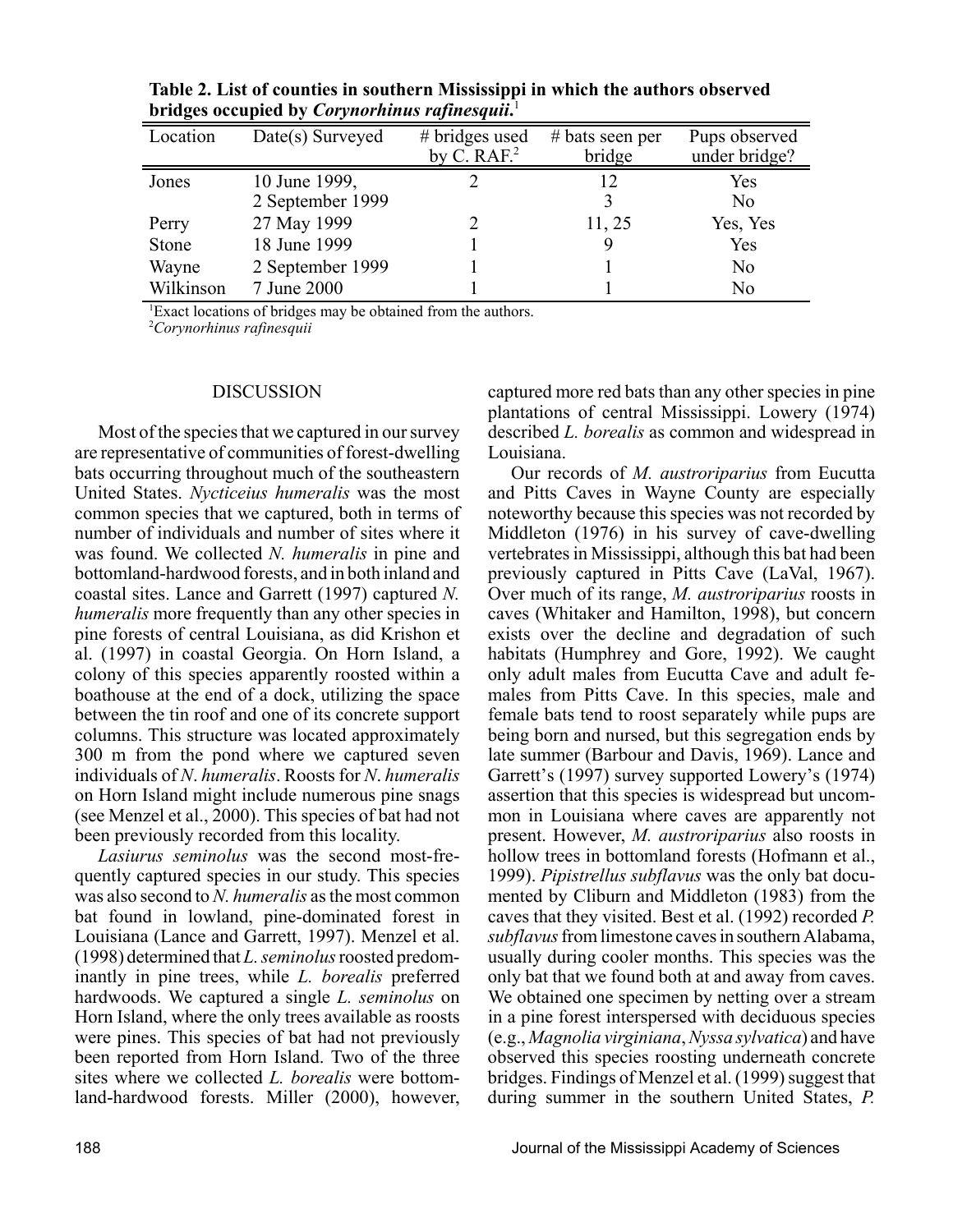*subflavus* roosts among foliage of evergreen trees located within the understory of mixed oak-pine stands.

The lack of captures for *Lasiurus cinereus* and *L. intermedius* during our study may be further evidence of these species' rarity in Mississippi. Kennedy et al. (1974) listed only two records of *L. cinereus* from Mississippi (Madison and Oktibbeha Counties). Barbour and Davis (1969) categorized the species as widespread but rare in the eastern United States. Little is known of the species' preferences with regard to roosting habitat, though Lowery (1974) noted that most specimens in Louisiana came from areas dominated by pine forests. Compared to the frequency of its detection by ultrasonic equipment, *L. cinereus* was rarely captured by Hart et al. (1993) in Pennsylvania. Future surveys to determine presence of *L. cinereus* in Mississippi and elsewhere should utilize ultrasonic detectors along with mistnetting. Only two records of *L. intermedius* from Mississippi exist, these specimens coming from Hancock and Warren Counties (Kennedy et al., 1974). Specimens of *L. intermedius* are typically scarce in collections of bats from the southeastern United States (Whitaker and Hamilton, 1998). Barbour and Davis (1969) suggested that capturing *L. intermedius* via mist-netting is difficult, even in apparently suitable habitat. The distribution of *L. intermedius* closely follows that of Spanish moss (*Tillandsia usneoides*), a preferred roosting substrate (Barbour and Davis, 1969). At one of our coastal sites (Davis Bayou, Jackson County), we unsuccessfully attempted to locate resting individuals by probing clumps of Spanish moss using a handheld net. Other sites (e.g., wet pine savanna in Jackson County and a golf course in Forrest County) provided the open, pasture-like environments which *L. intermedius* favors (Barbour and Davis, 1969), but Spanish moss was scarce or not present. Efforts to identify areas in Mississippi containing both ideal foraging habitat and roosting sites for *L. intermedius* as described by Jennings (1958) and Krishon et al. (1997) should continue.

Another species of bat native to the study area that we did not capture was *Myotis lucifugus*. Richmond (1968) reported a specimen from Horn Island, but did not elaborate on the circumstances of its collection. *Myotis lucifugus* is largely absent from the Gulf Coast, and this record would represent a substantial extension of the species' range (see Whitaker and Hamilton, 1998). Given this bat's

superficial resemblance to *N. humeralis* and the tendency of *N. humeralis* to roost in buildings (a situation where bats might come into contact with an untrained observer), we suspect that this record of *M. lucifugus* was actually a misidentified *N. humeralis*. LaVal (1967) collected a specimen of *M. lucifugus* from Pitts Cave, but this species was absent from Middleton's (1976) survey and has not been observed during subsequent visits to this and nearby caves (A. W. Trousdale, personal observations).

*Corynorhinus rafinesquii* historically ranged across Mississippi (Jones and Carter, 1989); however, local patterns of distribution for the species are poorly known throughout its range (Jones, 1977). Lance and Garrett (1997) captured only one specimen of *C. rafinesquii* during their extensive mistnetting efforts in Louisiana. Bridge surveys, which we adopted for our study, provided a much better method of finding big-eared bats. Of the four colonies that we located, the two observed on 27 May 1999 (in Perry County) contained the youngest pups based on their relative size, pelage, and inability to fly. Considering that *C. rafinesquii* are able to fly at three weeks of age (Jones, 1977), those pups would not likely have been born before early May, which is consistent with observations from Louisiana (Lowery, 1974).

All of the bridges occupied by *C. rafinesquii* were made of concrete and possessed some type of structure (i.e., rectangular compartments or girders) along their undersides. Similar preferences in bridge selection by this species were noted by McDonnell and Clark (1999) in North Carolina and by Lance et al. (2001) in Louisiana. We found *C. rafinesquii* under two bridges in Perry County that had been used by the species during previous years (C. Potin, pers. comm). In early August 1999 we returned to a bridge in Stone County under which we had observed a *C. rafinesquii* colony two months earlier and found a solitary individual. Lance (pers. comm.) located the species under this same bridge in 1997. If *C. rafinesquii* shows fidelity to certain bridges, this behavior may have important consequences for management of the species, considering that in many areas older bridges (which typically feature compartments or girders) are increasingly being replaced by slab bridges (Lance et al., 2001).

#### ACKNOWLEDGMENTS

The authors wish to acknowledge the Mississippi Wildlife Heritage Program of the Mississippi Museum of Natural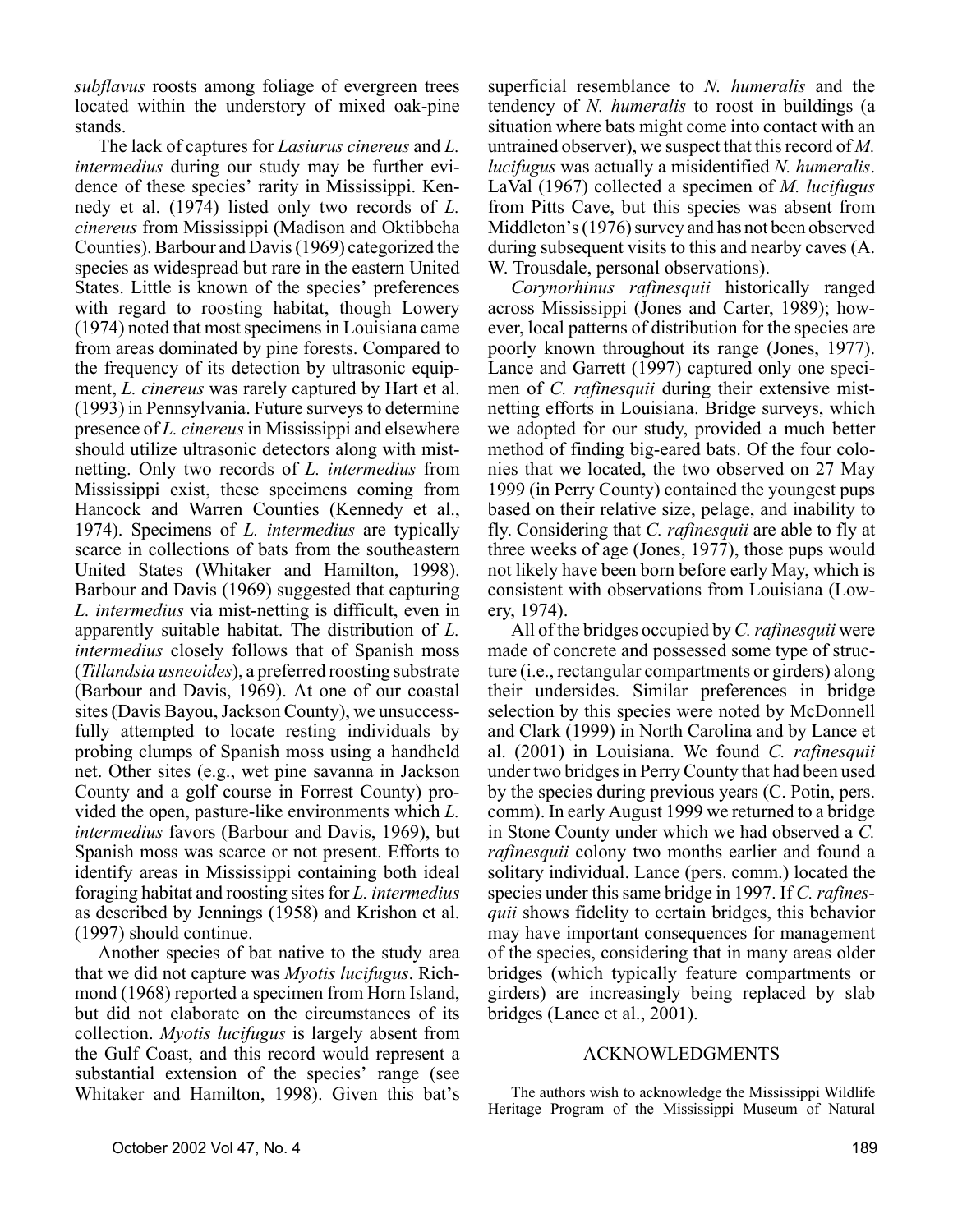Science for providing funding for this project. The U.S. Fish and Wildlife Service, the U.S. Forest Service, and the National Park Service provided access to their lands, as well as technical support. J.G. Himes and V. Shervette assisted in data collection. D.A. Miller provided valuable technical instruction. R  $\qquad \qquad$   $\qquad \qquad$   $\qquad \qquad$   $\qquad \qquad$   $\qquad \qquad$   $\qquad \qquad$   $\qquad \qquad$   $\qquad \qquad$   $\qquad \qquad$   $\qquad \qquad$   $\qquad$   $\qquad \qquad$   $\qquad$   $\qquad$   $\qquad$   $\qquad$   $\qquad$   $\qquad$   $\qquad$   $\qquad$   $\qquad$   $\qquad$   $\qquad$   $\qquad$   $\qquad$   $\qquad$   $\qquad$   $\qquad$   $\qquad$   $\qquad$   $\qquad$ 

Lance and C. Potin shared their data from bridge surveys. M.L. Kennedy assisted with identification of *Myotis* specimens. S.W. Rosso gave advice, encouragement, and logistical assistance.

#### LITERATURE CITED

- Anthony, E.L.P. 1988. Age determination in bats. Pages 47–58 *in* T. H. Kunz (ed.). Ecological and behavioral methods for the study of bats. Smithsonian Inst., Washington, D.C.
- Barbour, R.W., and W.H. Davis. 1969. Bats of America. Univ. Kentucky Press, Lexington, KY. 286 pp.
- Best, T.L., S.D. Carey, K.G. Caesar, and T.H. Henry. 1992. Distribution and abundance of bats (Mammalia: Chiroptera) in Coastal Plain caves of southern Alabama. Natl. Speleological Soc. Bull. 54:61–65.
- Cliburn, J.W., and A.L. Middleton, Jr. 1983. The vertebrate fauna of Mississippi caves. Natl. Speleological Soc. Bull. 45:45–48.
- Frost, C.C., J. Walker, and R.K. Peet. 1986. Fire-dependent savannas and prairies of the Southeast: original extent, preservation status, and management problems. Pages 348–357 *in* D.L. Kulhavy and R.N. Conner (eds.). Wilderness and natural areas in the Eastern United States: a

management challenge. Center for Allied Studies, School of Forestry, Stephen F. Austin St. Univ., Nacogdoches, TX.

- Hart, J.A., G.L. Kirkland, Jr., and S.C. Grossman. 1993. Relative abundance and habitat use by tree bats, *Lasiurus* spp., in southcentral Pennsylvania. Can. Field Nat. 107:208–212.
- Hofmann, J.E., J.E. Gardner, J.K. Krejca, and J.D. Garner. 1999. Summer records and a maternity roost of the southeastern myotis (*Myotis austroriparius*) in Illinois. T r a n s.
	- Illinois St. Acad. Sci. 92:95–107.
- Humphrey, S.R., and J.A. Gore. 1992. Southeastern brown bat, *Myotis austroriparius*. Pages 335–342 *in* S. R. Humphrey (ed.). Rare and endangered biota of Florida, Vol. I. Mammals. University Press of Florida, Gainesville, FL.
- Hurst, T.E., and M.J. Lacki. 1999. Roost selection, population size, and habitat use by a colony of Rafinesque's big-eared bats (*Corynorhinus rafinesquii*). Am. Midl. Nat. 142:363–371.
- Jennings, W.L. 1958. The ecological distribution of bats in Florida. Ph.D. Diss. Univ. Florida, Gainesville, FL. 126 pp.

Jones, C. 1977. Plecotus rafinesquii. Mammal. Species 69:1–4. Jones, C. and C.H. Carter. 1989. Annotated checklist of the

- recent mammals of Mississippi. Occas. Papers Mus. Texas Tech. Univ. 128:1–9.
- Jones, C., and R.D. Suttkus. 1975. Notes on the natural history of *Plecotus rafinesquii*. Occasional Papers of the Museum of Zoology, Louisiana State Univ. 47:1–14.

Kennedy, M.L., K.N. Randolph, and T.L. Best. 1974. A review

of Mississippi mammals. Nat. Sci. Res. Inst., Eastern New Mexico Univ., Portales, NM. 36 pp.

- Knight, E.L., B.N. Irby, and S. Carey. 1974. Caves of Mississippi. Fox Publishing Co., Hattiesburg, MS. 93 pp.
- Krishon, D.M., M.A. Menzel, T.C. Carter, and J. Laerm. 1997. Notes on the home range of four species of Vespertilionid bats (Chiroptera) on Sapelo Island, Georgia. Georgia J. Sci. 55:215–223.
- Kunz, T.H., and A. Kurta. 1988. Capture methods and holding devices. Pages 1–29 *in* T. H. Kunz (ed.). Ecological and behavioral methods for the study of bats. Smithsonian Inst., Washington, D.C.
- La Val, R.K. 1967. Records of bats from the southeastern United States. J. Mammal. 48:645–648.
- Lance, R.F., and R.W. Garrett. 1997. Bat fauna of central Louisiana forests. Texas J. Sci. 49 Suppl.:181–189.
- Lance, R.F., B.T. Hardcastle, A. Talley, and P.L. Leberg. 2001. Day-roost selection by Rafinesque's big-eared bat (*Corynorhinus rafinesquii*) in Louisiana forests. J. Mammal. 82:166–172.
- Lowery, G.H., Jr. 1974. Mammals of Louisiana and its adjacent waters. Louisiana State Univ. Press, Baton Rouge, LA. 565 pp.
- McDonnell, J., and M.K. Clark. 1999. Use of bridges as day roosts by *Corynorhinus rafinesquii*. Abs., Fourth Ann. Mtg. Southeast. Bat Diversity Network, Wytheville, VA.
- Menzel, M.A., T.C. Carter, B.R. Chapman, and J. Laerm. 1998. Quantitative comparison of tree roosts used by red bats (*Lasiurus borealis*) and Seminole bats (*L. seminolus*). Can. J. Zool. 76:630–634.
- Menzel, M.A., T.C. Carter, W.M. Ford, and B.R. Chapman. 2000. Tree-roost characteristics of subadult and female adult evening bats (*Nycticeius humeralis*) in the upper Coastal Plain of South Carolina. Am. Midl. Nat. 145:112–119.
- Menzel, M.A., D.M. Krishon, T.C. Carter, and J. Laerm. 1999. Notes on tree roost characteristics of the northern yellow bat (*Lasiurus intermedius*), the Seminole bat (*L. seminolus*), the evening bat (*Nycticeius humeralis*), and the eastern pipstrelle (*Pipistrellus subflavus*). Florida Scient. 62:185–193.
- Middleton, A.L. 1976. A survey of cave-associated fauna in Mississippi. Master's thesis. Univ. Southern Mississippi, Hattiesburg, MS. 92 pp.
- Miller, D.A. 2000. Mist net surveys for bats on managed forests in Mississippi. Wildl. Soc. Ann. Conf. 7:149.
- Richmond, E.A. 1968. A supplement to the fauna and flora of Horn Island, Mississippi. Gulf Res. Reports 2:213–254.
- Welch, L.D., D.A. Miller, and F.J. Villela. 2001. Roost-site selection, habitat use, and movements of red bats (*Lasiurus borealis*) in an intensively managed pine forest in Mississippi. Eleventh Annual Colloquium on Conservation of Mammals in the Southeastern United States. 23 Feb. 2001, Memphis, TN.
- Whitaker, J.O., and W.J. Hamilton. 1998. Mammals of the Eastern United States. 3<sup>rd</sup> ed. Comstock Publ., Ithaca, NY. 583 pp.
- White, J.S. 1960. Cave-inhabiting bats from an abandoned silica mine in Tishomingo County. J. Mississippi Acad. Sci. 6:198.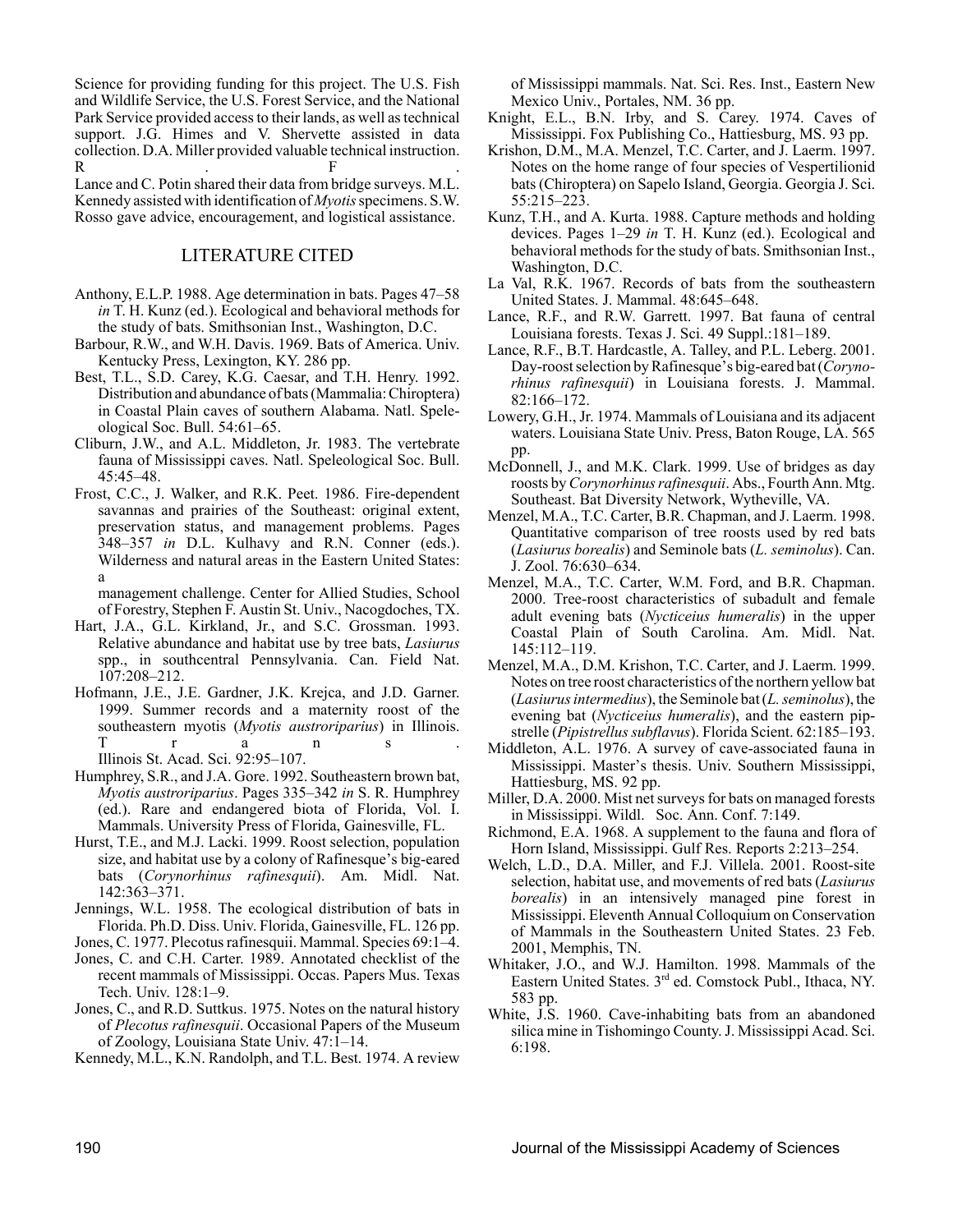# **Echinacea Cultivar Evaluation In Southwest Mississippi**

Patrick E. Igbokwe<sup>1,2</sup>, Liang Huam<sup>2</sup>, Magid Dagher<sup>2</sup>, Leshunda Anderson<sup>2</sup>, and Charles Burandt<sup>3</sup> <sup>2</sup> Alcorn State University, Alcorn State, MS 39096 and <sup>3</sup>University of Mississippi, Oxford, MS 38677

*Echinacea* species grown as medicinal plants are a potential economic crop for farmers in Mississippi. Field experiment was used to compare the survival, growth, and mineral composition of *E. angustifolia, E. pallida*, and *E. purpurea.* This evaluation was repeated during the following growing season with *Echinacea* plants that overwintered. The two-year study was conducted on a Memphis silt loam soil in southwest Mississippi. Plant survival during the 1999 growing season was highest for *E. purpurea* and lowest for *E. angustifolia*. During the 2000 growing season, percent of shoot regrowths from mature plants allowed to overwinter in 1999 was highest for *E. angustifolia* and lowest for *E. purpurea* early in the spring but was not different at the end of that growth period. Both root and shoot developments were generally highest for *E. purpurea* and *E. pallida* during both growth periods compared to *E. angustifolia*. Macronutrient levels were generally highest for *E. purpurea* and *E. pallida*, respectively. Research results indicate that these *Echinacea* species will grow to maturity and flower during the first year of growth in southwest Mississippi. However due to *E. angustifolia* low germination rate, poor seedling growth in the greenhouse, and very low survival rate in field plot after transplanting, it is the least desirable of the three species. Both *E. purpurea* and *E. pallida* are recommended for production in southwest Mississippi at this time. Keywords: *Echinacea* species, medicinal plants, survival, growth, mineral composition.

The State of Mississippi is known for its agricultural products. Its mild climate, long growing season, and adequate rainfall are ideal for the production of agronomic crops such as cotton, soybean, corn, and rice. However, for some of these crops production has exceeded demand, thus depressing prices below the level of profitability. Therefore, compelling reasons exist for farmers to consider diversification of crops grown and to produce them in more sustainable cropping systems.

Echinacea is one of the alternative crops being evaluated for adaptation, yield potential, and quality at Alcorn State University. It belongs to the Asteraceae or daisy family, which has daisy-like flowers aggregated into tight heads and leaves that are either opposite or alternate, simple or compound (Stuart, 1982). Although there are up to nine *Echinacea* species, all native to North American prairies, the three main species used for medicinal purposes are *E. angustifolia*, *E. pallida*, and *E. purpurea* (Still, 1994). These species can be grown in USDA hardiness zones 3–10 which extend from upper Midwest to Florida (Adam, 2000), especially when annual precipitation is from 30 cm to 81 cm per year. *Echinacea* species is considered the most effective detoxicant in Western medicine for the circulatory, lymphatic, and respiratory systems. It is a bitter, slightly aromatic, alternative herb that stimulates the immune system, promotes healing and has antiviral and antibacterial effects. It is used internally for skin diseases, fungal infections, boils, abscesses, slowhealing wounds, upper respiratory tract infections, and venereal diseases (Bauer and Wagner, 1991; Brown, 1995; and Chevallier, 1996). In Europe, materials isolated from *E. purpurea* are believed to relieve prostatic problems and other urinary ailments (Weiss, 1998).

Echinacea production promises to be an increasingly profitable business. Prices per pound of dry root cross sections for *E. angustifolia, E. pallida*, and *E. purpurea* are \$21.00, \$14.50, and \$14.00 respectively (San Francisco Herb and Natural Food Co., 2002). However, the growth of Echinacea farming has been rather slow due to time and labor involved in growing and marketing the crop. Cultivation of some herb species is difficult due to slow seed germination and lack of cultural information (Galambosi, 1992). In addition, as result of the increased utilization of medicinal plants for healthcare, destructive harvesting threatens their sustainability. Cultivation techniques for commercial production needs to be established to prevent the

<sup>&</sup>lt;sup>1</sup>Author for correspondence. Post Office Box 625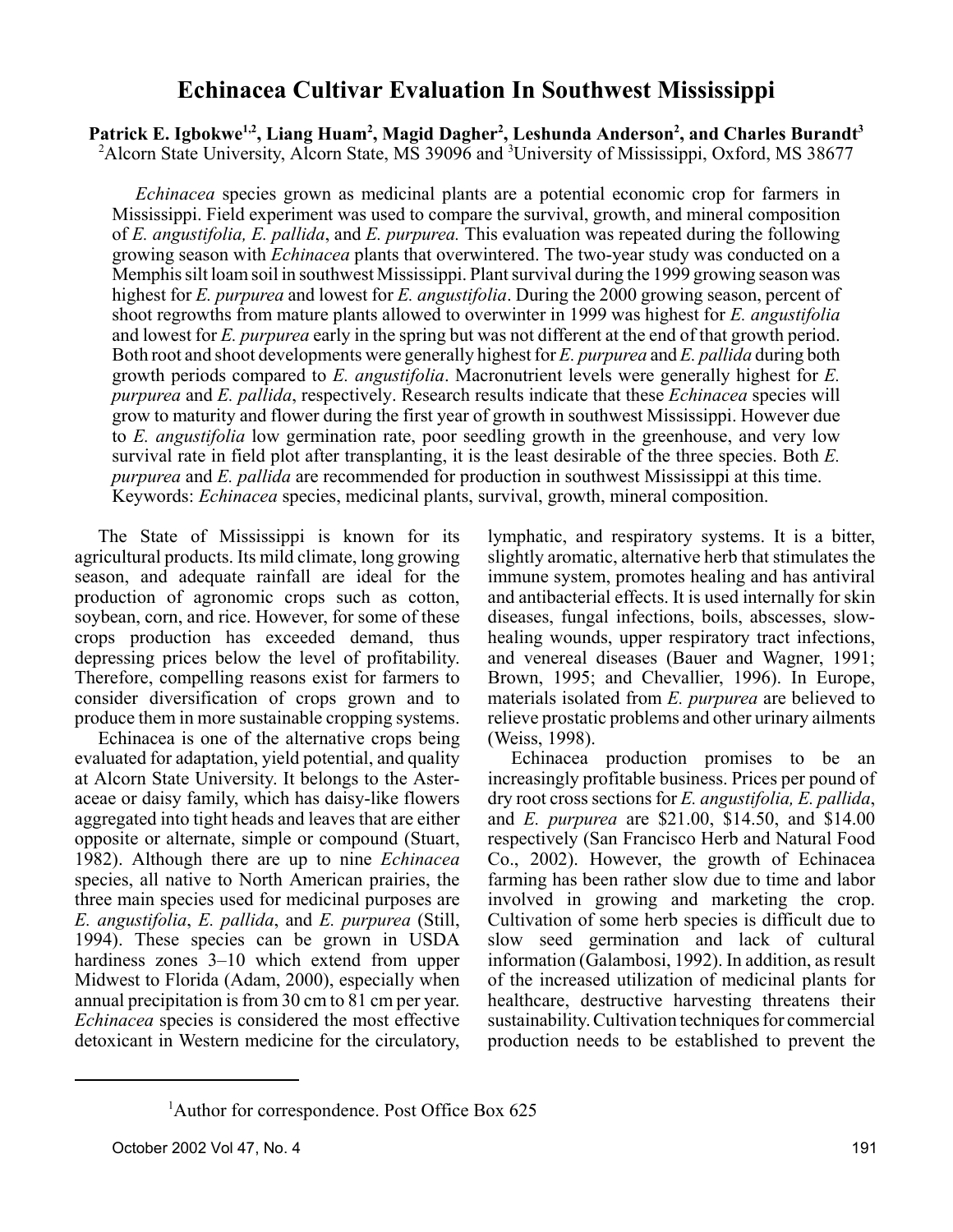future loss of native *Echinacea* species. Smith-Jochum and Albrecht (1987) noted that raising seedlings indoors and transplanting them to field plots in spring resulted in better growth than directseeded plants.

Some agronomic studies have indicated that fertilization can increase production and accumulation of secondary metabolites in plants (Jain, 1990). Fields pretreated with organic and inorganic fertilizers significantly increased Espinheira Santa (*M. aquifolium* Mart) plant height, stem diameter, and the number of leaves and branches, but levels of triterpenes and total phenols were not affected (Pereira et al., 1995). However, monoterpenes which have the same initial steps of the biosynthetic route of triterpenes were influenced by fertilizer application (Bordoloi et al., 1985). Herb growth was enhanced by such organic fertilizers as compost, alfalfa meal, bone meal, cottonseed, and dehydrated manure (Felty, 1981).

Because most herbs are poor competitors, weeds cause significant yield reductions by directly competing with herbs for water, nutrients, and light (Rao and Singh, 1985). Many organic horticultural operations rely on manual labor and a combination of mulching/cultivation for adequate weed control. Bhella (1988) reported that black polyethylene mulch leads to rapid tomato plant growth and an earlier first harvest due to the soil warming effects of radiation absorbed by the mulch.

This study was undertaken to investigate three *Echinacea* species for their potential as an alternative crop for Mississippi farmers.

# MATERIALS AND METHODS

A field study initiated in the summer of 1999 was used to determine *Echinacea* seedling survival, plant growth and mineral composition. This study was conducted on a Memphis silt loam (Fine silty, mixed thermic; Typic Hapludalfs) soil at Alcorn Experiment Station. A randomized complete block (RCB) experiment design with four replications of each of the three *Echinacea* species (treatments) was used.

Soil extractable nutrient levels, soil reaction, and soil organic matter were determined before the initiation of the study in 1999 and at the end of the study in 2000. Soil samples collected at 0–20 cm soil depth were analyzed for phosphorus, potassium, calcium, and magnesium, soil reaction, and soil

organic matter content. Cations were analyzed by atomic absorption spectrometry, soil reaction by barium chloride-triethanolamine method, and organic matter by wet and dry combustion techniques.

Field preparation included plowing, disking, and bedding. Each bed (6.1 m long and 1.5 m wide) was planted with five rows of either *E. purpurea*, *E. pallida* or *E. angustifolia* species at a 0.3 m x 0.3 m plant spacing. Bone meal fertilizer applied at the rate of 2.3 kg per bed was incorporated into the soil at bed preparation. Seedlings at 3-leaf stage were raised in Pro Mix Bx® (Premier Horticulture, Inc. Red Hill, PA), a blend of Canadian sphagnum peat moss, perlite, vermiculite, and dolomitic and calcitic limestone, with a pH range of 5.0 to 7.0, in the greenhouse and transplanted into rows on July 14, 1999. Response 9-9-7® (Ag/Response, Inc. Naples, FL), a seaweed extract prepared by mixing 1 part of extract in 500 parts of water was applied at the rate of 0.24 liter per plant a week later to enhance bone meal fertilizer absorption. Natural rainfall was supplemented with overhead sprinkler irrigation as needed. Weed control was achieved with pine bark mulch and hand pulling. Plots were free from insect and disease problems hence, pesticide was not used.

On August 1, and November 11, 1999, *Echinacea* species were evaluated for survival, and the percent of the total transplanted per bed was reported for each species. Following the second evaluation for plant survival, three plants randomly selected from each bed were used for data collection on canopy height, canopy width, stem diameter, shoot dry weight, root length, root dry weight, and plant mineral composition. Plants used for data collection on growth parameters were limited due to low survival for all species, especially *E. angustifolia*.

Canopy height was a measure of the distance from the soil level to the highest point of the plant under its natural stand. Canopy width was the average of the values obtained for the largest width of the plant shoot measured in both north-south and east-west directions of the row within each block. Stem diameter was the caliper value for measurement taken at soil level. Roots lifted with digging fork were rinsed with tap water and fan dried before their fresh weight determination. Representative root and shoot samples taken after their fresh weight determination were oven dried at 70EC for 24 hours, reweighed, and used to determine their dry weights. After dry weight determination, root dry samples were ground in a Wiley mill® (20 mesh) (Arthur H.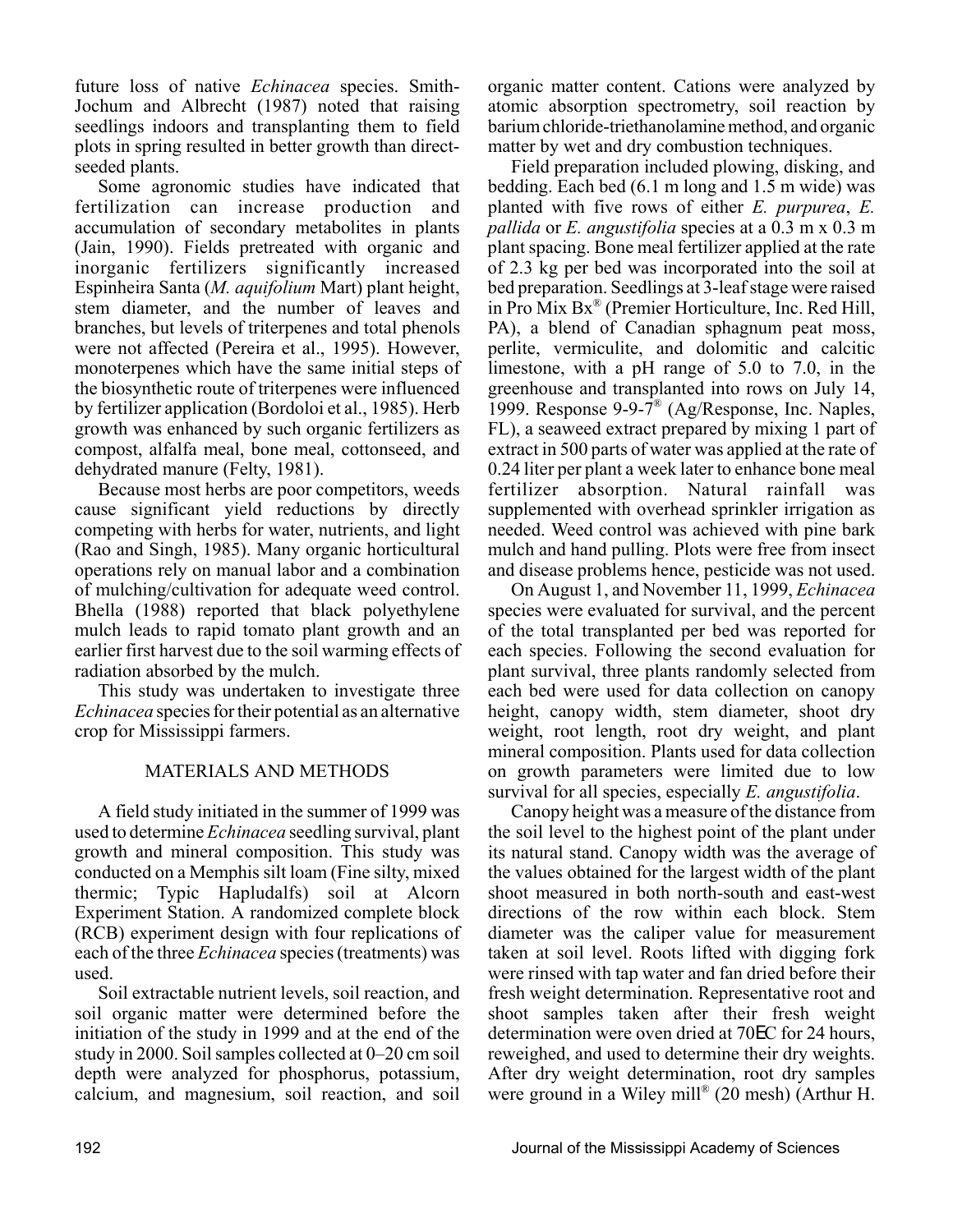Thomas Co. Philadelphia, PA) and used for root mineral composition determination.

After the November 11, 1999, data collection, the remaining plants for each *Echinacea* species were counted and allowed to overwinter. Additional pine bark mulch was applied to each bed to protect roots from cold damage. On April 28, 2000, counts were made to determine the number of plants that survived the mild winter in southwest Mississippi. On May 9, 2000 additional Response 9-9-7® was applied at the rate of 1 cup per plant. Other field management practices were as for 1999 growth period. On July 8, 2000, data collection on plant growth parameters were as for the first growth period. Data were subjected to analysis of variance, and means separated by the Least Significant Difference (LSD) test (Steele and Torrie, 1980).

#### RESULTS

In 1999 (first growth period), plant survival 18 and 120 days after transplanting was highest for *E. purpurea* and lowest for *E. angustifolia* (Table 1). In 2000 (second growth period), when plant survival was based on the number of plants allowed to overwinter, plant survival 289 days after transplanting was highest for *E. angustifolia* and lowest for *E. purpurea* which was not significantly different from *E. pallida*. Plant survival among the three species 360 days after transplanting was not different.

In 1999 root dry weight, canopy height, flowers

| Echinacea           |        | First growth<br>period (1999)* | Second growth<br>period (2000)**             |        |  |
|---------------------|--------|--------------------------------|----------------------------------------------|--------|--|
| species             | Aug. 1 | Nov. 11                        | April 28                                     | July 8 |  |
|                     |        |                                | Percent survival of <i>Echinacea</i> species |        |  |
| E. purpurea         | 79.3   | 76.0                           | 59.5                                         | 49.8   |  |
| E. pallida          | 62.2   | 548                            | 63.9                                         | 54 2   |  |
| E. angustifolia     | 8.8    | 6.2                            | 70.0                                         | 58.3   |  |
| Mean                | 50.1   | 45.6                           | 64.5                                         | 54.1   |  |
| LSD <sub>0.05</sub> | 16.0   | 16.0                           | 45                                           | NS     |  |

| Table 1. Survival potential of <i>Echinacea</i> species. |  |  |  |
|----------------------------------------------------------|--|--|--|
|----------------------------------------------------------|--|--|--|

\*Values are based on the initial seedlings transplanted on July 14, 1999.

\*\*Values are based on number of plants allowed to overwinter after some plants were uprooted and used for data collection on Nov. 11, 1999.

per bed, and shoot dry weight were highest for *E. purpurea* (Table 2). The same plant species had the highest canopy width, but was not significantly different from that reported for *E. pallida*. Both root length and stem diameter among the three species were not different.

In 2000 root dry weight and root length were highest for *E. pallida* (Table 2). Stem diameter was highest for *E. purpurea*, but was not different from *E. pallida*. Canopy height and canopy width were highest for *E. pallida*, but were not different from *E. purpurea* which had the highest significant values for flowers per bed and shoot dry weight. Growth for all species were generally higher in the year 2000 compared to 1999.

In 1999 root macronutrient composition was significant for phosphorous, potassium, calcium and magnesium (Table 3). Phosphorus was highest for *E. angustifolia*, but was not significantly different from *E. purpurea*. Potassium and calcium were highest for *E. pallida* and *E. purpurea*, respectively. Magnesium was highest for *E. purpurea*., but was not significantly different from *E. pallida*. Both nitrogen and sulfur were not different among the three species.

In 2000 all the root macronutrients were influenced by production practices (Table 3). Nitrogen was highest for *E. angustifolia* and lowest for *E. purpurea*. Phosphorus was highest for both *E. purpurea* and *E. angustifolia* and lowest for *E. pallida*. Potassium was highest for *E. purpurea*, but was not significantly different from *E. pallida.* Both

> calcium and magnesium were highest for *E. purpurea*, whereas sulfur was highest for  $\mathbf{r}$ both *E. pallida* and *E. angustifolia*.

#### DISCUSSION

The comparable soil fertility levels before and after the two growth periods indicate that soil fertility levels in southwest Mississippi may be adequate for *Echinacea* growth and development. However, transplanting seedlings after the middle of July could lead to a reduction in plant survival. Hot days following late season transplanting could therefore result in the loss of transplants even with the application of overhead sprinkler irrigation. Kemery and Dana (1995) reported that 57% of *E. pallida* seedlings planted in April survival compared to 9% of those planted in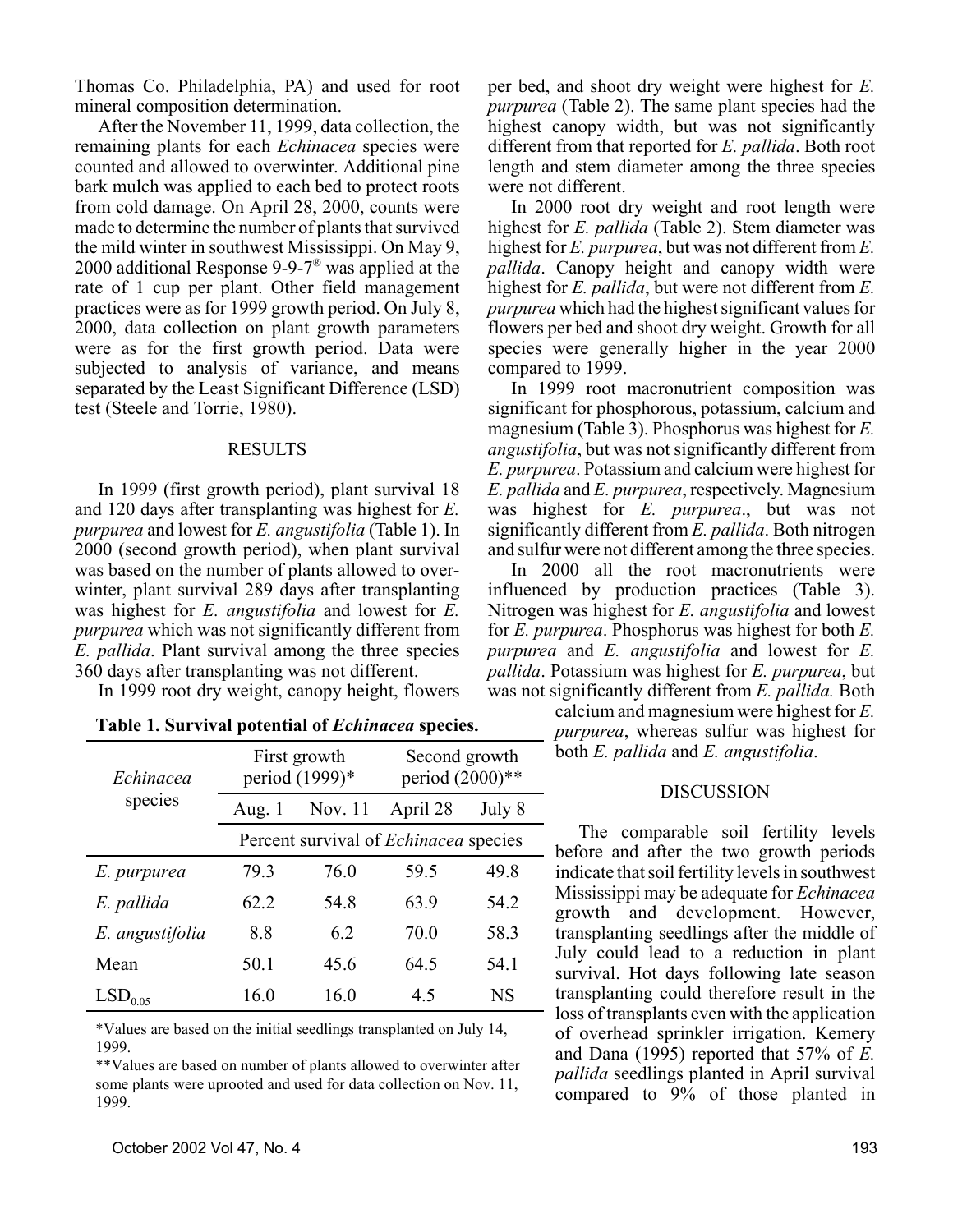|                      | Plant growth components*         |                |                  |                  |                 |                    |                                   |
|----------------------|----------------------------------|----------------|------------------|------------------|-----------------|--------------------|-----------------------------------|
| Echinacea<br>species | Root dry<br>weight<br>(gm/plant) | Root<br>length | Stem<br>diameter | Canopy<br>height | Canopy<br>width | Flowers<br>per bed | Shoot dry<br>weight<br>(gm/plant) |
|                      |                                  |                | (cm)             |                  |                 |                    |                                   |
| 1999                 |                                  |                |                  |                  |                 |                    |                                   |
| E. purpurea          | 14.2                             | 29.8           | 1.4              | 43.7             | 44.0            | 128.5              | 91.8                              |
| E. pallida           | 10.7                             | 21.8           | 1.0              | 14.6             | 39.3            | 8.3                | 30.1                              |
| E. angustifolia      | 4.8                              | 24.3           | 0.9              | 11.0             | 16.2            | 0.3                | 5.7                               |
| Mean                 | 9.9                              | 25.3           | 1.1              | 23.1             | 33.2            | 45.7               | 42.5                              |
| $LSD_{0.05}$         | 3.3                              | <b>NS</b>      | <b>NS</b>        | 18.3             | 13.4            | 53.6               | 30.8                              |
| 2000                 |                                  |                |                  |                  |                 |                    |                                   |
| E. purpurea          | 32.3                             | 20.3           | 1.4              | 73.8             | 52.0            | 149.3              | 126.6                             |
| E. pallida           | 36.7                             | 35.0           | 1.2              | 89.0             | 60.1            | 28.0               | 83.7                              |
| E. angustifolia      | 4.4                              | 24.5           | 0.8              | 43.1             | 19.2            | 0.5                | 15.5                              |
| Mean                 | 24.4                             | 26.6           | 1.1              | 68.6             | 43.8            | 59.3               | 75.3                              |
| $LSD_{0.05}$         | 1.8                              | 10.1           | 0.3              | 22.9             | 9.1             | 73.3               | 9.1                               |

|  | Table 2. Echinacea growth potential. |  |
|--|--------------------------------------|--|
|  |                                      |  |

\*Values are averages obtained from three mature plants pulled from each bed within each of the four blocks.

September. Transplanting *Echinacea* species between April 15 and May 15 or as soon as the danger of frost is over could lead to better root development, and concomitant absorption of adequate moisture needed to overcome high summer temperatures in southwest Mississippi. While *Echinacea* species are drought tolerant, they do better with additional soil moisture (Tchnida et al., 1999). It is therefore important that farmers planning to switch to *Echinacea* and other herb production realize the need for supplemental irrigation.

This study indicates that *E. purpurea, E. pallida*, and *E. angustifolia* will grow to maturity and flower during the first year of growth in southwest Mississippi. However reports from North Mississippi were not similar (Burandt, 1990, personal communication). *Echinacea purpurea* grown from seeds flowered and fruited in Egypt by the end of the first growth season (Shalaby et al., 1997). In Finland and Switzerland, where *E. purpurea* seedlings were transplanted to the field in June and April, plants attained the fruiting stage in August of the following year (Galambosi, 1992). These findings suggest the impact of climatic conditions on *Echinacea* growth and development.

Data also show that biomass productions were generally greater for the three *Echinacea* species during the second growth period as compared to the first growth period. Shalaby et al. (1997) also reported that *E. purpurea* cultivated as perennials produced higher yields compared to those cultivated as annuals. Although biomass productions were higher during the second growth period in southwest Mississippi, root nitrogen, potassium, calcium, and magnesium were higher during the first growth period. The reduction in nutrient levels in plants could indicate their utilization in the increased biomass development. Even then, the levels are still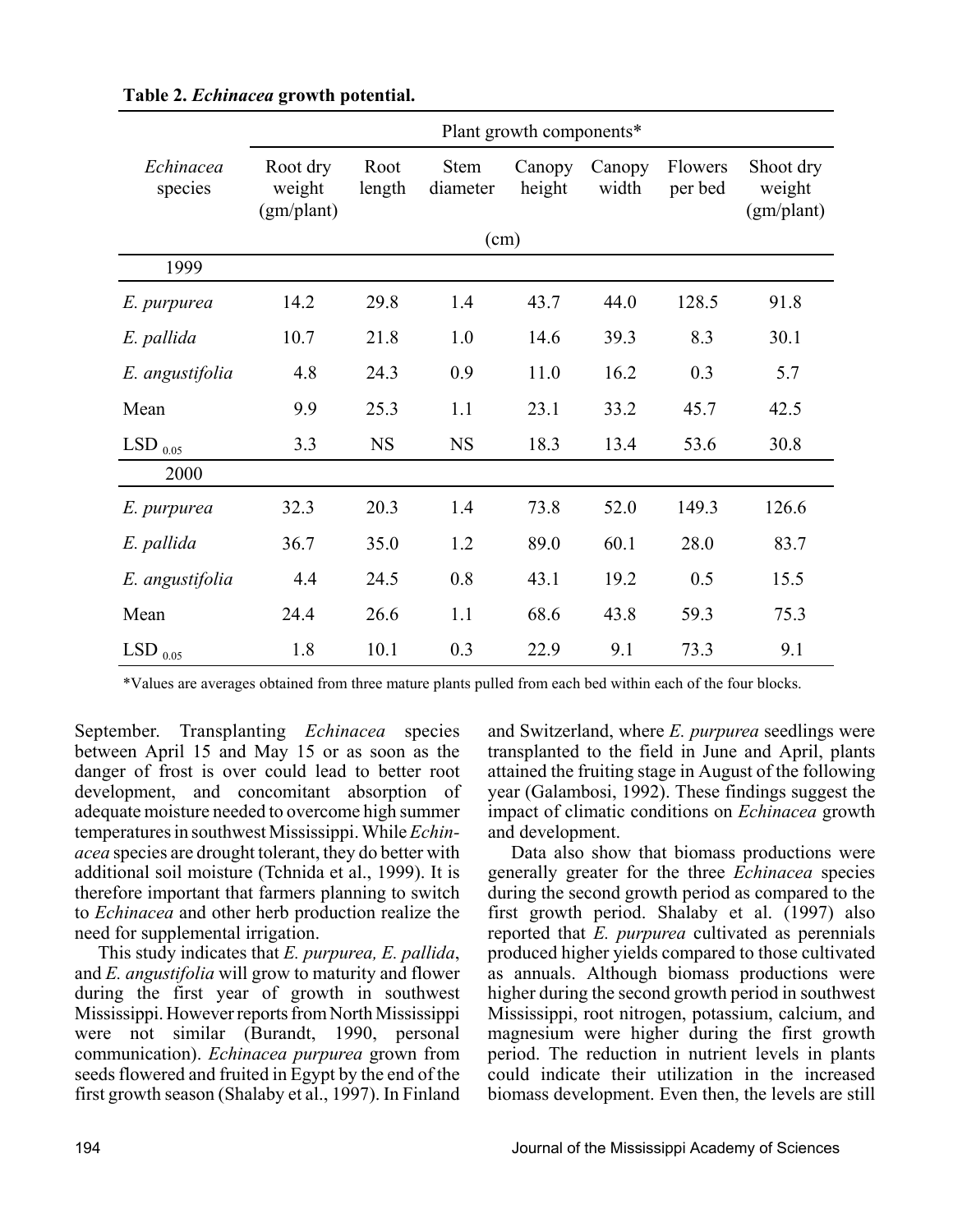comparable to those considered adequate in most vegetable (Splittstoesser, 1984). This means that in addition to their medicinal significance, *Echinacea* species could provide additional of dietary minerals in human nutrition.

Considering *E. angustifolia's* poor germination and seedling growth in the greenhouse (Igbokwe, unpublished data), and low survival rate in field plot after transplanting (Table 1), farmers switching to *Echinacea* production should consider *E. purpurea* and/or *E. pallida* for production in Mississippi. They should also consider sharing planting, harvesting, and drying equipment by forming cooperatives in order to reduce cost of production.

#### ACKNOWLEDGMENTS

The authors wish to express their appreciations to Mississippi Legislature for making funds available for studies on Natural Products; to Alcorn State University for supporting these studies; to Mr. William L. Owen, Drs. George Bates and Abdullah Muhammad, and Mrs. Iris Crosby for their constructive suggestions. Sincere thanks are extended to Mr. Larry Russell, Derrick Smith and Joseph Jackson for assisting with greenhouse and field plot management and data collection; Mrs. Arkon Burks and Veronica Igbokwe for typing the manuscript.

| Echinacea<br>species | Macronutrient composition |      |     |      |      |           |
|----------------------|---------------------------|------|-----|------|------|-----------|
|                      | N                         | P    | K   | Ca   | Mg   | S         |
| 1999                 | $(\%)$                    |      |     |      |      |           |
| E. purpurea          | 4.0                       | 0.30 | 2.3 | 2.5  | 1.1  | 0.14      |
| E. pallida           | 4.3                       | 0.26 | 3.3 | 2.2  | 0.9  | 0.17      |
| E. angustifolia      | 3.8                       | 0.33 | 1.1 | 0.3  | 0.2  | 0.16      |
| Mean                 | 4.0                       | 0.30 | 2.2 | 1.7  | 0.7  | 0.16      |
| LSD <sub>0.05</sub>  | <b>NS</b>                 | 0.04 | 0.8 | 0.2  | 0.2  | <b>NS</b> |
| 2000                 |                           |      |     |      |      |           |
| E. purpurea          | 1.6                       | 0.36 | 1.2 | 0.60 | 0.53 | 0.25      |
| E. pallida           | 1.9                       | 0.31 | 1.1 | 0.37 | 0.19 | 0.33      |
| E. angustifolia      | 3.4                       | 0.36 | 1.0 | 0.34 | 0.20 | 0.33      |
| Mean                 | 2.3                       | 0.34 | 1.1 | 0.44 | 0.31 | 0.30      |
| LSD <sub>0.05</sub>  | 0.1                       | 0.03 | 0.1 | 0.13 | 0.04 | 0.01      |

#### **Table 3. Root mineral composition for** *Echinacea* **species.**\*

#### LITERATURE CITED

- Adam, K., 200. *Echinacea* as an alternative crop. http:// www.attra.org/attra-pub/echinacea.html.
- Bauer, R., and H. Wagner. 1991. *Echinacea* species as potential immunostimulatory drugs. *In* H. Wagner, Hikino, and R. Farnsworth, eds. Economic and medicinal plant research, Vol. 5, Academic Press. pp. 253–321.
- Bhella, H.S. 1988. Tomato response to trickle irrigation and black polyethylene mulch. J. Amer. Soc. Hort. Sci. 113(4):543–546.
- Bordoloi, D.N., V.C. Borah, and J.W. Bacuak. 1985. Aromatic plants development at RR1 Jorhat. India-Perfumer 29(½):67–74.
- Brown, D. 1995. Encyclopedia of herbs and their uses. DK Publishing Inc., New York., pp. 276–277.
- Chevallier, A. 1996. The encyclopedia of medicinal plants. DK Publishing Inc., New York. 90 pp.
- Felty, S.L. 1981. Grow 15 herbs for the kitchen garden. Way Publishing Bulletin, A-61. 5 pp.
- Galambosi, B. 1992. Introduction of *Echinacea purpurea* and *Leuza carthamoisdes* into cultivation in Finland. Acta Hort. 208:69–72.
- Jain, P.M. 1990. Effect of phosphorus and potassium on yield of opium poppy. Indian J. Agron. 35(3): 238–239.
- Kemery, R.D., and M.N. Dana. 1995. Timing of transplanting affects survival of prairie perennial herb seedlings. Hort-Science 30:869.
- Pereira, A., A. Menezes, P.S. Pereira, R.M.M. Cordeira, S.C.

October 2002 Vol 47, No. 4 195

\*Analysis was based on dry weights of plant samples.

Franca, J.H.Y. Vilegas, P.T.M. Cordeira, and F.M. Lancas. 1995. Effect of fertilization on morphologic characteristics and secondary metabolites of *Maytenus aquifolium* Mart. J. Herbs, Spices, and Medicinal Plants 3(2):43–50.

- Rao, N.S., and C.D. Singh. 1985. Preliminary studies on chemical weed control in *Eucalyptus* (hybrid) nursery. Indian Forester 111(12):1081–1086.
- San Francisco Herb and Natural Food Co. 2001. Wholesale herbs, spices and teas. Fremont, CA 94538. pp. 15–42.
- Shalaby, A.S., E.A. Agina, S.E.El-Gengaihi, A.S.El- Khayat, and S.F. Hindawy. 1997. Response of *Echinacea* to some agricultural practices. J. Herbs, Spices, and Medicinal Plants 4 (4):59–67.
- Smith-Jochum, C.C., and M. L. Albrecht. 1987. Field establishment of three *Echinacea* species for commercial production. Smith International Symposium on Medicinal and Aromatic Plants: ACTA Horticulture 208:115–120.
- Splittstoesser, W.E. 1984. Vegetable growing handbook. Van Nostrand Reinhold, Co., New Yord. 2<sup>nd</sup> ed. pp. 77–81.
- Steele, R.G.D., and J.H. Torrie. 1980. Principles and procedures of statistics: A biometrical approach. 2nd ed. McGraw-Hill Book Company. New York. pp. 173–175.
- Stuart, N. 1982. Herbs and herbalism. Van Nostrand Reinhold, Co., New York. 56 pp.
- Still, S.M. 1994. Manual of herbaceous ornamental plants. Stipes Pub. Co. Illinois. xx pp.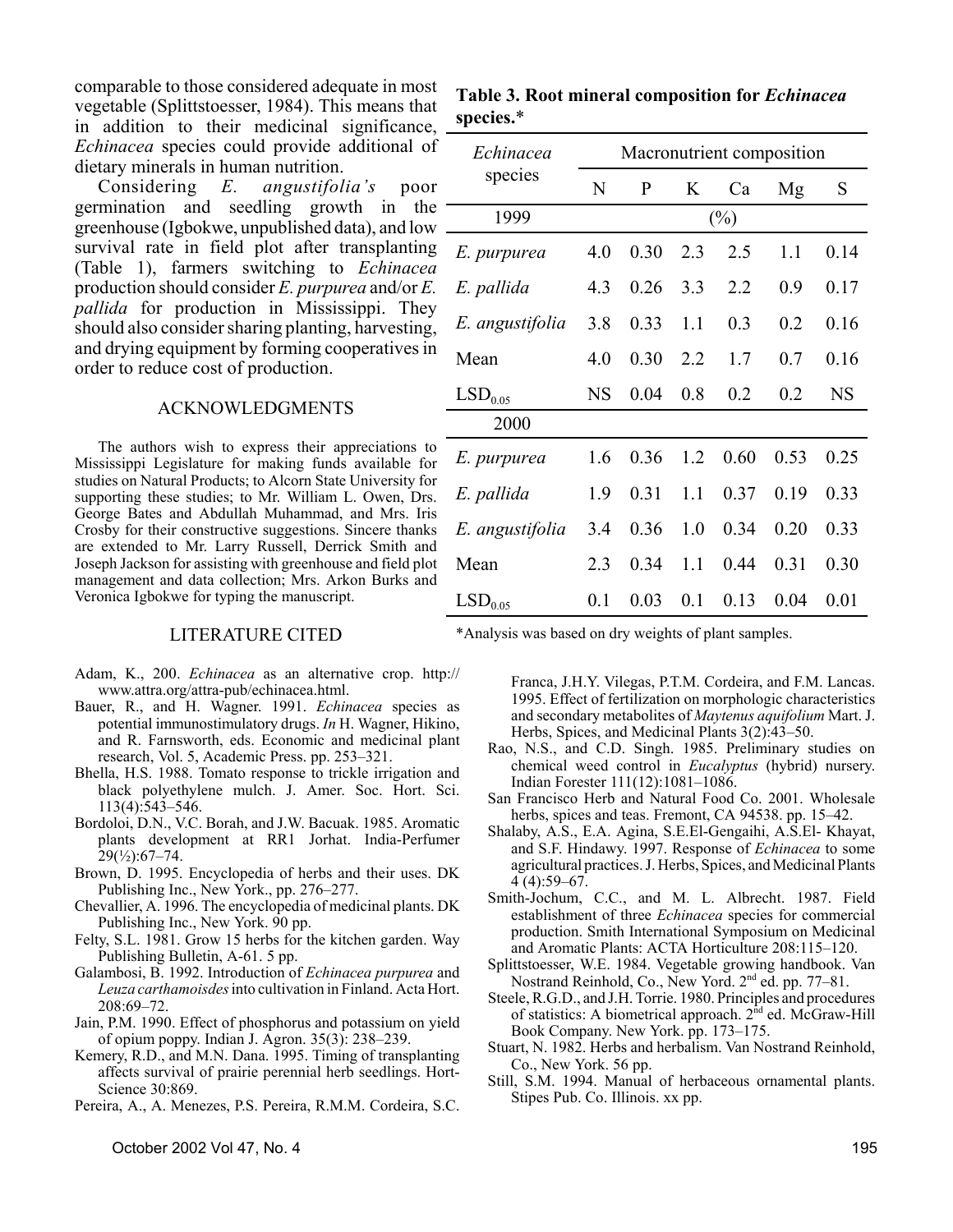Tchnida, C., P. Gliorh, S. Michel, and S. Wold. 1999. *Echinacea* Production. http://www.wtp.net/~msufrgus/specialty .html.

Weiss, R.F. 1998. Herbal medicine. AB Arcanum, Gothenberg, Sweden. 362 pp.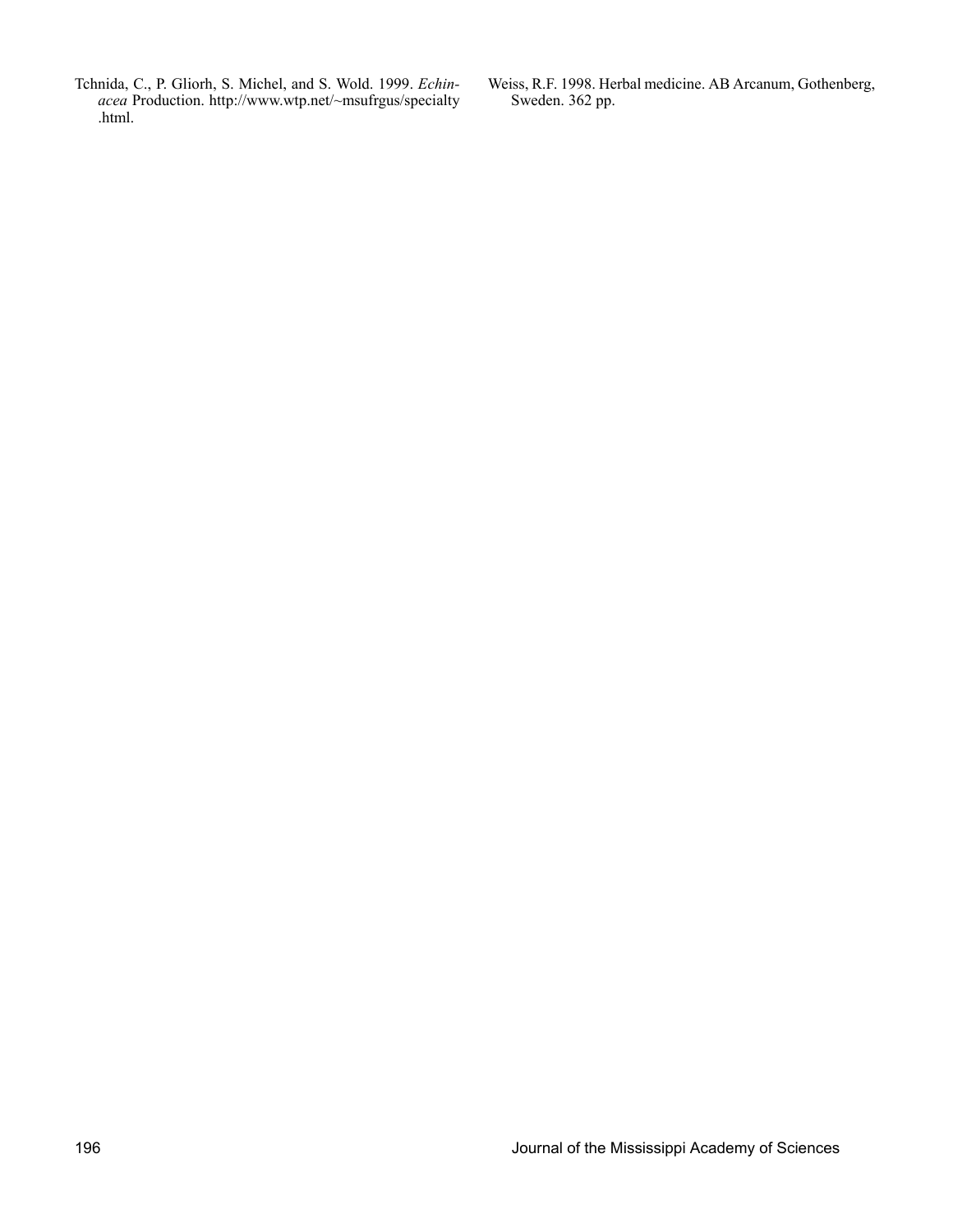# **The Terrestrial Coleoptera of Point Clear Island and Surrounding Marshlands, Hancock County, Mississippi**

Paul K. Lago<sup>1</sup>, A. Edward Zuccaro, Jr., and Sam Testa, III

University of Mississippi, University, MS 38677; 28 Pecanway Drive, Natchez, MS 39120; and USDA-Agricultural Research Service, National Sedimentation Laboratory, Oxford, MS 38655

A general survey of the terrestrial beetles of Point Clear Island and surrounding marshlands was conducted using a wide variety of collection techniques. A list containing at least 279 species, representing 39 families, was compiled, with the Carabidae (57 species), Scarabaeidae (39 species) and Staphylinidae (33 species) best represented. The list compared favorably with results of similar studies done in North Carolina and Florida salt marshes, South Carolina salt marshes and beach habitats, and on Horn Island, Jackson Co., Mississippi, although the Point Clear area had considerably greater species diversity.

The extensive tidal marsh of southwestern Hancock County, Mississippi encloses several small, sandy islands, of which Point Clear Island is one of the largest and most accessible. These islands are part of a Late Holocene littoral ridge complex (Otvos, 1973) and are surrounded, more or less, by dense marsh vegetation. Because of the size of Point Clear Island, private ownership of the eastern half of the island, and its relative nearness to the mainland, there has been some interest over the years in potential development, much to the chagrin of some local residents as well as to those of us who have been studying the natural history of this area. However, we were pleased to learn recently that most of the privately owned land on the island and much of the surrounding salt marsh has been acquired for conservation by the state of Mississippi. While Point Clear Island appears to be safe from development for the foreseeable future, which is, in our way of thinking, a very pleasant development, indeed, one major change recently occurred on the island that significantly impacts species diversity. The flowing artesian well at the east end (Fig. 1. "A") has been capped, thus the only freshwater pond known on Point Clear Island no longer exists. Consequently, several freshwater insect species, as well as some plant species, occurring only at this site have likely disappeared from the island.

A general survey of the insect fauna of Point Clear Island and surrounding marshlands was conducted from September, 1985 through April, 1987. We have discussed portions of our survey in earlier papers [Ephemeroptera and Odonata (Lago

and Testa, 1987); Embiidina, Dermaptera, Isoptera and Orthoptera (Lago et al., 1988); aquatic and semiaquatic Hemiptera and Coleoptera (Lago and Testa, 1989); biting flies (Lago and Testa, 1990) and terrestrial Hemiptera and auchenorrhynchous Homoptera (Lago and Testa, 2000)]. In the current paper, we consider the terrestrial Coleoptera occurring in the study area. Based on difficulty we have had in finding individuals willing to work with other segments of our collections, this will probably be the last of our Point Clear Island contributions. Voucher specimens, and all as yet unidentified material, are housed in the insect collection at the University of Mississippi. Exceptions to this are the specimens of *Ataenius aequalis* (Scarabaeidae) and *Chlaenius maxillosus* (Carabidae), which are in the collection of the senior author.

#### MATERIALS AND METHODS

*Study Area—*We have described various physical characteristics of our study area in each of the papers mentioned above, some including more detail than others. Point Clear Island, situated about two miles south of Lakeshore, is larger (4 km long X 230 m wide near mid-length) than many of our coastal marsh-bound islands. At the east end (Point Clear) it is exposed to the Gulf of Mexico (Fig. 1). Elevation peaks at 2.5 m above sea level within 50 m of Point Clear, but most of the island has an elevation of less than 1.5 m. At the extreme west end, the island grades into a series of narrow, isolated sandy ridges separated by shallow brackish marshes. The soil is

<sup>&</sup>lt;sup>1</sup>Author for correspondence. Department of Biology, plago@olemiss.edu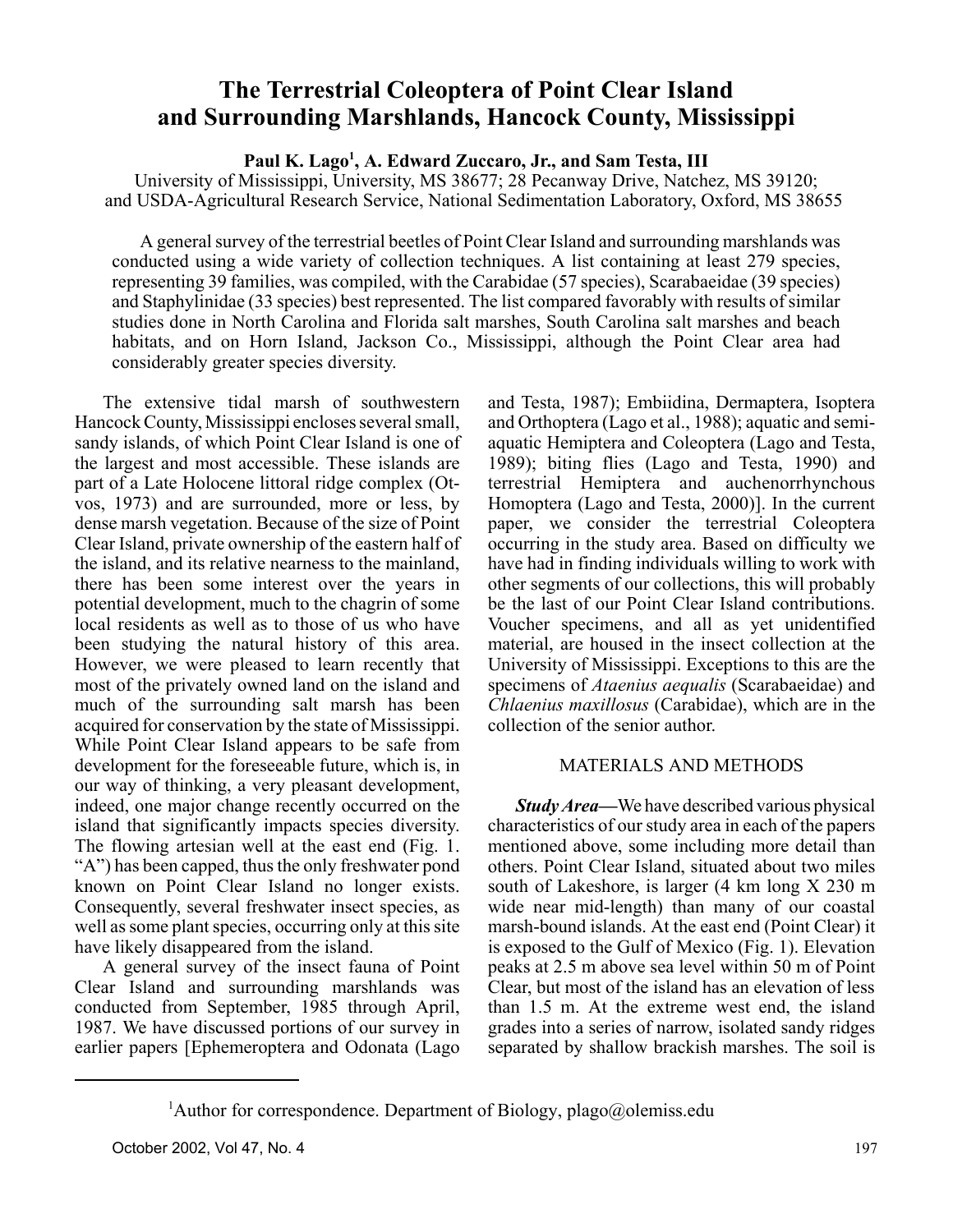

**Figure 1. Map of Point Clear Island and vicinity**. Numbers denote township, range and section. A–artesian pond; B–area of brackish ponds and marshes; M–tidal marsh collecting areas

Eustis loamy fine sand (Smith et al. 1981), with the lower elevations toward the west being somewhat less sandy than the higher elevations to the east.

Most of the island is forested. The dominant species present is slash pine (*Pinus elliottii* Engelmann), although some hardwoods are present [live oak (*Quercus virginiana* Miller) and southern magnolia (*Magnolia grandiflora* L.)] where elevations are greater than 1.5 m. Two species of palmetto [*Serenoa repens* (Bartram) Small and *Sabal minor* (Jacquin) Persoon] dominate the understory in forested areas. Common shrubs include French mulberry (*Callicarpa americana* L.), which can be found throughout the island, yaupon (*Ilex vomitoria* Aiton) and hawthorn (*Crataegus* sp.), which occur primarily on the eastern ("higher") half of the island, and marsh elder (*Iva frutescens* L.), which occurs in extensive stands on margins of the island above the high water line and along some swales. Open sandy habitats, densely to sparsely covered with mixed grasses and various forbs, are scattered on the island, with the two largest areas, totaling 1.5 to 2 hectares, located near the island mid-point. An area of open sandy beach, beginning at Point Clear and extended intermittently about 350 m to the southwest in a narrow arching band, encloses the southeastern corner of the marsh.

Because of the capping of the artesian well near Point Clear, and the subsequent loss of the freshwater pond, only brackish aquatic habitats remain on the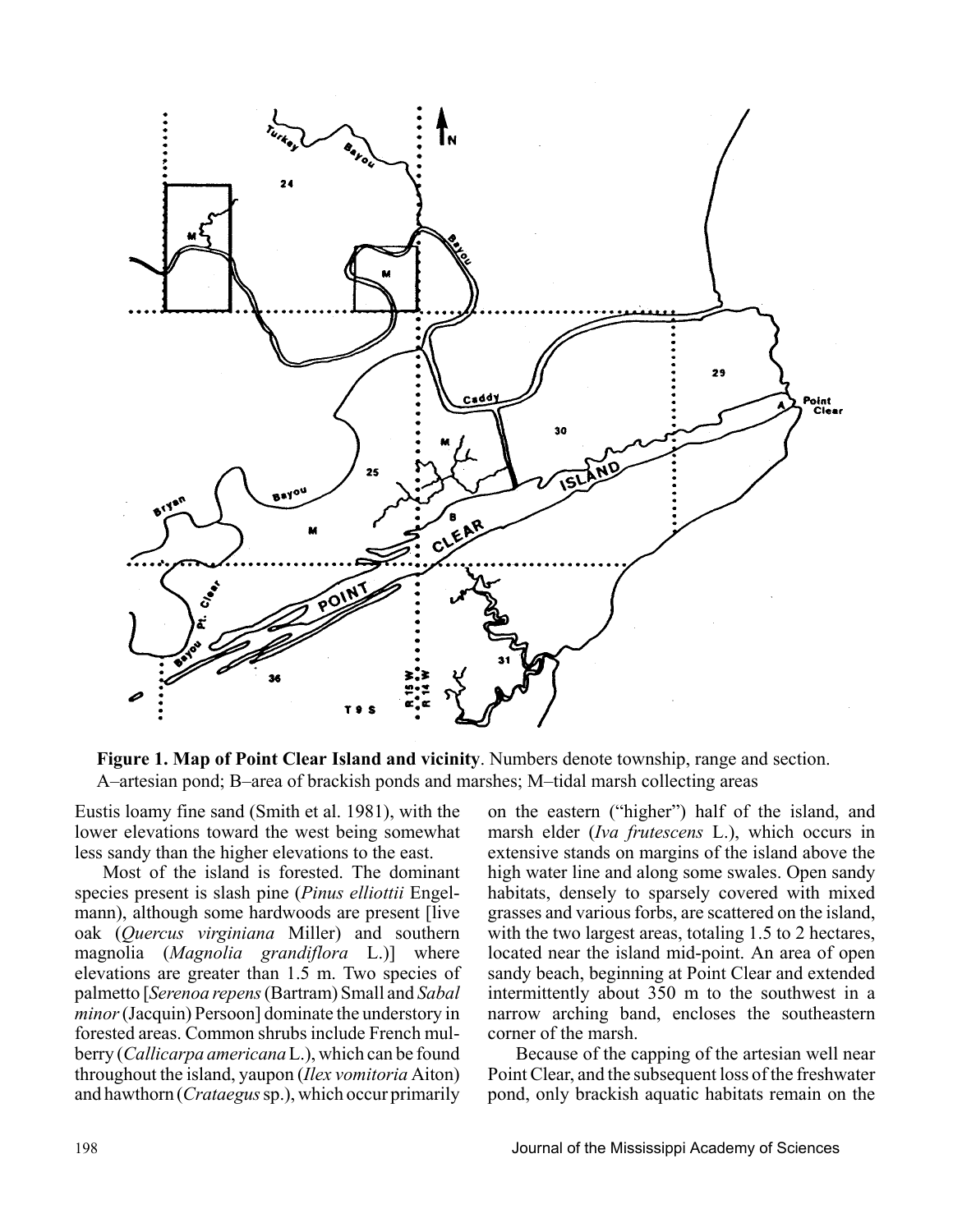island. The freshwater pond was a focal point of much collecting activity during our visits to the island, but its disappearance will undoubtedly affect diversity of aquatic insects more than the terrestrial species considered in the current paper. Most permanent or semi-permanent brackish ponds were located near the middle of the island (Fig. 1 "B"). None of these seemed to be connected in any way to the waters of the Gulf, i.e. water levels did not fluctuate with the tides. Most of these ponds were choked with stands of *Juncus* spp. and *Spartina patens* (Ait.) Mull. Water levels in the brackish ponds were seriously affected by periods of drought conditions, and during the summer of 1986, all but one (inhabited by a large alligator and family) dried completely.

The vegetation of Mississippi tidal marshes was described by Eleutarius (1972, 1980). The marshes surrounding Point Clear Island appear to be typical for the region and are dominated by two species of plants: black rush (*Juncus roemerianus* Scheele) and smooth cord grass (*Spartina alterniflora* Loisel). The most abundant of these is black rush, and large, monotypic stands are present both north and south of the island. Scattered along the edges of black rush stands, particularly along bayous, are similarly uniform, but much smaller, "islands" of smooth cord grass. Small areas of higher ground, not affected by daily tides, are found scattered throughout the marshes, and these proved to contain a surprising diversity of terrestrial insects. A variety of plant species, which vary considerably based on site stability (= height above high tide) may be found in these areas. The highest banks are often covered with halophytic shrubby species, such as *Baccharis halimifolia* L. and *Iva frutescens*. Somewhat lower areas along bayous, or between these shrubby ridges and the salt marsh, are generally covered with low herbaceous vegetation. The dominant species here is salt grass [*Distichlis spicata* (L.) Greene] and the term "*Distichlis* meadow" will be used in subsequent references to this habitat. The largest *Distichlis* meadow within the study area occurred along the access canal between Bayou Caddy and the north side of the island, while others were found in isolated patches along all bayous. Most meadows were less than 40 m long and varied from one to 3 m in width.

*Methods—*Sampling of the insect fauna of Point Clear Island and surrounding marshlands (Fig. 1) was conducted from September, 1985, through April, 1987. Ten collecting trips, comprising 56 man-days

(27 days), were made to the study area during this time period. Most collecting was done during the spring, summer and autumn of 1986, with cool season collections made in late October and early February.

Over this 20 month period, collections were made throughout the length of Point Clear Island. Collecting activities were concentrated, however, on the eastern end surrounding the artesian pond and in an extensive area near the middle of the island. The artesian area extended about 1 km westward from the Point and the mid-island area began about 300 m east of the access canal (Fig. 1) and extended southwestward nearly 1.5 km. The latter area contained most of the brackish marshes located on the island.

In all areas of true coastal marsh, collecting activity generally was limited by accessibility and, by necessity, occurred primarily along waterways. Collecting in marsh habitats was concentrated in three areas (Fig. 1 "M"). The first, and largest, was the extensive marsh adjacent to the northwest boundary of the island and delimited by the access canal, Bayou Caddy, Bryan Bayou and Bayou Pt. Clear. The two smaller areas were located in the southeastern (40 acres) and southwestern (80 acres) corners of T9S-R15W-Sec. 24. In the following list of species, and on specimen data labels, these two localities are designated 1 mi SSW Lakeshore and 1.5 mi SW Lakeshore, respectively.

A wide variety of collecting techniques was employed during this study. Many specimens were captured using either aerial or light-duty sweeping insect nets. Hand-picking from flowers, the surface of the soil, under bark of dead trees, etc. was predictively productive. Large numbers of specimens were taken at black lights, which were employed in both island and marsh habitats (as many as three per evening) at least once per trip when air temperatures and weather conditions were favorable. Some of the marsh habitats sampled were less than 1 km from the mainland, so in an attempt to attract as few beetles as possible from the mainland, light trapping in these areas involved setting an enamel pan filled with 50% ethanol on the soil surface and laying a blacklight bulb directly on the pan. These lights, surrounded by marsh vegetation, were not easily seen from any distance, but were, nevertheless, very effective in attracting specimens, including some species that most certainly flew from the mainland. Additionally, Malaise traps and both baited and unbaited pitfall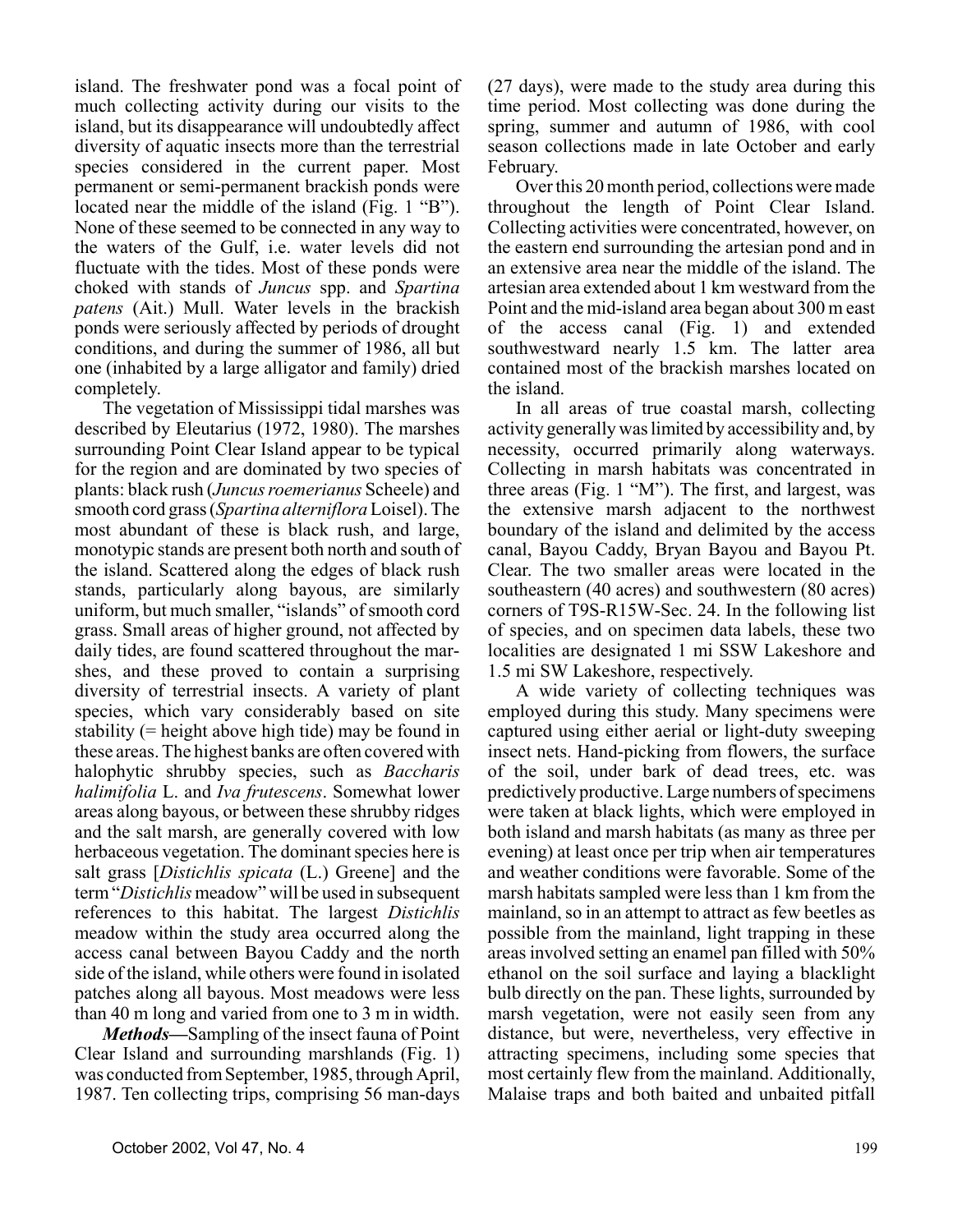traps yielded specimens on the island. Baits included goat and human feces and mammal carrion. Both cattle and hogs occurred sporadically on the island during the collecting period and fecal material from these yielded numerous dung beetles.

As was indicated earlier, a set of voucher specimens has been placed in the insect collection at the University of Mississippi.

### **RESULTS**

During this survey, specimens of at least 279 species (not all could be identified to species), representing 39 families, were collected. The number of beetle families recognized has fluctuated considerably over the past several years because of both splitting and lumping. In the following list of species, however, a fairly conservative family classification is used, e.g. Scarabaeidae is used in the classical sense, as is Curculionidae. The primary exception to this is the inclusion of the alleculids and lagriids in the Tenebrionidae because of the general acceptance of this classification.

Some families include both aquatic, semiaquatic and terrestrial species. The reader is directed to Lago and Testa (1989) for a discussion of the aquatic and semiaquatic beetles, except for the Dryopidae which was inadvertently omitted from that paper (but is listed below).

Annotations in the following list include collection dates, collection sites and numbers of specimens examined. In those instances where three or more collection dates were available for a particular species, the dates are presented as a range without regard to year of collection as long as they appeared to represent continuous seasonal occurrence. If only two dates were available, they are listed separately, as are dates that were widely disjunct. The abbreviation PCI refers to the island proper, as well as marsh habitats directly bordering the island. Although a few references are made to host plants, these are hand-picking records as sweeping generally does not lend itself well to associating insects with food plants.

# ANNOTATED LIST OF SPECIES

#### **Anobiidae**

*Ernobius parvus* White. 1.5 mi SW Lakeshore, 25 April, 1 specimen.

*Tricorynus* sp. PCI, 23 June, 1 specimen.

#### **Anthicidae**

- *Anthicus ephippium* LaFerté-Sénectère. PCI, 23 June, 4 specimens.
- *Tomoderus* sp. PCI, swept from vegetation near artesian pond, 23 June, 1 specimen.
- *Vacusus vicinus* (LaFerté-Sénectère). PCI, 24 June, 2 specimens.

## **Anthribidae**

*Trigonorhinus sticticus* (Boheman). PCI, 25 April–20 May, 8 specimens.

#### **Bruchidae**

- *Acanthoscelides floridae* (Horn). PCI, 20 May–23 October, 3 specimens.
- *Caryobruchus gleditsiae* (L.). PCI, 15 August, 1 specimen.
- *Megacerus coryphae* (Olivier). PCI, 24 June–17 August, 7 specimens, 1 ex. *Baccharis halimifolia*. 1.5 mi SW Lakeshore, 25 June–14 August, 6 specimens, 1 ex. *Baccharis halimifolia*. 1 mi SSW Lakeshore, 12 August, 1 specimen.

# **Buprestidae**

- *Anthaxia quercata* (F.). 1.5 mi SW Lakeshore, 12 May, 1 specimen.
- *Taphrocerus agriloides* Crotch. PCI, 25 June–23 October, 8 specimens. 1.5 mi SW Lakeshore, 27 September, 1 specimen.
- *Taphrocerus gracilis* (Say). 1.5 mi SW Lakeshore, 14 August–25 October, 9 specimens, 3 from *Baccharis halimifolia*. 1 mi SSW Lakeshore, 25 April–14 August, 10 specimens.
- *Taphrocerus laevicollis* LeConte. PCI, 12 May, 4 specimens.
- *Taphrocerus schaefferi* Nicolay & Weiss. PCI, 13 August, 2 specimens.

#### **Cantharidae**

- *Chauliognathus marginatus* (F.). 1.5 mi SW Lakeshore, 14 August, 1 specimen.
- *Cantharis* sp-1. PCI, 24 April, 8 specimens.
- *Cantharis* sp-2. PCI, 24 April, 9 specimens.

#### **Carabidae**

- *Acupalpus pauperculus* Dejean. 1 mi SSW Lakeshore, 12 August, 1 specimen, at black light.
- *Acupalpus testaceus* Dejean. PCI, 24 April, 12 August, 2 specimens. 1 mi SSW Lakeshore, 23 June, 1 specimen.
- *Amblygnathus subtinctus* (LeConte). PCI, 15 August, 1 specimen.

*Agonum decorum* (Say). PCI, 24 April, 1 specimen.

*Agonum punctiforme* (Say). PCI, 10 May, 23 June, 2 specimens.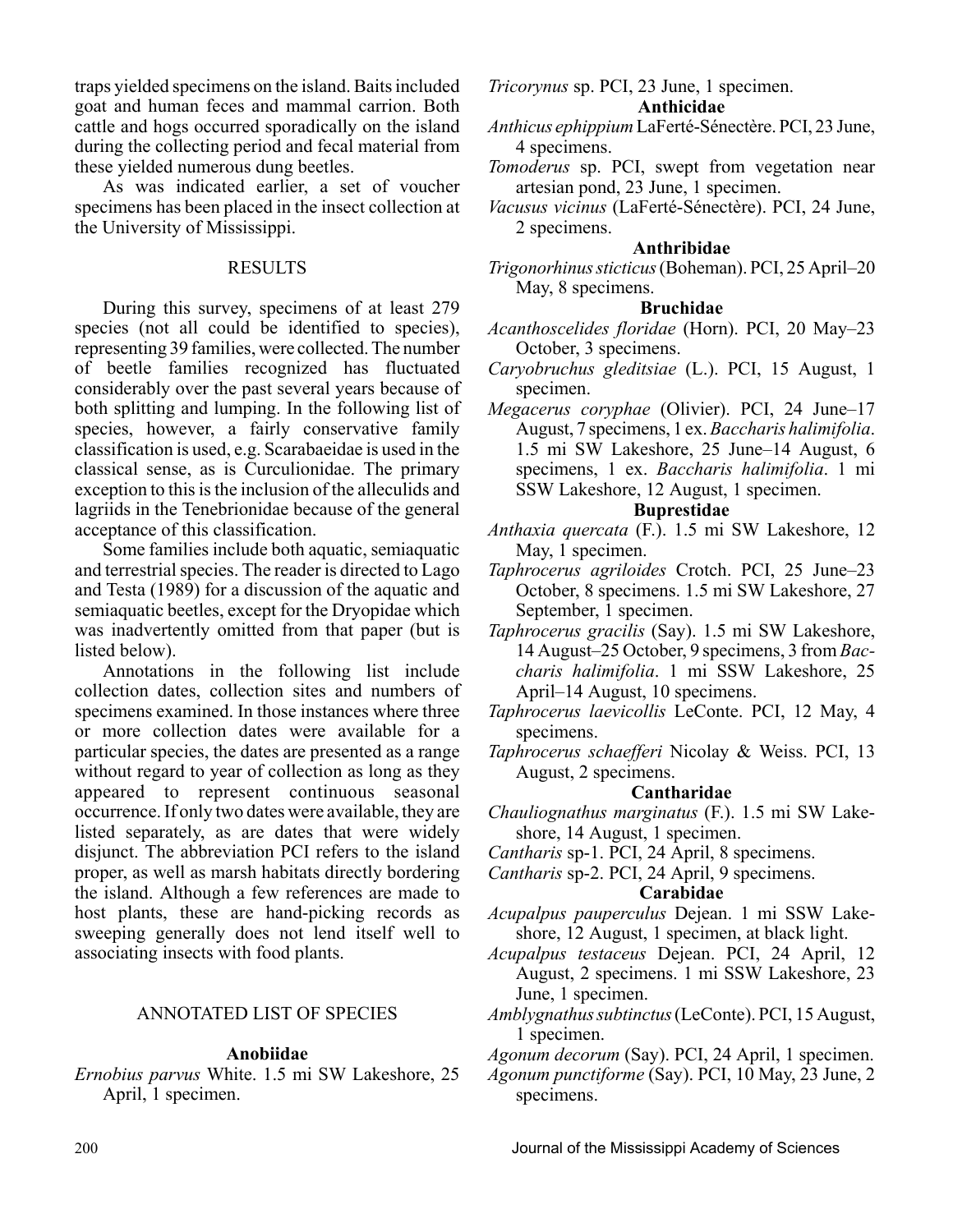- *Anisodactylus dulcicollis* (LaFerté-Sénectère). PCI, 29 June, 1 specimen.
- *Anisodactylus merula* (Germar). PCI, 17 August, 3 specimens, in pit traps.
- *Bembidion impotens* Casey. PCI, 27 September, 2 specimens.
- *Bembidion rapidum* (LeConte). PCI, 27 September, 1 specimen.
- *Bembidion viridicolle* (LaFerté-Sénectère). PCI, 10 May–12 August, 47 specimens. 1.5 mi SW Lakeshore, 23 June–12 August, 6 specimens. 1 mi SSW Lakeshore, 23 June, 12 August, 2 specimens.
- *Brachinus quadripennis* Dejean. PCI, 24 April–23 June, 3 specimens.
- *Bradycellus rupestris* (Say). PCI, 23 June, 15 August, 2 specimens.
- *Calosoma sayi* Dejean. PCI, 12 August, 1 specimen, at black light.. 1 mi SSW Lakeshore, 12 August, 5 specimens, at black light.
- *Calosoma scrutator* (F.) PCI, 24 April, 1 specimen, at black light. 1 mi SSW Lakeshore, 23 June, 1 specimen, at black light.
- *Chlaenius erythropus* Germar. PCI, 15 August, 17 August, 2 specimens, unbaited pitfall traps.
- *Chlaenius maxillosus* Horn. PCI, 12 August, 2 specimens. 1 mi SSW Lakeshore, 12 August, 4 specimens. The four "marsh" specimens of this very uncommon species were captured at a black light placed in a *Distichlis* meadow. They were not actually captured in the pan of alcohol, but were found running on the wet surface of the soil near and under the pan.
- *Cicindela dorsalis venusta* LaFerté-Sénectère. PCI, 26 June, 1 specimen, on sand beach southwest of Point Clear.
- *Cicindela hamata* Audouin & Brullé. PCI, 20 May–26 June, 57 specimens, on beach southwest of Point Clear.
- *Cicindela punctulata* Olivier. PCI, 24 June–17 August, 13 specimens.
- *Cicindela severa* LaFerté-Sénectère. PCI, 24 June–17 August, 39 specimens. Occasionally specimens were collected as they ran on paths through tall grass at dusk, but most were taken at a black light run near the largest brackish pond near the middle of the island. Graves and Pearson (1973) list one Mississippi record for this species, stating "the Mississippi coast does not appear to be very suitable for this species." In our experience, however, Point Clear Island and

surrounding marshlands should be considered a reasonably good habitat for them.

- *Cicindela togata* LaFerté-Sénectère. PCI, 26 June–12 August, 7 specimens, on sand beach southwest of Point Clear.
- *Cicindela trifasciata ascendens* LeConte. PCI, 26 June, 29 specimens, on beach southwest of Point Clear.
- *Clivina americana* Dejean. PCI, 23 June–15 August, 12 specimens. 1.5 mi SW Lakeshore, 12 August, 1 specimen. 1 mi SSW Lakeshore, 23 June, 1 specimen. All specimens taken at black light.
- *Elaphropus* sp. PCI, 12 May–12 August, 2 specimens.
- *Galerita lecontei* Dejean. PCI, 23 June–15 August, 7 specimens. Most were taken at black light near Point Clear.
- *Harpalus compar* LeConte. PCI, near artesian pond, 23 June, 1 specimen.
- *Harpalus texanus* Casey. PCI, near artesian pond, 23 June, 2 specimens.
- *Lebia analis* Dejean. PCI, 12 August, 1 specimen.
- *Lebia fuscata* Dejean. PCI, 24 April, 1 specimen.
- *Lebia viridipennis* Dejean. PCI, 12 August–15 August, 4 specimens. 1.5 mi SW Lakeshore, 12 August, 3 specimens.
- *Lebia viridis* Say. PCI, 11 May–15 August, 4 specimens. 1.5 mi SW Lakeshore, 12 August, 1 specimen.
- *Loxandrus celeris* Dejean. PCI, 23 June, 3 specimens.
- *Loxandrus floridanus* LeConte. PCI, 12 & 15 August, 4 males, plus 2 females that probably represent this species (23 June). 1 mi SSW Lakeshore, 28 June, 1 male.
- *Loxandrus* sp-1. PCI, 23 June, 1 female.
- *Megacephala carolina* (L.). PCI, 23 June–17 August, 45 specimens. Commonly taken in pitfall traps and at black light.
- *Notiobia terminata* (Say). PCI, 24 April–24 June, 6 specimens.
- *Panagaeus crucigerus* Say. PCI, 23 June–15 August, 3 specimens, at black light.
- *Paratachys* sp. PCI, 24 April–15 August, 61 specimens. 1.5 mi SW Lakeshore, 12 August, 9 specimens. 1 mi SSW Lakeshore, 13 August, 21 specimens.
- *Pasimachus sublaevis* (Palisot de Beauvois). PCI, 24 June–17 August, 9 specimens. Of the 9 specimens, 7 were taken in pitfall traps.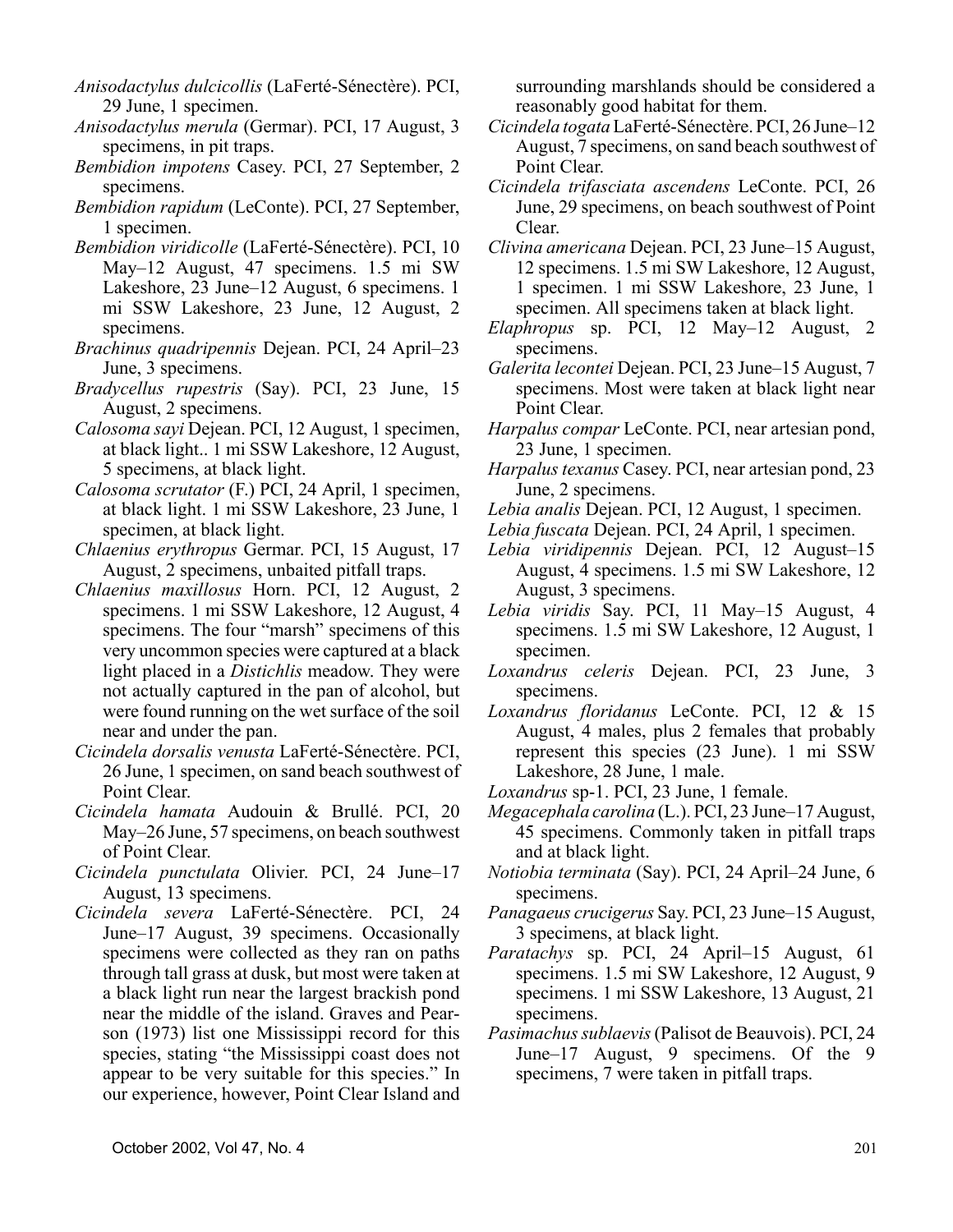- *Pentagonica flavipes flavipes* (LeConte). PCI, 23 June, 1 specimen.
- *Platynus cincticollis* (Say). PCI, 24 April, 8 specimens.
- *Pseudaptinus lecontei* (Dejean). PCI, 23 June, 1 specimen.
- *Pterostichus ebeninus* (Dejean). PCI, 20 May, 1 specimen.
- *Scarites subterraneus* F. PCI, 23 June, 2 specimens. 1 mi SSW Lakeshore, 12 August, 1 specimen.
- *Selenophorus granarius* Dejean. PCI, 29 June–17 August, 5 specimens.
- *Selenophorus fatuus* (LeConte). PCI, 23 June–17 August, 9 specimens.
- *Selenophorus maritimus* Casey. PCI, 15 August, 1 specimen.
- *Selenophorus opalinus* (LeConte). PCI, 24 April–15 August, 6 specimens.
- *Selenophorus palliatus* (F.). PCI, 23 June–17 August, 18 specimens. 1 mi SSW Lakeshore, 12 August, 1 specimen.
- *Stenocrepis duodecimstriata* (Chevrolat). PCI, 10 May–17 August, 41 specimens.
- *Stenolophus infuscatus* (Dejean). PCI, 23 June, 1 specimen, at black light.
- *Stenolophus lecontei* (Chaudoir). PCI, 24 April–12 August, 3 specimens. 1.5 mi SW Lakeshore, 12 August, 1 specimen. All specimens taken at black light.
- *Stenolophus ochropezus* (Say). PCI, 24 April, 13 specimens. 1.5 mi SW Lakeshore, 12 August, 2 specimens. All specimens taken at black light.
- *Tachys* sp. PCI, 12 August–15 August, 4 specimens.
- *Tachyta nana inornata* (Say). PCI, 24 April, 1 specimen.
- *Tetragonoderus intersectus* (Germar). PCI, 12 May–17 August, 31 specimens. One specimen was taken during a sweep of *Baccharis halimifolia*. This seemed an unusual place to find a typically nocturnal, ground-inhabiting species.
- *Zuphium* sp. PCI, 12 August, 3 specimens. 1.5 mi SW Lakeshore, 12 August, 8 specimens. All specimens taken at black light.

# **Cerambycidae**

- *Anelaphus pumilus* (Newman). PCI, 24 April, 10 May, 2 specimens, at black light.
- *Archodontes melanopus* (L.). PCI, 24 June, 1 specimen, at black light.
- *Elaphidion mucronatum* (Say). PCI, 23 June, 1 specimen, at black light.
- *Enaphalodes atomarius* (Drury). PCI, 24 June, 1

specimen, at black light.

*Goes tigrinus* (DeGeer). PCI, 24 June, 1 specimen.

*Hippopsis lemniscata* (F.). PCI, 10 May, 1 specimen.

- *Leptostylus albescens* (Haldeman). PCI, 12 May, 1 specimen, at black light.
- *Liopinus alpha* (Say). PCI, 24 April, 1 specimen, at black light.
- *Methia* sp., prob. *pusilla* Newman. 1.5 mi SW Lakeshore, 12 August, 1 specimen.
- *Prionus pocularis* Dalman. PCI, 24 June, 2 specimens, at black light.

# **Chelonariidae**

*Chelonarium lecontei* Thomson. PCI, 24 June, 1 specimen, at black light.

#### **Chrysomelidae**

- *Acalymma vittata* (F.). PCI, 24 April, 2 specimens.
- *Alticia litigata* Fall. PCI, 24 April–27 September, 7 specimens.
- *Alticia* sp. PCI, 24 April, 1 specimen.
- *Chaetocnema pulicaria* Melsheimer, or near. PCI, 15 August, 1 specimen.
- *Chaetocnema* sp. 1.5 mi SW Lakeshore, 12 May, 1 specimen.
- *Colaspis favosa* Say. PCI, 15 August, 2 specimens.
- *Colaspis recurva* Blake. PCI, 24 June, 3 specimens.
- *Crepidodera bella* Parry. PCI, 25 April, 1 specimen, swept from *Distichlis* meadow.
- *Derospidea brevicollis* (LeConte). 1.5 mi SW Lakeshore, 14 May, 1 specimen, ex. *Opuntia* sp.
- *Diabrotica undecimpunctata howardi* Barber. PCI, 15 August–23 October, 13 specimens. 1.5 mi SW Lakeshore, 14 August–25 October, 8 specimens. Specimens were occasionally taken from flowers of *Baccharis halimifolia*.
- *Donacia cincticornis* Newman. 1 mi SSW Lakeshore, 12 May, 1 specimen.
- *Erynephala maritima* (LeConte). PCI, 12 May, 1 specimen.
- *Exema canadensis* Pierce. 1.5 mi SW Lakeshore, 25 May, 27 September, 2 specimens.
- *Exema gibber* (F.). 1.5 mi SW Lakeshore, 14 May, 1 specimen, ex. *Opuntia* sp.
- *Floridocassis repudiata* (Suffrian). 1.5 mi SW Lakeshore, 2 specimens (1 female, 1 male).
- *Lysathia ludoviciana* (Fall). 1.5 mi SW Lakeshore, 12 May, 2 specimens.
- *Metachroma lurida* (Olivier). PCI, 29 June, 2 specimens.
- *Metachroma orientale* Blake. PCI, 10 May, 1 specimen.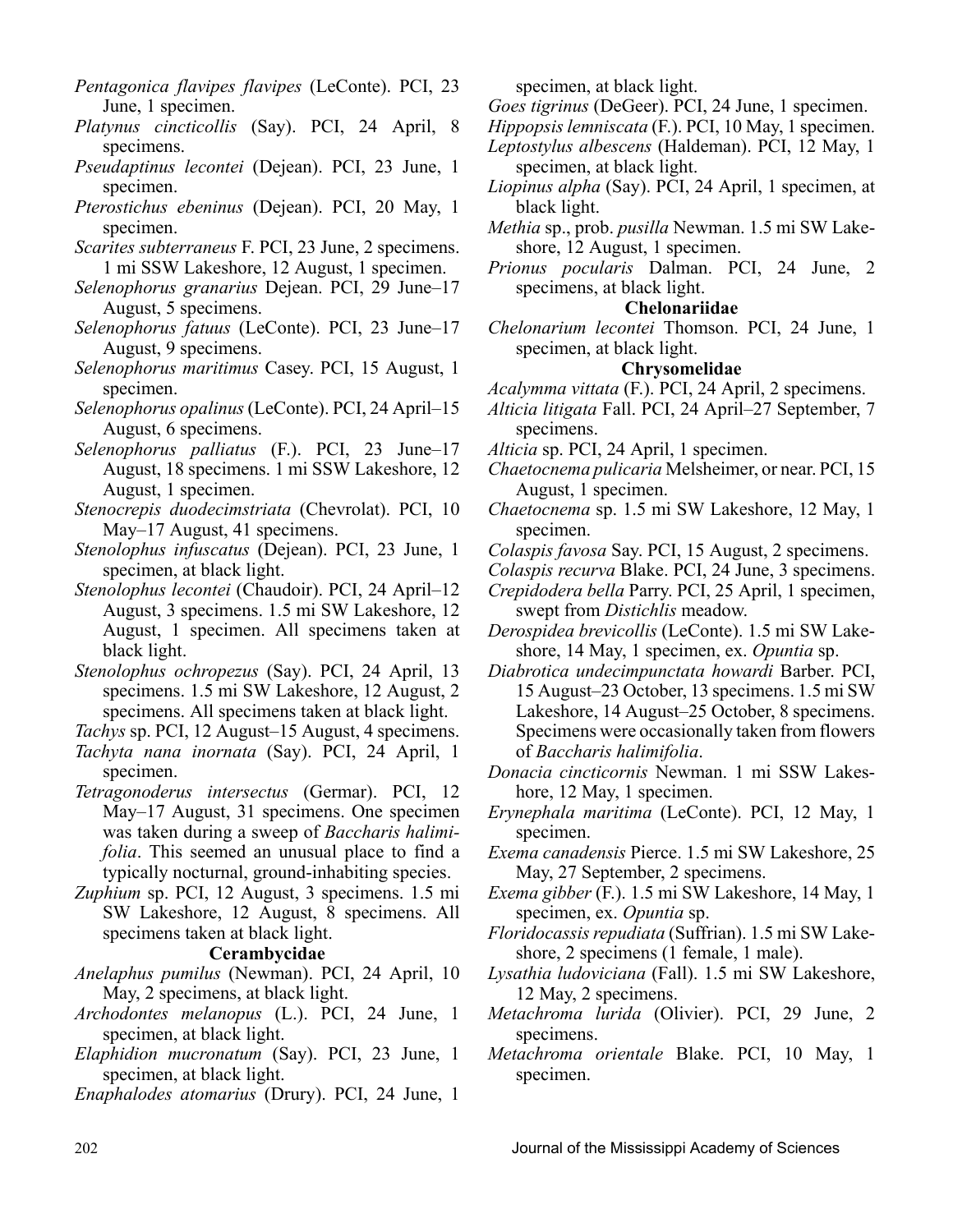*Ophraella notulata* (F.). PCI, 25 April–23 October, 16 specimens. 1.5 mi SW Lakeshore, 25 April–25 October, 131 specimens, several series swept from *Iva frutescens* and *Baccharis halimifolia*.

- *Pachybrachis vestigialis* Fall. 12 May–13 August, 5 specimens.
- *Paria* sp. 1.5 mi SW Lakeshore, 25 April, 1 specimen, swept from *Juncus roemerianus*.
- *Rhabdopterus* sp. PCI, 12 August, 1 specimen (female).
- *Systena frontalis* (F.). 1.5 mi SW Lakeshore, 12 May, 3 specimens.
- *Trirhabda bacharidis* (Weber). 1.5 mi SW Lakeshore, 12 May, 4 specimens.

**Cleridae**

*Cregya oculata* (Say). PCI, 29 June, 1 specimen.

*Isohydnocera aegra* (Newman). PCI, 24 April–20 May, 4 specimens, 1 from *Shrankia* sp. and 1 swept from *Distichlis* meadow. 0.5 mi SW Lakeshore, 25 April, 1 specimen.

# **Coccinellidae**

- *Chilocorus stigma* (Say). PCI, 25 April, 1 specimen.
- *Coccinella septempunctata* L. PCI, 25 April, 1 specimen.
- *Cycloneda sanguinea sanguinea* (L.). PCI, 14 February–23 October, 56 specimens. 1.5 mi SW Lakeshore, 25 April–25 October, 8 specimens. 1 mi SSW Lakeshore, 12 August, 3 specimens. Two specimens were swept from *Baccharis halimifolia*.
- *Hippodamia convergens* Guérin-Méneville. PCI, 23 June, 26 June, 2 specimens.
- *Naemia seriata* (Melsheimer). PCI, 14 February–19 October, 121 specimens. 1.5 mi SW Lakeshore, 12 May–25 October, 6 specimens. 1 mi SSW Lakeshore, 23 June–14 August, 9 specimens. Three specimens of this common species were swept from *Baccharis halimifolia*.
- *Olla v-nigrum* (Mulsant). PCI, 29 June–15 August, 5 specimens. 1.5 mi SW Lakeshore, 25 October, 1 specimen. 1 mi SSW Lakeshore, 12 August, 3 specimens.
- *Psyllobora parvinotata* Casey. PCI, 25 June, 1 specimen.
- *Scymnus* (*Pullus*) sp. PCI, 12 May–23 June, 4 specimens.
- *Scymnus* (*Pullus*) *securus* J. Chapin. PCI, 17 August, 3 specimens.
- *Scymnus* (*Scymnus*) *indianensis* Weise. PCI, 24 April, 1 specimen.

#### **Colydiidae**

*Aulonium parallelopipedum* (Say). PCI, 24 June, 1 specimen, at black light.

## **Cryptophagidae**

*Cryptophilus integer* (Heer). PCI, 15 August, 1 specimen.

# **Curculionidae**

(not including aquatic species, see Lago and Testa, 1989)

- *Agraphus bellicus* (Say). PCI, 28 February–23 October, 6 specimens.
- *Apion* sp. PCI, 13 August, 1 specimen.
- *Baris* sp. PCI, 23 June, 1 specimen. 1.5 mi SW Lakeshore, 25 April, 1 specimen, swept from *Distichlis* meadow.
- *Conotrachelus posticatus* Boheman. PCI, 29 June, 1 specimen.

*Cylas formicarius elegantulus* (Summers). PCI, 12 August–15 August, 4 specimens.

- *Eudiagogus maryae* Warner. PCI, 26 June, 2 specimens.
- *Eudiagogus pulcher* Fahraeus. PCI, 13 August–27 September, 6 specimens.
- *Eudiagogus rosenschoeldi* Fåhraeus. PCI, 12 May–27 September, 4 specimens.
- *Graphognathus peregrinus* (Buchanan). PCI, 23 October, 3 specimens.
- *Nicentrus* sp. PCI, 12 May, 14 May, 2 specimens.
- *Notiodes* sp. PCI, 12 May, 6 specimens.
- *Onychylis* sp. PCI, 20 May, 1 specimen.
- *Sibariops* sp., or near. PCI, 12 May, 1 specimen. 1.5 mi SW Lakeshore, 12 May, 1 specimen.
- *Sphenophorus coesifrons* Gyllenhal. PCI, 20 May, 1 specimen.
- *Tanymecus* sp. PCI, 13 August, 1 specimen.

### **Dryopidae**

(not included in Lago and Testa, 1989)

*Helichus lithophilus* (Germar). 1.5 mi SW Lakeshore, 12 August, 1 specimen, at black light.

# **Elateridae**

Nearly all of the adult click beetles collected during this study were taken at black lights.

*Alaus myops* (F.). PCI, 24 June, 1 specimen.

- *Aeolus scutellatus* (Schaeffer). PCI, 23 June, 3 specimens.
- *Conoderus amplicollis* (Gyllenhal). PCI, 17 August, 1 specimen.
- *Conoderus auritus* (Herbst). PCI, 12 August, 1 specimen.
- *Conoderus aversus* (LeConte). PCI, 23 June–24 June, 9 specimens.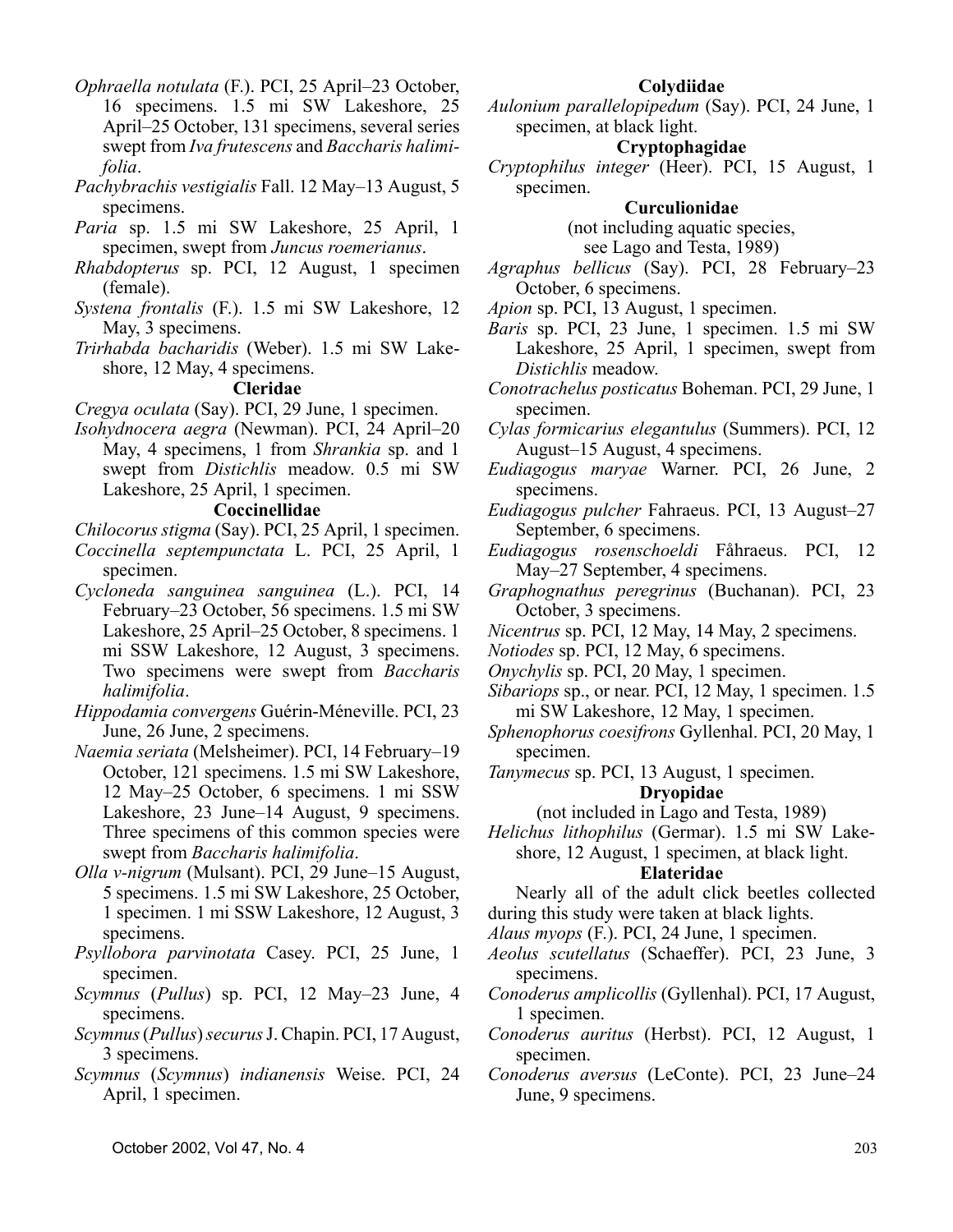- *Conoderus bellus* (Say). PCI, May 11–23 June, 2 specimens.
- *Conoderus falli* Lane. PCI, May 10–15 August, 10 specimens.
- *Conoderus lividus* (DeGeer). PCI, 23 June, 1 specimen.
- *Conoderus scissus* (Schaeffer). PCI, 23 June–15 August, 65 specimens.
- *Conoderus vespertinus* (F.). PCI, 23 June, 1 specimen.
- *Dipropus* (*Ischiodontus*) *soleatus* (Say). PCI, 24 June, 12 August, 3 specimens.
- *Glyphonyx nanus* Smith & Balsbaugh. PCI, 11 May–23 June, 20 specimens. 1 mi SSW Lakeshore, 12 August, 1 specimen.
- *Lanelater sallei* (LeConte). PCI, May 12–24 June, 5 specimens.
- *Megapenthes insignis* LeConte. PCI, 24 June, 12 August, 2 specimens.
- *Megapenthes rufilabris* (Germar). PCI, 23 June–15 August, 12 specimens.
- *Melanotus piceatus* Blatchley. PCI, May 11, 2 specimens.
- *Agrypnus rectangularis* (Say). PCI, 17 August, 2 specimens.
- *Neotrichophorus carolinensis* (Schaeffer). PCI, 23 June–15 August, 10 specimens.
- *Orthostethus infuscatus* (Germar). PCI, 10 May, 12 August, 2 specimens.

#### **Erotylidae**

*Ischyrus quadripunctatus quadripunctatus* (Olivier). PCI, 10 May, 1 specimen, at black light.

#### **Heteroceridae**

All of the heterocerid specimens collected during this study were taken at black light.

- *Neoheterocerus fatuus* (Kiesenwetter). PCI, 9 May–15 August, 288 specimens. 1.5 mi SW Lakeshore, 12 August, 3 specimens.
- *Neoheterocerus glicki* (Pacheco). 1 mi SSW Lakeshore, 23 June, 1 specimen.
- *Tropicus pusillus* (Say). PCI, 10 May–15 August, 26 specimens. 1.5 mi SW Lakeshore, 24 April–12 August, 10 specimens. 1 mi SSW Lakeshore, 12 August, 8 specimens.

#### **Histeridae**

*Hypocaccus fraternus* (Say). PCI, 24 April–23 June, 11 specimens, 6 were taken from a rotting fish carcass and 2 were found under dung of something that had been eating crabs (probably raccoon).

## **Hydrophilidae**

Although the terrestrial members of this family are often associated with fecal material, all of the specimens collected during this study were taken at black lights.

- *Cercyon praetextatus* (Say). PCI, 10 May, 12 August, 15 August, 8 specimens.
- *Cercyon mendax* Smetana. PCI, 12 August, 1 specimen. 1 mi SSW Lakeshore, 12 August, 1 specimen.

#### **Languriidae**

*Languria erythrocephalus* Blatchley. PCI, 23 June, 2 specimens.

#### **Leiodidae**

*Ptomaphagus consobrinus* (LeConte). PCI, 28 February, 13 specimens, pitfall traps baited with human feces.

#### **Limnichidae**

- *Eulimnichus ater* (LeConte). PCI, 15 August, 92 specimens. 1 mi SSW Lakshore, 12 August, 1 specimen. All specimens collected at black light **Lycidae**
- *Celetes basalis* LeConte. PCI, 24 April, 1 specimen. **Melyridae**
- *Collops balteatus* LeConte. PCI, 24 April–15 August, 164 specimens. Very common on a variety of plants along the beach just southwest of Point Clear.
- *Collops nigriceps* (Say). PCI, 25 April–14 August, 21 specimens, 3 swept from *Distichlis* meadow, 1 was taken from *Baccharis halimifolia*. 1.5 mi SW Lakeshore, 25 April, 1 specimen. 1 mi SSW Lakeshore, 25 April, 14 August, 3 specimens. 0.5 mi SW Lakeshore, 25 April, 1 specimen.
- *Temnopsophus bimaculatus* Horn. 1 mi SSW Lakeshore, 14 May, 2 specimens.

#### **Mordellidae**

- *Mordella atrata* Melsheimer. PCI, 12 May–23 October, 33 specimens, 5 of which were collected from flowers of *Helenium amarum*. 1.5 mi SW Lakeshore, 12 May, 1 specimen.
- *Mordella marginata* Melsheimer. 1.5 mi SW Lakeshore, 27 September, 1 specimen.
- *Mordellistena nigricans* (Melsheimer) PCI, 23 June–15 August, 70 specimens. 1 mi SSW Lakeshore, 23 June, 2 specimens. *Baccharis halimifolia* flowers yielded most specimens of this species.
- *Mordellistena splendens* Smith PCI, 23 June–15 August, 4 specimens. 1 mi SSW Lakeshore, 23 June, 3 specimens.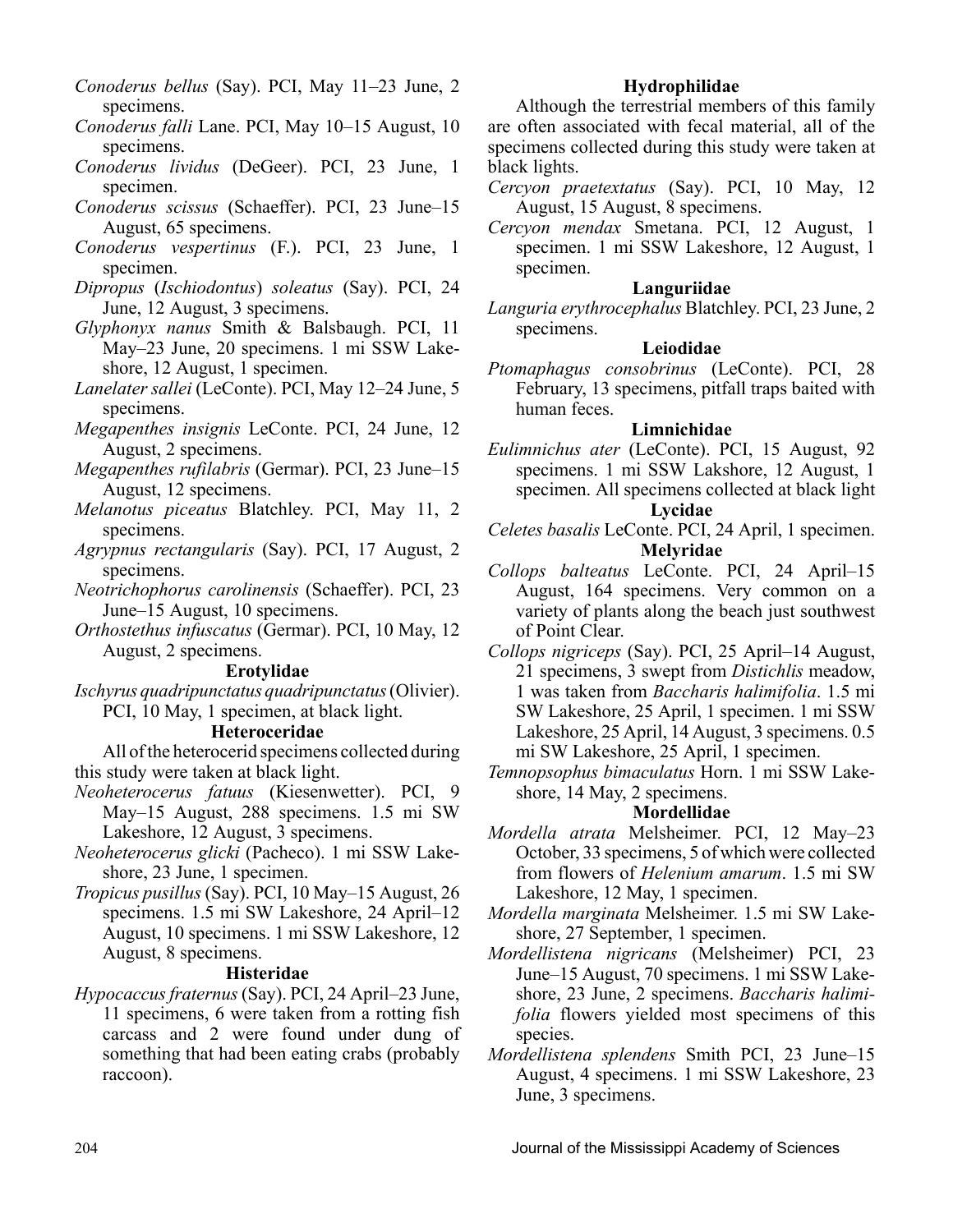*Mordellistena* sp., near *ambusta* LeConte. PCI, 12 May, 1 specimen.

#### **Mycetophagidae**

- *Typhaea stercorea* (L.). PCI, 15 August, 1 specimen. **Nitidulidae**
- *Lobiopa insularis* (LaPorte). PCI, 23 June, 1 specimen, at black light.
- *Carpophilus* sp. PCI, 28 September, 1 specimen.
- *Omosita colon* (L.). PCI, 15 August, 1 specimen, pitfall trap baited with human feces.
- *Stelidota strigosa* (Gyllenhal). PCI, 12 May, 1 specimen.

#### **Phalacridae**

Genus and species undetermined–PCI, 25 April–15 August, 21 specimens, 14 of which were swept from *Distichlis* meadow. 1.5 mi SW Lakeshore, 25 April, 12 August, 2 specimens.

#### **Platypodidae**

*Platypus compositus* Say. PCI, 23 June–24 June, 4 specimens, at black light.

#### **Rhipiphoridae**

*Macrosiagon pectinata* (F.). PCI, 12 May, 1 specimen.

#### **Scarabaeidae**

- *Anomala flavipennis* Burmeister. PCI, 15 August, 5 specimens, black light.
- *Anomala innuba* (F.). PCI, 15 August, 1 specimen, black light.
- *Anomala undulata* Melsheimer. PCI, 24 April–23 June, 39 specimens, black light.
- *Ataenius aequalis* Harold. PCI, 12 August, 1 specimen collected at black light. This is apparently only the second record for this species in the U.S., the first being from "Louisiana" (Cartwright, 1974).
- *Ataenius cylindrus* Horn. PCI, 17 August, 2 specimens, in pitfall traps baited with human feces.
- *Ataenius imbricatus* (Melsheimer). PCI, 23 June–15 August, 4 specimens. 1.5 mi SW Lakeshore, 12 August, 1 specimen. 1 mi SSW Lakeshore, 23 June, 3 specimens. All specimens were collected at black light.
- *Ataenius picinus* Harold. PCI, 10 May–15 August, 13 specimens. 1 mi SSW Lakeshore, 12 August, 2 specimens. All specimens were collected at black light.
- *Ataenius platensis* (Blanchard). PCI, 23 June–17 August, 16 specimens. 1.5 mi SW Lakeshore, 12 August, 1 specimen. Seven specimens were captured in pitfall traps baited with human feces,

the remainder were collected at black light.

- *Ataenius spretulus* (Haldeman). PCI, 15 August, 5 specimens. 1.5 mi SW Lakeshore, 12 August, 5 specimens. 1 mi SSW Lakeshore, 12 August, 2 specimens. All specimens were collected at black light.
- *Ataenius strigatus* (Say). PCI, 11 May–15 August, 11 specimens, 3 from pitfall traps baited with human feces, the remainder were collected at black light.
- *Ateuchus lecontei* (Harold). PCI, 29 June–19 October, 25 specimens, 3 from pitfall traps baited with goat dung, 21 from traps baited with human feces.
- *Cyclocephala lurida* Bland. PCI, 23 June–12 August, 11 specimens. 1 mi SSW Lakeshore, 23 June, 3 specimens. All specimens were collected at black light.
- *Cyclocephala nigricollis* Burmeister. PCI, 23 June–12 August, 8 specimens. 1 mi SSW Lakeshore, 24 June, 1 specimen. All specimens were collected at black light.
- *Dichotomius carolinus* (L.). 1.5 mi SW Lakeshore, 12 May, 1 specimen in pitfall trap baited with human feces.
- *Diplotaxis subcostata* Blanchard. PCI, 24 April, 20 May, 129 specimens. Most specimens were taken at black light, but two were collected as they fed on leaves of *Quercus virginiana*.
- *Dyscinetus morator* (F.). PCI, 24 April–15 August, 90 specimens. 1.5 mi SW Lakeshore, 24 April, 2 specimens. 1 mi SSW Lakeshore, 24 April–12 August, 12 specimens. All specimens were collected at black light.
- *Euetheola humilis rugiceps* (LeConte). PCI, 23 June–15 August, 17 specimens. 1 mi SSW Lakeshore, 12 August, 4 specimens. All specimens were collected at black light.
- *Geotrupes blackburnii excrementi* Say. PCI, 28 February–19 October, 4 specimens, 1 ex. cow dung, 3 from pitfall traps baited with human feces.
- *Ligyrus gibbosus* (DeGeer). PCI, 15 August, 2 specimens, collected at black light.
- *Martineziella dutertrei* (Chalumeau). PCI, 23 June–15 August, 63 specimens. 1.5 mi SW Lakeshore, 12 August, 2 specimens. All specimens were collected at black light.
- *Omorgus monachus* (Herbst). 1 mi SSW Lakeshore, 23 June, 1 specimen at black light.
- *Onthophagus gazella* (F.). PCI, 12 May–23 October, 131 specimens. 1 mi SSW Lakeshore, 12 August,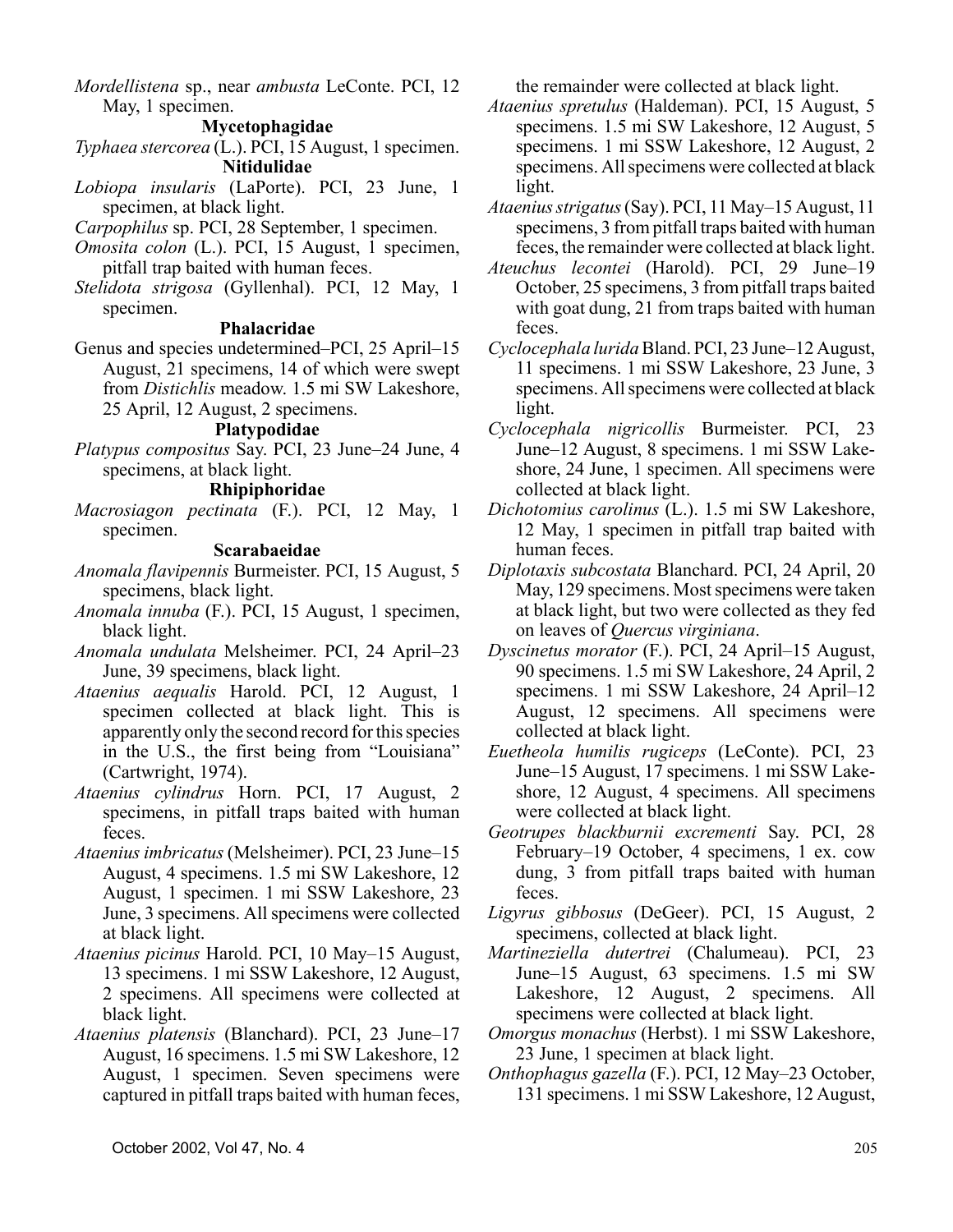34 specimens. Although most specimens of this species were taken at black light both on the island and in the marsh, 34 were collected in pitfall traps baited with human feces and a small series was collected from fresh pig dung on the island.

- *Onthophagus hectate* (Panzer). PCI, 12 May–19 October, 68 specimens, most of which were captured in pitfall traps baited with human feces, but a few specimens were collected in cattle dung. 1.5 mi SW Lakeshore, 12 May, 12 specimens, ex. pitfall traps baited with human feces.
- *Onthophagus taurus* Schreber. PCI, 17 August, 28 September, 2 specimens, pitfall traps baited with human feces.
- *Onthophagus tuberculifrons* Harold. PCI, 19 October, 1 specimen, ex. cattle dung.
- *Parataenius simulator* (Harold). PCI, 23 June–15 August, 6 specimens, at black light.
- *Phyllophaga cupuliformis* Langston. PCI, 24 April–11 May, 13 specimens, at black light.
- *Phyllophaga dispar* (Burmeister). PCI, 24 June, 4 specimens, at black light.
- *Phyllophaga prununculina* (Burmeister). PCI, 23 June–24 June, 14 specimens, at black light.
- *Phyllophaga* (*Phytalus*) *obsoleta vanalleri* (Schaeffer). 1 mi SSW Lakeshore, 23 June, 1 specimen.
- *Platytomus longulus* (Cartwright). PCI, 12 August, 2 specimens. 1 mi SSW Lakeshore, 23 June–12 August, 3 specimens. All specimens taken at black light.
- *Polyphylla occidentalis* (L.). PCI, 10 May–24 June, 3 specimens, at black light.
- *Pseudocanthon perplexus* (LeConte). PCI, 12 May, 5 specimens, pitfall traps baited with human feces.
- *Serica parallela* Casey. PCI, 24 April–20 May, 135 specimens, at black light.
- *Strategus aloeus* (L.). PCI, 23 June–24 June, 5 specimens. 1 mi SSW Lakeshore, 23 June, 1 specimen. All specimens taken at black light
- *Strategus antaeus* (Drury). PCI, 23 June–17 August, 9 specimens, 3 of which were captured on separate occasions as they were walking along sandy paths on the island during mid-afternoon.
- *Trigonopeltastes delta* (Forster). PCI, 12 May, 1 specimen, in Malaise trap near center of island.
- *Trox terrestris* Say. PCI, 28 February, 13 specimens,1 from a pitfall trap baited with goat dung, the remainder from traps baited with human

feces. Of these specimens, two were taken near the artesian pond on the eastern end of the island, the remainder were collected near mid island.

*Trox variolatus* Melsheimer. PCI, 28 February, 23 specimens, all taken in pitfall traps baited with human feces.

## **Scolytidae**

- *Ips grandicollis* (Eichhoff). PCI, 29 June, 1 specimen, at black light.
- *Xyleborus ferrugineus* (F.). PCI, 12 August, 1 specimen, at black light.

## **Silphidae**

*Necrodes surinamensis* (F.). PCI, 24 April, 23 June, 2 specimens, at black light.

# **Silvanidae**

*Ahasverus advena* (Waltl). PCI, 15 August, 1 specimen.

# **Staphylinidae**

- *Aleochara lustrica* Say. PCI, 17 August, 1 specimen, pit trap baited with human feces.
- *Aleochara notula* Erichson. PCI, 29 June 1 specimen, pit trap baited with human feces.
- Aleocharinae.

Sp 1. Undetermined genus and species (2 specimens), April, PCI.

Sp. 2. Undetermined genus and species (1 specimen), May, PCI.

- *Anotylus* sp. PCI, 28 February–29 June, 7 specimens from pit trap baited with human feces.
- *Belonuchus* sp. PCI 29 June, 1 specimen from pit trap baited with human feces.
- *Bledius* sp-1. PCI, 12 & 15 August, 2 specimens.
- *Bledius* sp-2. PCI, 23 June, 5 specimens.
- *Bryoporus* sp. PCI, 28 February, 1 specimen, from pit trap baited with goat dung.
- *Carpelimus* (or related genus). 31 specimens, not separated to species groups.

*Eupsenius rufus* LeConte. PCI, 23 June, 2 specimens.

- *Homaeotarsus* sp-1. PCI, 11 May–15 August, 16 specimens. 1 mi SSW Lakeshore, 23 June, 1 specimen. 1.5 mi SW Lakeshore, 12 August, 1 specimen.
- *Homaeotarsus* sp-2. PCI, 23 June, 15 August, 3 specimens. 1 mi SSW Lakeshore, 12 August, 1 specimen. 1.5 mi SW Lakeshore, 12 August, 2 specimen.
- *Homaeotarsus* sp-3. PCI, 23 June, 1 specimen. 1.5 mi SW Lakeshore, 12 August, 1 specimen.
- *Homaeotarsus* sp-4. PCI, 23 June, 1 specimen.
- *Lobrathium* sp-1. PCI, 29 April–15 August, 37 specimens.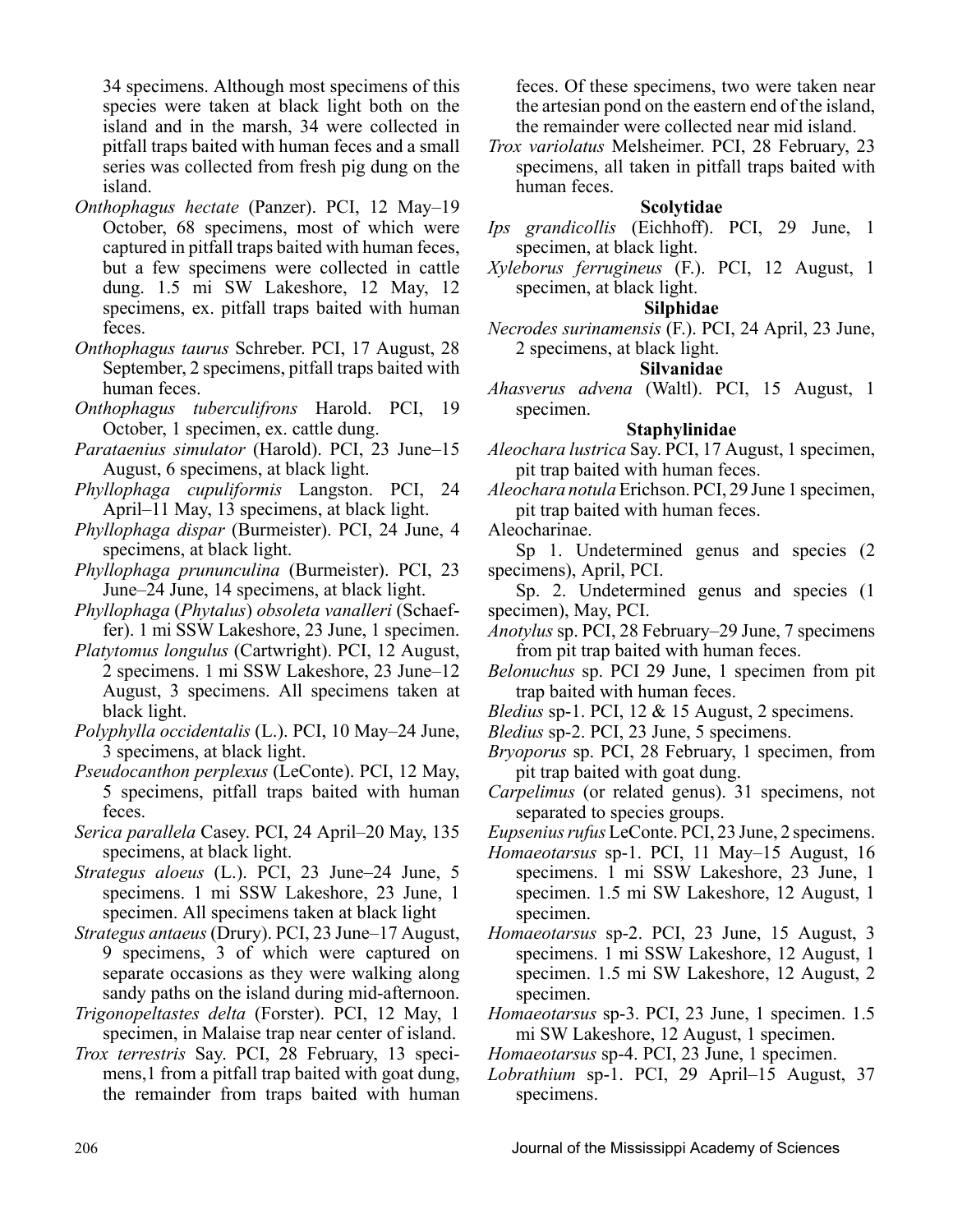- *Lobrathium* sp-2. PCI, 23 June–15 August, 31 specimens.
- *Lobrathium* sp-3. PCI, 12 August, 1 specimen.
- *Lobrathium* sp-4. PCI, 12 August, 1 specimen.
- *Myrmecosaurus ferrugineus* Bruch. PCI, 28 February, 1 specimen taken under bark of *Magnolia grandiflora* in association with ants.
- *Neobisnius* sp. PCI, 11 May, 15 August, 2 specimens.
- *Nisaxis maritima* Casey. PCI, 15 August, 1 specimen.
- *Nisaxis tomentosa* (Aubé). PCI, 24 April, 23 June, 2 specimens.
- *Philonthus alumnus* Erichson. PCI, 11 May–15 August, 10 specimens. 1 mi SSW Lakeshore, 23 June, 12 August, 4 specimens.
- *Philonthus inquietus* Erichson. PCI, 28 February, 12 May, 10 specimens, 1 from pit trap baited with human feces.
- *Philonthus* sp. PCI, 9 May–15 August, 55 specimens. 1 mi SSW Lakeshore, 23 June, 12 August, 7 specimens. 1.5 mi SW Lakeshore, 12 August, 8 specimens.
- *Pinophilus* sp-1. PCI, 23 June, 12 & 15 August, 20 specimens. 1 mi SSW Lakeshore, 23 June, 12 August, 10 specimens. 1.5 mi SW Lakeshore, 12 August, 6 specimens.
- *Pinophilus* sp-2. PCI, 10 May, 23 June, 2 specimens. 1 mi SSW Lakeshore, 23 June, 12 August, 6 specimens. 1.5 mi SW Lakeshore, 12 August, 3 specimens.
- *Osorius* sp. PCI, 17 May, 1 specimen, pit trap baited with human feces.
- *Oxytelus* sp. PCI, 28 February, 2 specimens from pit trap baited with human feces.
- *Reichenbachia puncticollis* (LeConte). PCI, 23 June, 1 specimen.
- *Rugilus* sp. 29 June, 15 August, 2 specimens, 1 from a pit trap baited with human feces.
- *Scopaeus* sp. PCI, 15 August, 1 specimen. 1 mi SSW Lakeshore, 12 August, 1 specimen. 1.5 mi SW Lakeshore, 12 August, 1 specimen. **Tenebrionidae**
- *Alobates barbata* Knoch. PCI, 10 May, 24 June, 2 specimens.
- *Diaperis maculata* Oliver. PCI, 19 October, 3 specimens.
- *Gonwanocrypticus obsoletus* (Say). PCI, 14 February–17 August, 10 specimens. A few of these ground inhabitants were collected in pitfall traps.
- *Haplandrus atra* (LeConte). PCI, 10 May, 1 specimen.
- *Hymenorus curticollis* Casey. PCI, 10 May, 1 specimen, at black light.
- *Hymenorus dubius* Fall. PCI, 23 June, 1 specimen, at black light.
- *Hymenorus heteropygus* Fall. PCI, 23 June, 3 specimens, at black light.
- *Hymenorus niger* Melsheimer. PCI, 23 June, 1 specimen, at black light.
- *Hymenorus pilosa* (Melsheimer). PCI, 24 June, 1 specimen, at black light.
- *Isomira pulla* (Melsheimer). 1.5 mi SW Lakeshore, 25 April, 1 specimen, ex. *Iva frutscens*.
- *Platydema erythrocera* LaPorte & Brullé. PCI, 19 October, 1 specimen.
- *Schoenicus puberulus* LeConte. PCI, 12 August, 1 specimen.
- *Statira basalis* Horn. PCI, 24 April, 7 specimens, at black light.
- *Strongylium tenuicolle* (Say). PCI, 24 June, 1 specimen, at black light.
- *Uloma mentalis* Horn. PCI, 19 October, 2 specimens. *Ulus maritimus* Casey. PCI, 12 May, 1 specimen.

## DISCUSSION

Results of this survey are difficult to compare to those of other coastal areas primarily because sampled habitats often differ greatly. In a study conducted in northeastern Florida, McCoy and Rey (1981) examined the terrestrial species of beetles associated with salt marshes. They listed 51 species (including several identified only to the generic level) in 23 families, numbers considerably smaller than we recorded in our study; however, their sampling was restricted to salt marsh habitat only, while our list includes the island fauna. We made no special effort to separate marsh samples from island samples, particularly because we collected extensively within the ecotone between these two main habitats. Differences between the two lists appear to be due mostly to the extensive terrestrial habitat collecting conducted on Point Clear Island. Also, the Florida survey was done during daylight hours and with sweep nets only, while we employed a much wider array of techniques, including night collecting. Nevertheless, and not unexpectedly, the lists share many similarities. Of the 22 terrestrial families present in the Florida marshes (the  $23<sup>rd</sup>$ family was Dytiscidae, an aquatic group), only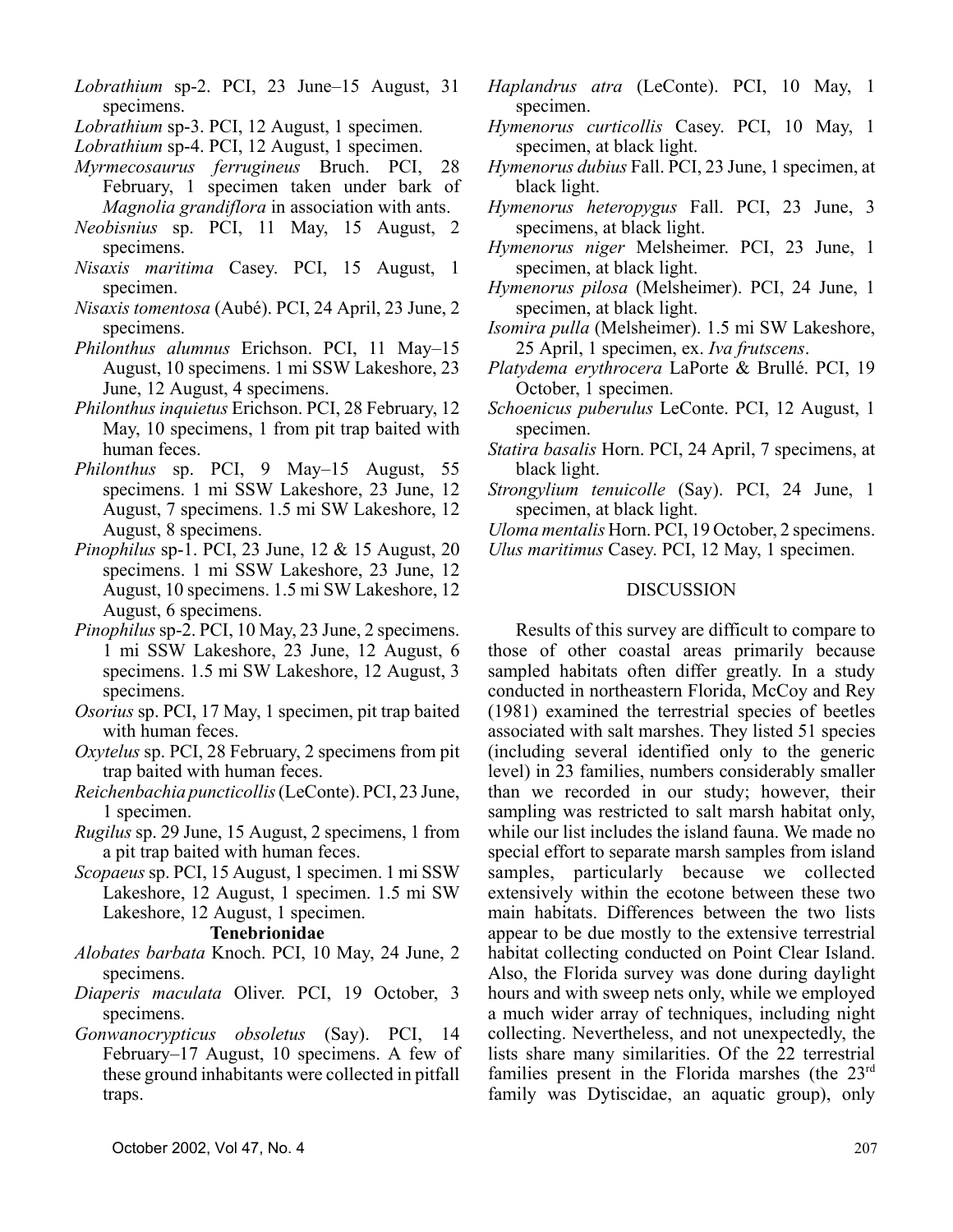Dermestidae, Latridiidae and Oedemeridae were absent from our list. These three families were represented by four species, but only one of these (*Melanophthalma* sp., Latridiidae) was particularly common. While future collecting on and around Point Clear Island will probably reveal the presence of these normally common families, and it is possible that any one of them may be common there from time to time, none fell prey to us during our sampling period. Eight of the 51 Florida species were found in the Point Clear area during the current study and 16 others were represented in our list by congeners. Major differences between families well represented in both areas were most apparent within the lists of weevils (Curculionidae), with only one congener, and rove beetles (Staphylinidae), with no overlap. These diverse families are probably underrepresented in both lists and we suspect the apparent discrepancies are attributable more to chance in collecting than to actual faunal differences.

In a somewhat more inclusive study, Davis (1978) presented a list of insects associated with the coastal zone of South Carolina. This survey encompassed marshes as well as beach habitats, and resulted in a list of 62 species of terrestrial beetles belonging to 20 families. The inclusion of beach habitats increased the general similarity between the South Carolina and Point Clear Island lists. As might be expected from localities this far distant from one another, species differences do occur, but basic familial and generic diversity between the two areas is quite similar. Four families [Eucinetidae, Lampyridae, Oedemeridae, Corylophidae (as Orthoperidae)], each represented by single species, included in the South Carolina list were not present in our samples, but only one of these was represented by a common species (*Eucinetus strigosus* LeConte). Perhaps the greatest discrepancy between the lists is the presence of at least 50 species of Carabidae in the Point Clear area while none is listed from South Carolina. This must be the result of an inadvertent omission from the South Carolina paper. Davis and Gray (1966) studied salt marshes in North Carolina and found about nine species of beetles (three of which were listed as "sp."), representing six families, in their samples. Of the six specific species they listed, three occurred in our study area, and representatives of all of the other genera, except *Cryptocephalus* (Chrysomelidae), also occurred on or around Point Clear Island.

Unlike the above mentioned studies, Richmond

(1962, 1968) collected extensively in terrestrial habitats during his survey of the Horn Island (Jackson County, MS) fauna and flora. He included 187 species of terrestrial beetles representing 37 families in his lists, which is fairly comparable to our list (279 species, 39 families). The larger number of species on the Point Clear list is, in our opinion, primarily due to the relative closeness of Point Clear to the mainland and to differences in collecting methods. Richmond relied on mosquito light traps, lights on buildings and sweeping (Rings and Richmond,1953, Richmond, 1962) while we used a much wider array of techniques (black lights, hand picking, baited and unbaited pitfall traps, etc.). The Horn Island list contained six families that we did not find: Bostrichidae (3 sp.), Byrridae (1 sp.), Lampyridae (1 sp.), Monommidae (1 sp.), Oedemeridae (3 sp.) and Ostomidae (=Trogositidae) (1 sp.). Since most of the species listed in these families do not require specialized techniques for collection (most come to light), and representatives of these families are rather widely distributed in Mississippi, their absence from our samples is difficult to explain. The most reasonable explanation is that if they occurred on Point Clear Island, they were present in very low numbers during the sampling period and were simply missed.

However, very distinct species differences do exist between the two islands. Richmond's study, as well as recent collections made on Horn Island, indicated numerous species occur there that do not occur on Point Clear. For example, *Ataenius miamii* (Cartwright), *Cyclocephala setidiosa* (LeConte), *Ligyrus cunuculus* (F.) and *Odontopsammodius bidens* (Horn) (Scarabaeidae) and *Leichenum canaliculatus variegatum* (Klug) (Tenebrionidae) are species occurring on Horn Island that have not been, or are rarely, collected anywhere else in Mississippi, and were not found on Point Clear Island during our sampling period. We believe that some of these differences are attributable to the presence of extensive, open, sandy habitats, including dunes, (see Richmond, 1962: figs 5–9) on Horn Island. By comparison, Point Clear Island is mostly vegetated. Outside of these habitat related differences, and those attributable to nearness to the mainland (greater species diversity in several families on Point Clear Island), the faunal lists from the two islands are fairly similar, sharing 51 species. If the identity of all of the specimens collected by Richmond were known (47 were left as "sp."), that number would almost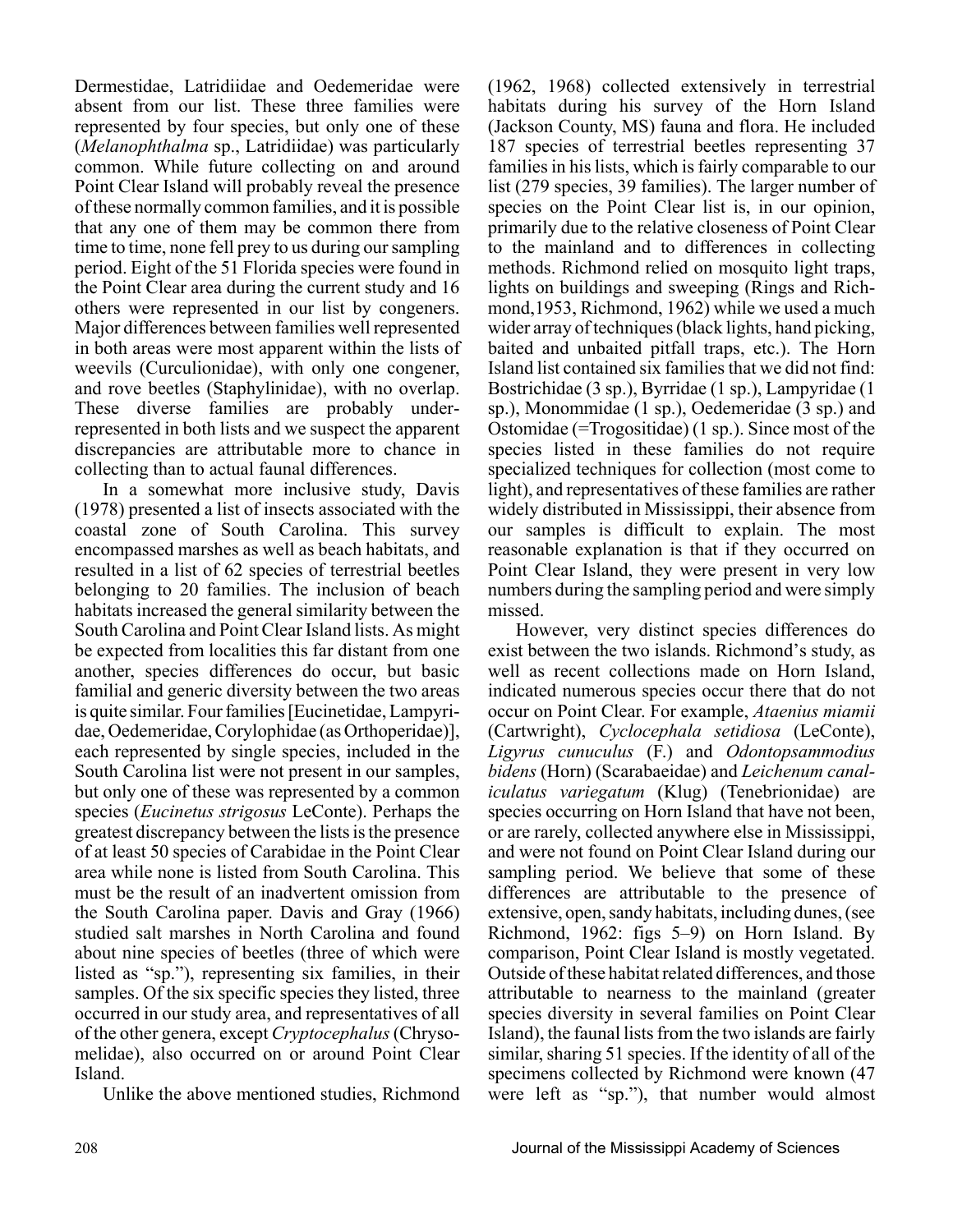certainly be greater.

The beetle fauna of Point Clear Island and surrounding marshlands is quite diverse, and is undoubtedly more so than is indicated in the above list. In a general survey, such as the one conducted here, it is nearly impossible for a group of collectors to accumulate representatives of every species of a group exhibiting the incredible diversity of habits and habitat use that beetles do, in a time as short as two years. However, we do believe that the variety of techniques we employed and the wide coverage of seasons and conditions in which we collected have yielded a strong representation of the beetle fauna of the study area. And with the recent news that most of the area is now under state control, this very interesting section of the Mississippi coastal marsh zone will be available to future investigators who wish to expand on our work or to examine any of the other myriad ecological facets associated with this unique environment.

#### ACKNOWLEDGMENTS

Although most of the collecting done during this project was conducted on University of Mississippi property, the eastern two-thirds of Point Clear Island was privately owned during the sampling period and we thank Mrs. Mary B. Russ and Mr. N. E. Beckendorff for giving us permission to work in this area. Tommy and Ray Bordages provided boat launching facilities at their marina and were a constant source of useful information concerning the island, the marshes and the bayou system.

As is generally true of any studies as broad as our survey, many specialists were instrumental in helping us construct this faunal list, and we gratefully acknowledge their assistance. Identifications were verified or provided by: T.H. Atkinson, Dow AgroSciences (Scolytidae), G.E. Ball, University of Alberta (Carabidae); E.U. Balsbaugh, Jr., North Dakota State University (Chrysomelidae); W.F. Barr, University of Idaho (Cleridae); J.M. Campbell, Agriculture Canada (Tenebrionidae); D.S. Chandler, University of New Hampshire (Anthicidae, Staphylinidae); J.B. Chapin, Louisiana State University (Coccinellidae); J.R. Dogger, ARS, USDA (Elateridae); N.M. Downie, Lafayette, IN, (Mordellidae); R.D. Gordon, National Museum of Natural History (Cantharidae, Coccinellidae); D. Hildebrandt, University of Mississippi Medical Center (Carabidae); F.T. Hovore, Placerita Canyon Nature Center (Cerambycidae); C.D. Johnson, Northern Arizona University (Bruchidae); P.J. Johnson, South Dakota State University (Elateridae); J.M. Kingsolver, ARS, USDA (various families); S.B. Peck, Carlton University (Leiodidae); E.G. Riley, Texas A&M University (Chrysomelidae); T.L. Schiefer, Mississippi State University (Cerambycidae); A. Smetana, Agriculture Canada (Hydrophilidae, Staphylinidae); C.A. Triplehorn, Ohio State University (Tenebrionidae); B.D.

Valentine, Columbus, OH (Anthribidae); R.L. Westcott, Oregon Department of Agriculture (Buprestidae); R.E. White, ARS, USDA (Anobiidae, Chrysomelidae); D.R. Whitehead, ARS, USDA (Curculionidae).

#### LITERATURE CITED

- Davis, L.V. 1978. Class Insecta. Pages 186–220 *in* R.G. Zingmark, ed. An annotated checklist of the biota of the coastal zone of South Carolina. Univ. of South Carolina Pr., Columbia, SC.
- Davis, L.V., and I.E. Gray. 1966. Zonal and seasonal distribution of insects in North Carolina salt marshes. Ecolog. Monogr. 36:275–295.
- Eleutarius, L.N. 1972. The marshes of Mississippi. Castanea 37:153–168.
- Eleutarius, L.N. 1980. An illustrated guide to the tidal marsh plants of Mississippi and adjacent states. Alabama-Mississippi Sea Grant Consortium Publ. MASGP-77-039. 131 pp.
- Lago, P.K., and S. Testa, 1987. Insects of Point Clear Island and surrounding marshlands, Hancock County, Mississippi. I. Description of study area and discussion of hemimetabolous orders (Ephemeroptera, Odonata). J. Mississippi Acad. Sci. 32:109–118.
- Lago, P.K., S. Testa, III, and M.E. Dakin, Jr. 1988. The insects of Point Clear Island and surrounding marshlands, Hancock County, Mississippi. II. Orthoptera, Dermaptera, Isoptera, and Embioptera. J. Mississippi Acad. Sci. 33:81–91.
- Lago, P.K., and S. Testa, III. 1989. The aquatic and semiaquatic Hemiptera and Coleoptera of Point Clear Island, Hancock County, Mississippi. J. Mississippi Acad. Sci. 34:33–38.
- Lago, P.K., and S. Testa, III. 1990. Notes on the biting flies (Diptera: Ceratopogonidae, Culicidae, Tabanidae) of Point Clear Island and surrounding marshlands, Hancock County, Mississippi. J. Mississippi Acad. Sci. 35:59–63.
- Lago, P.K., and S. Testa. 2000. The terrestrial Hemiptera and auchenorrhynchous Homoptera of Point Clear Island and surrounding marshlands, Hancock County, Mississippi. J. Mississippi Acad. Sci. 45:184–193.
- McCoy, E.D., and J.R. Rey. 1981. Terrestrial arthropods of northwest Florida salt marshes: Coleoptera. Florida Entomol. 64:405–411.
- Otvos, E.G., Jr. 1973. Geology of the Mississippi-Alabama coastal area and nearshore zone. A guide book for the 1973 field trip of the New Orleans Geological Society. New Orleans, LA. 67 pp.
- Richmond, E.A. 1962. The fauna and flora of Horn Island, Mississippi. Gulf Res. Rep. 1:59–106.
- Richmond, E.A. 1968. A supplement to the fauna and flora of Horn Island, Mississippi. Gulf Res. Rep. 2:213–254.
- Rings, R.W., and E.A. Richmond. 1953. Mosquito survey of Horn Island, Mississippi. Mosquito News 13:252–255.
- Smith, W.I., P. Nichols, Jr., L.B. Walton, and L.B. Hale. 1981. Soil survey of Hancock County, Mississippi. U.S. Dept. Agr., Soil Conserv. Ser. and Mississippi Agr. Forestry Exp. Sta. 103 pp. + 40 maps.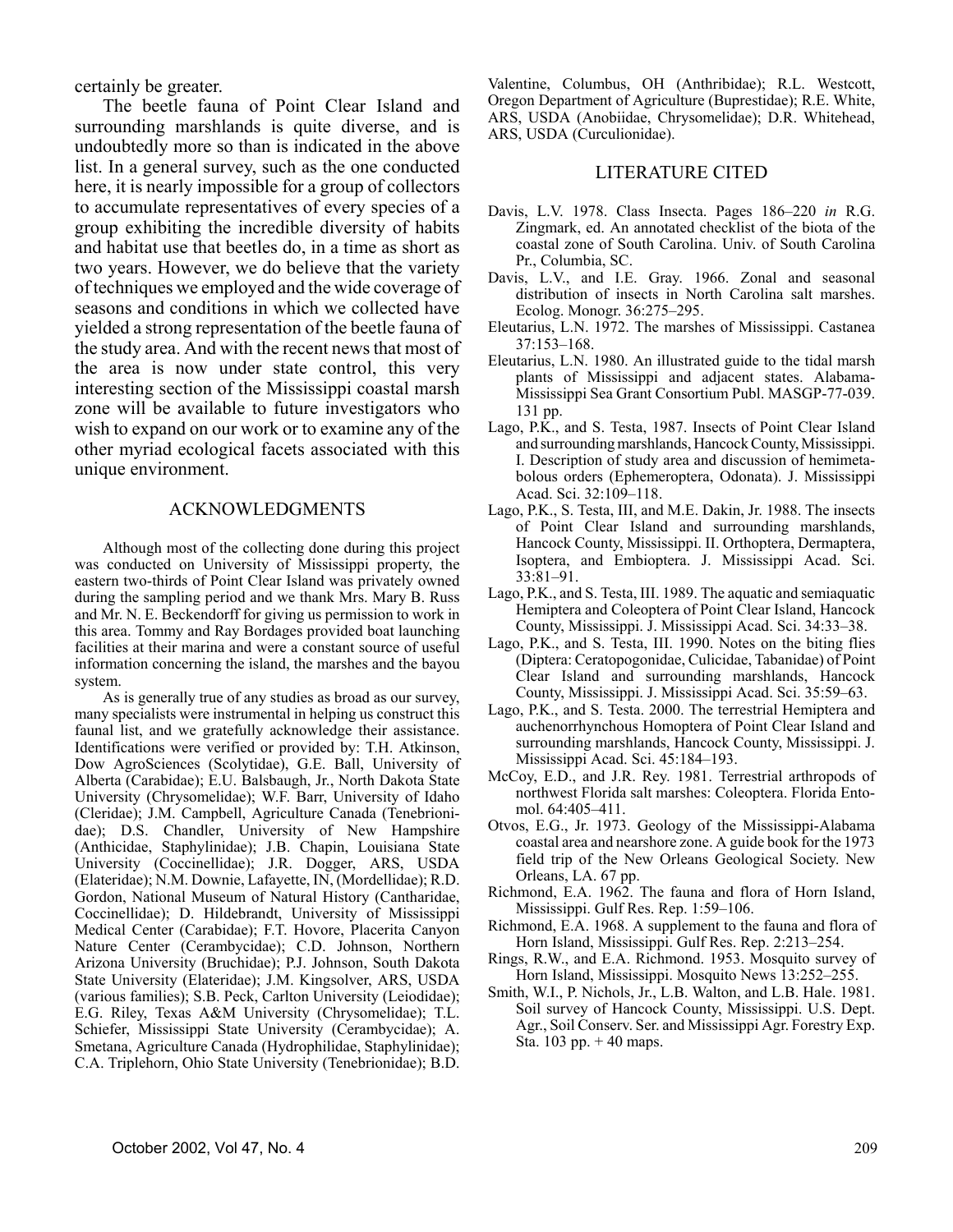# **President's Column**

I am looking forward to a large and exciting meeting in Hattiesburg in February and hope you and your students are making plans to join us. The annual meeting is always a good place for students to present their work and look at the possibilities of graduate programs within the state. This also means that graduate departments should consider recruiting exhibits at the meeting. I know my department will be there!

I want to use my column this time to make a couple of appeals. First I want to appeal for a volunteer to serve as MAS corporate chair. The corporate chair is responsible for contacting businesses, industry, foundations, i.e. anyone that can provide support to the Academy. Margot Hall has served faithfully in this role for the past two years, but she would like to be replaced by someone with more interest and experience in working with the corporate sector. Please contact me at robert.bateman@usm.edu if you are willing to help the Academy in this way. This position is important to the long term financial health of the Academy.

My second appeal has to do with the state of science education at the precollege level in Mississippi Although there are certainly some excellent science and mathematics teachers in the junior high and high schools, we are all aware that there are many teachers teaching outside of their content area because of the lack of properly certified teachers. I am appealing to college students, undergraduate or graduate, majoring in an area of science to consider a career as a junior high or high school science teacher. The pay is getting better, you will always have a job, and you can make a major difference in the scientific literacy of the Mississippi population. Encourage someone you know, whether they are a college student or a retired scientist, to consider teaching science to these young people. They are, after all, our scientists of the future.—Bob Bateman

# **Executive Officer's Column**

Money is the root of all evil; money makes the world go around; money can't buy true happiness. Whatever. The essential point is that money always has our attention. This has never been more true these days in Mississippi and the country. If we're not in a recession, it is a pretty good imitation of one.

Things seem particularly bleak here because we never had enough money to start with. The Mississippi economy has been living off the casino float for some time and now those barges have sprung a leak. The Nissan benefits, while potentially substantial, are still in our future. We live off sales taxes in this state and, if people don't have enough confidence in their own financial affairs to spend money, the state doesn't have enough money to spend. However, we are not alone in our budgetary doldrums. Tennessee has been in the news lately and it's clear speaking with colleagues from other states that most are as bad off, if not worse, than us.

And yet perceptions play a large role in our predicament. Consider the state of science funding. Over the last few years, the budget of the NIH has been doubled; there are clear plans to do the same with the National Science Foundation. The US Department of Agriculture has greatly expanded its funding for research. EPA is getting a funding increase. In terms of national funding for science, we may actually be entering a golden age. Don't worry; Polly Anna is not inhabiting the Executive Officer position. I also recognize that much of the new funding is not generally available and does not help us in Mississippi. Nevertheless, there is science money out there and it will help our broad discipline of science. Our problem is to bring some money to focus on our science infrastructure in this state.

There is no question that attendance at our meetings has been hurt a little by economic problems. However, we have not experienced a particularly large decrease and we would like to attribute that to the vision of our scientists - you guys. We all see the need to keep communicating with our peers and educating our students. While money has been tight, the clever scientists in Mississippi have been developing clever ways to keep doing their good science. Let's all keep being clever and who knows what will happen when good times appear again. Just think about all that federal money just for the asking! (They may require a little detail like a good grant proposal, but, remember, you guys are CLEVER!)—John Boyle

# **Divisional Report Zoology and Entomology**

The Zoology and Entomological Division met on the morning of Friday, Feb. 22, 2002. During this sixty-sixth annual meeting of MAS, five oral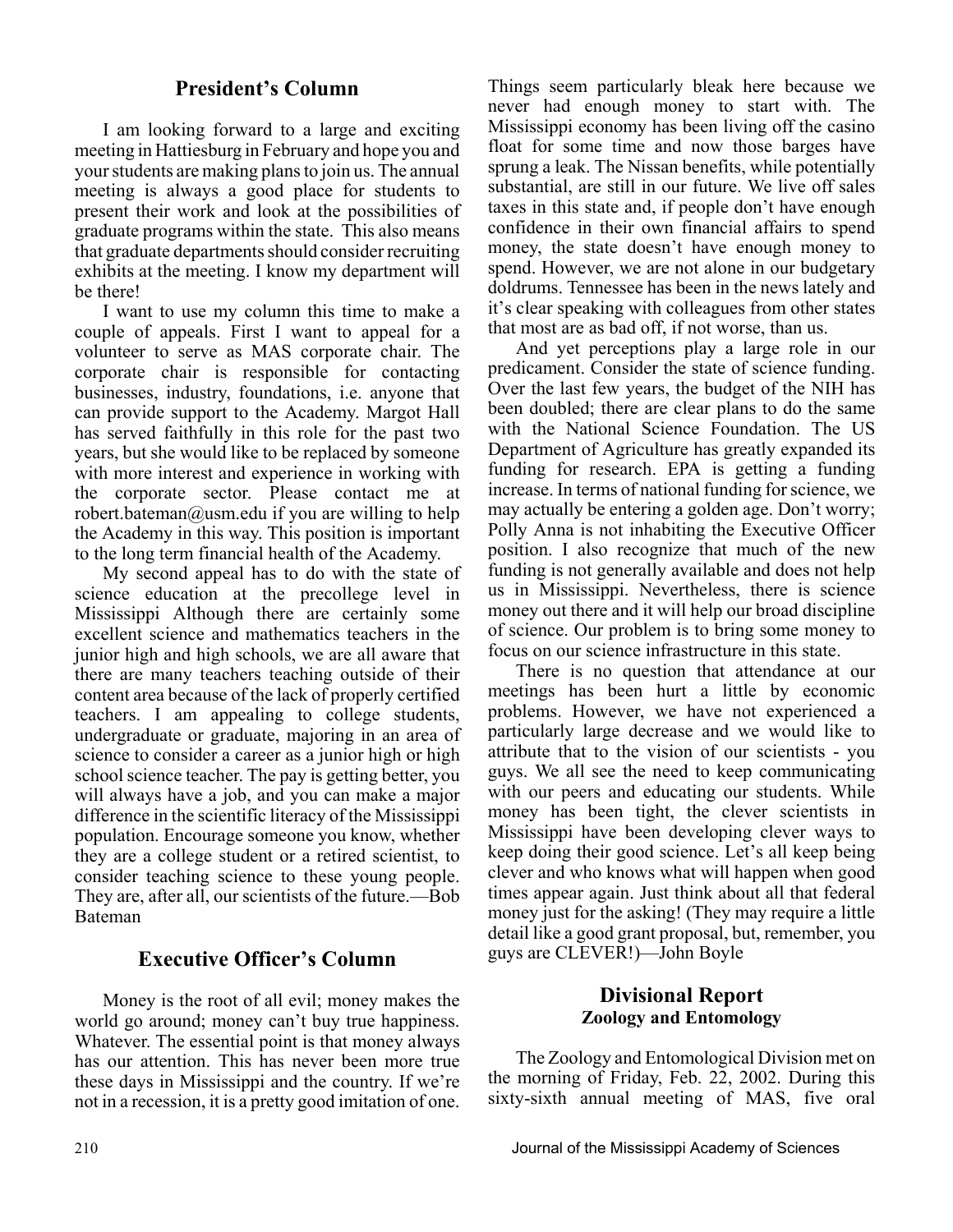presentations were made. This was a decreased from the previous years. In the year 2000, ten oral papers and one poster were presented. In 2001, five oral papers and three posters were presented. Faculty participation interest appears to have declined. Efforts will be made to resuscitate the interest in the future and involve more graduate students as well as undergraduate students. About 25 individuals attended the presentations. The papers presented were interesting and thought-provoking. The comments and questions from the captivated audience were relevant and beneficial.

At the business meeting of 1998, a suggestion

was made to create an annual award for the best student paper presentation. To date, this has not materialized. An effort will be made to get this started.

At the end of the divisional session, Dr. Alex D. W. Acholonu of Alcorn State University was elected as chair of the division and Dr. Elgenaid Hamadain of Jackson State University, was elected as the vicechair. Dr. Timothy C. Lockley of the U. S. D. A. was the immediate past chair.

It has been a pleasure to serve as the vice-chair and an honor to be elected as chair of the division.—Alex D.W. Acholonu

# **The Mississippi Junior Academy of Sciences**

# **Call for Papers**

Students in grades 9–12 are invited to submit research papers detailing their research projects to the Mississippi Junior Academy of Sciences Annual Research Paper Competition.

Deadline for Entry: December 13, 2002 (entries must be postmarked by this date)

Send entries to: Betsy Sullivan Mississippi Museum of Natural Science 2148 Riverside Drive Jackson, MS 39202

Competition Date and Location: February 13, 2003 University of Southern Mississippi and Hattiesburg Convention Center Hattiesburg, Mississippi

# **Call for Judges**

The MJAS is meeting as a part of Mississippi Academy of Sciences for the first time. We look forward to sharing the student's achievements with all MAS members. Judges are needed for the Mississippi Junior Academy of Sciences Annual Research Paper Competition.

> Three sets of judges are needed for the following areas: Written Paper Judging (December 18, 2002) Divisional Judging (February 13, 2002) Overall Competition Judging (February 13, 2002)

All MAS members interested in becoming a judge should contact: Betsy Sullivan Mississippi Museum of Natural Science 2148 Riverside Drive Jackson, MS 39202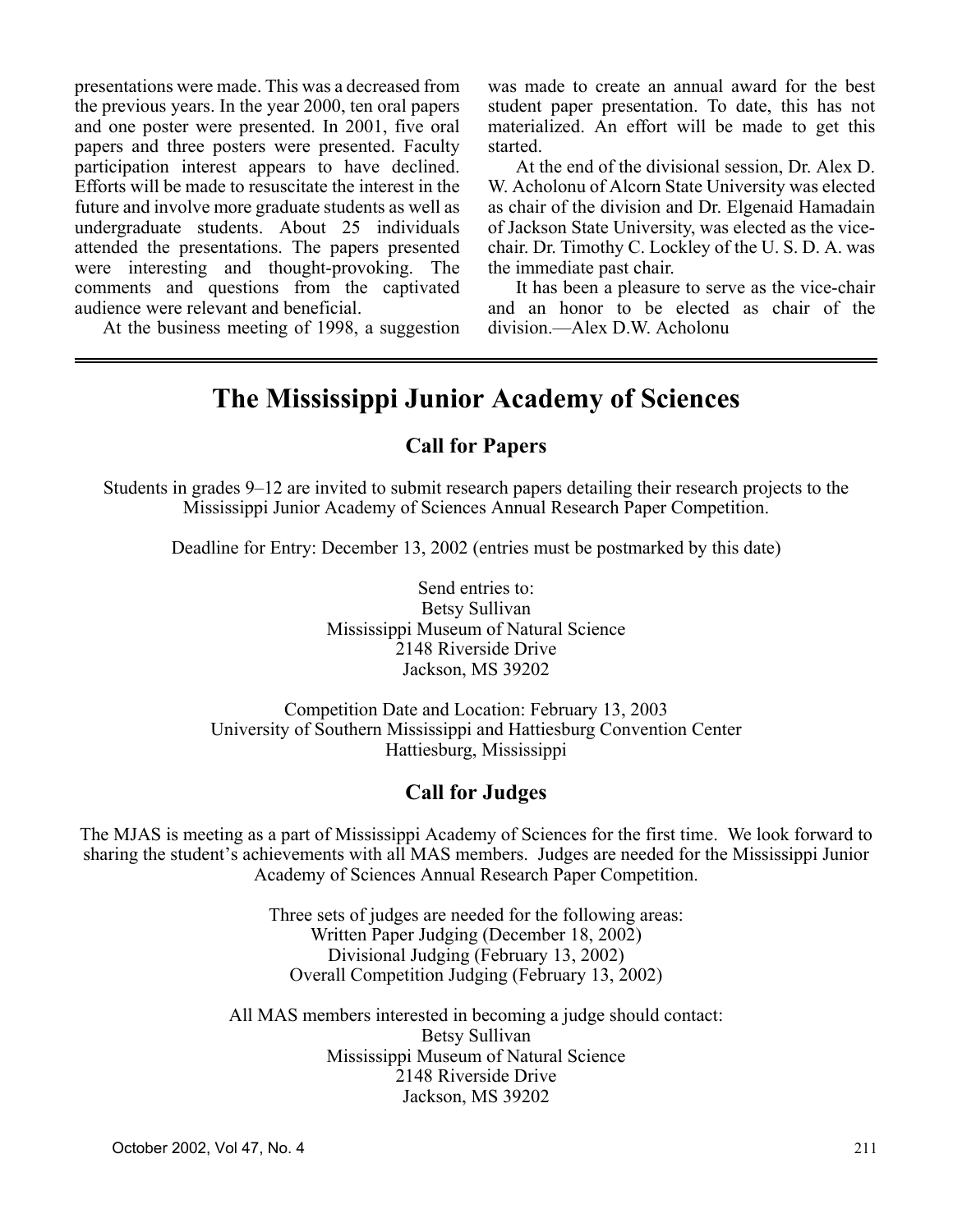

Telephone: (601) 354-7303 ext 124 E-mail: betsy.sullivan@mmns.state.ms.us

*The Awards and Resolutions Committee seeks nominations from the membership at large for awards to be presented at the Annual Meeting of the Mississippi Academy of Sciences:*

- ! **Outstanding Contributions to Science** Recognizes a member of the MAS whose research, teaching, or service to the community has significantly furthered the cause of science
- ! **Dudley F. Peeler Outstanding Contributions to the Mississippi Academy of Sciences Award (Peeler Award)**

Recognizes a member of the MAS for long-term service to the Academy itself.

- ! **Community/Junior College Science Teacher** Recognizes a member of the MAS with outstanding accomplishment in the teaching of science at the community or junior college level
- ! **Secondary Science Teacher** Recognizes a member of the MAS with outstanding accomplishment in the teaching of high school science

These awards recognize the exceptional contributions of fellow MAS colleagues. To nominate **a current MAS member** for any of these awards, please specify the award category and submit the following:

- a. **two supporting letters** from members of the Academy having firsthand knowledge of the nominee's accomplishments
	- ! Nominees for the **Outstanding Contributions to Science** should exhibit a commitment to the acquisition, dissemination, and application of scientific knowledge. An extensive research publication record by itself is not the only criterion on which nominations are considered.
	- ! Nominees for the **Peeler Award** should exhibit long-term, fundamental contributions toward the advancement of the Mississippi Academy of Sciences.
	- ! Nominations for either of the **Science Teacher Awards** must include a summary of the nominee's science teaching achievements as well as a summary of outstanding achievements of the nominee's students.
- b. **curriculum vitae of the nominee**
	- ! Include educational background, professional experience, current position and work address, and both daytime and evening phone numbers as well as any other information considered to be pertinent for a specific award.

# c. **additional letters of support** (optional)

! Letters of recommendation from persons who are not MAS members will be accepted but are not required.

> Send nominations to: Dr. Sarah Lea McGuire, Chair MAS Awards and Resolutions Committee Department of Biology, Post Office Box 150305 Millsaps College, Jackson, MS 39210

If you have questions or comments, please do not hesitate to contact the Chair at 601-974-1414 (phone),  $601-974-1401$  (FAX), or mcguisl $@$ millsaps.edu (email).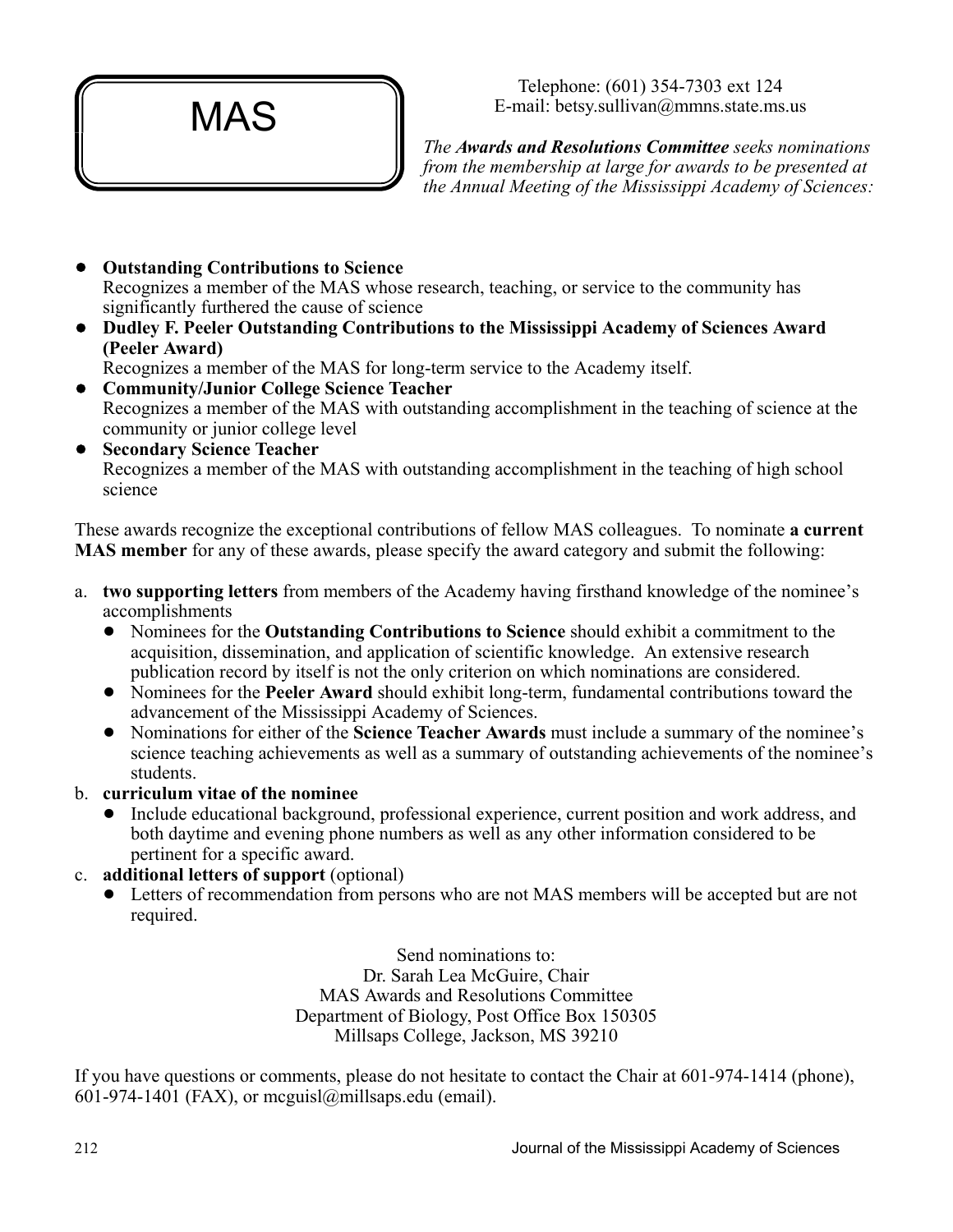# **DEADLINE FOR ALL NOMINATIONS IS DECEMBER 2, 2002**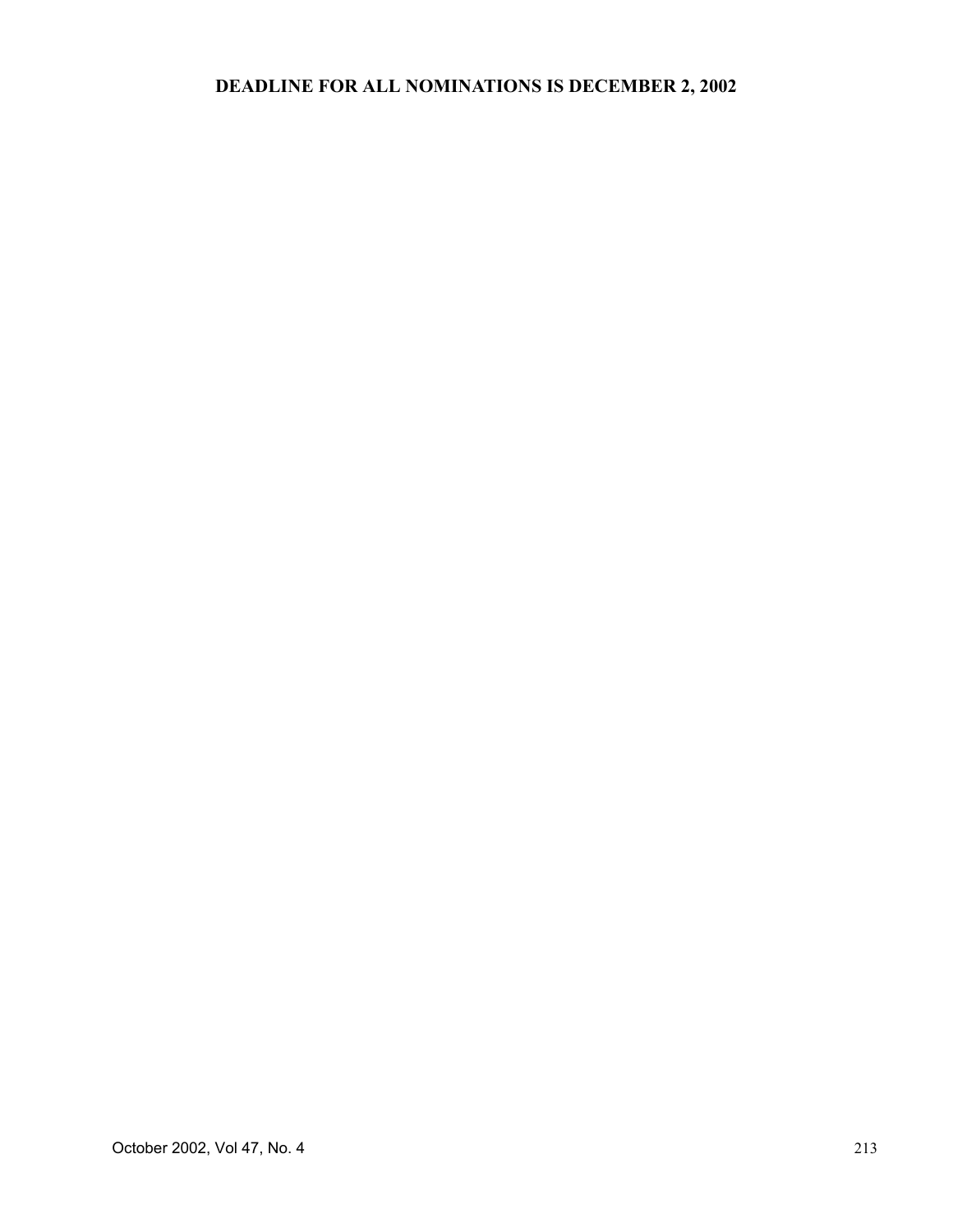#### **MISSISSIPPI ACADEMY OF SCIENCES ABSTRACT FORM/MEMBERSHIP FORM**

#### **ABSTRACT INFORMATION**

| (Presenter must be a current (i.e., 2003 membership dues must be paid) student member, regular member, or life member of the MAS)                                                                                                                                                                                                                                                                                                                                                                                                     |
|---------------------------------------------------------------------------------------------------------------------------------------------------------------------------------------------------------------------------------------------------------------------------------------------------------------------------------------------------------------------------------------------------------------------------------------------------------------------------------------------------------------------------------------|
|                                                                                                                                                                                                                                                                                                                                                                                                                                                                                                                                       |
| Check the division in which you are presenting<br><b>Agriculture and Plant Science</b><br>- Health Sciences<br>- Physics and Engineering<br>- Agriculture and Plant Science<br>- Cellular, Molecular and Dev. Biol.<br>- History and Philosophy of Science<br>- Psychology and Social Sciences<br>- Chemistry and Chem. Engineering<br>- Math., Computer Sci. and Statistics<br>_ Science Education<br>- Ecology and Evolutionary Biology<br>- Marine and Atmospheric Sciences<br>- Zoology and Entomology<br>- Geology and Geography |
| Type of presentation<br>- Poster presentation - Workshop<br>- Lecture presentation - Invited symposium<br>If the presenting author for this paper is also presenting in another division, please list the other division:<br>Audio-visual equipment needs<br>$\frac{1}{2}$ 2" x 2" slide projector<br>- Overhead projector<br>Other audio-visual equipment including computers and computer projection equipment must be provided by the speaker.                                                                                     |
| <b>MEMBERSHIP INFORMATION</b><br>New __ Renewal __<br>Mr. Ms. Dr.                                                                                                                                                                                                                                                                                                                                                                                                                                                                     |
| the contract of the contract of the contract of                                                                                                                                                                                                                                                                                                                                                                                                                                                                                       |
| PLEASE INDICATE DIVISION WITH WHICH YOU WISH TO BE AFFILIATED ___________________                                                                                                                                                                                                                                                                                                                                                                                                                                                     |
| Regular member \$25 Student member \$5 Life member \$250                                                                                                                                                                                                                                                                                                                                                                                                                                                                              |
| Educational \$150 Corporate Patron \$1000 Corporate Donor \$500                                                                                                                                                                                                                                                                                                                                                                                                                                                                       |
| <b>CHECKLIST</b><br>The following MUST be DONE:<br>-1. Enclose copy of abstract (even if abstract has been submitted electronically)<br>2. Complete and enclose abstract form /membership form(this form)<br>- 3. Enclose the following payments (make check payable to Mississippi Academy of Sciences):<br>S25 per abstract<br>\$25 regular membership fee OR \$5 student membership fee (2003 membership must be paid for abstract to be accepted)                                                                                 |
| In addition you MAY preregister at this time:<br>- Enclose the following payments:<br>_\$20 regular member (after 15 Jan.) __ \$12 regular member (Preregistration before Jan. 15, 2003)<br>S 5 student member (after 15 Jan.) S 5 student member (Preregistration before Jan. 15, 2003)<br>\$40 nonmember (Preregistration before Jan. 15, 2003)<br>S50 nonmember (after 15 Jan.)                                                                                                                                                    |

NOTE: **Abstracts that are resubmitted for changes will incur a \$10 resubmission fee. Late abstracts will be accepted with a \$10 late fee during November increased to \$25 after that. Late abstracts will be accepted only if there is room in the appropriate division.** They will be published in the April issue of the MAS JOURNAL.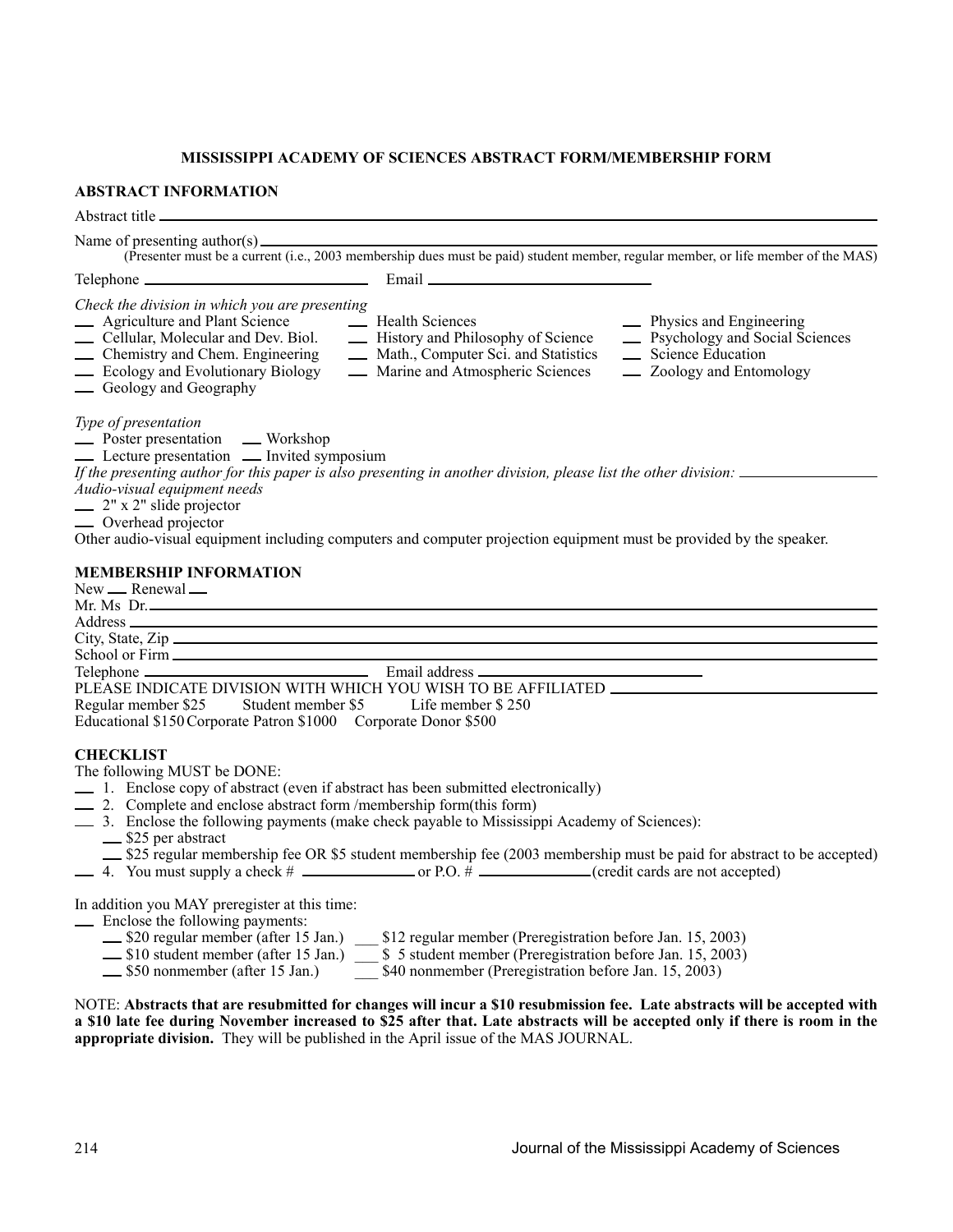## MISSISSIPPI ACADEMY OF SCIENCES—ABSTRACT INSTRUCTIONS PLEASE READ ALL INSTRUCTIONS BEFORE YOU SUBMIT YOUR ABSTRACT

- < Your paper may be presented orally or as a poster. Oral presentations are generally 15 minutes although some divisions allow more time. The speaker should limit a 15 minute presentation to 10–12 minutes to allow time for discussion; longer presentations should be limited accordingly. Instructions for poster presentations are given on the reverse side of this sheet.
- < Enclose a personal check, money order, institutional check, or purchase order for \$25 publication charge for each abstract to be published, payable to the Mississippi Academy of Sciences. The publication charge will be refunded if the abstract is not accepted.
- < The presenting author must be a member of the Academy at the time the paper/poster is presented. Payment for membership of the presenting author must accompany the abstract.
- < Attendance and participation at all sessions requires payment of registration.
- < Note that three separate fees are associated with submitting and presenting a paper at the annual meeting of the Mississippi Academy of Sciences. (1) An abstract fee is assessed to defray the cost of publishing abstracts and (2) a membership fee is assessed to defray the costs of running the Academy. (3) Preregistration payment (\$12 regular; \$5 student) may accompany the abstract, or you may elect to pay this fee before January  $15<sup>th</sup>$ , or pay full registration fees at the meeting.
- < Abstracts may be submitted by e-mail or entered directly through the MAS website. The URL is http://www.msacad.org. This abstract submission form and the appropriate fees should be sent by US mail even if the abstract has been submitted electronically.
- < Abstracts may be submitted as a WordPerfect, Word, ASCII, ANSI, or .RTF file on a PC readable diskette. *Formatting should be minimal*. This abstract submission form and the appropriate fees should be sent by US mail even if a diskette is used for the abstract.
- < Abstracts may be submitted typed or printed on clean white paper. Abstracts received in this form will be scanned into a computer. Leave ample margins and use a sanserif type font to help minimize errors in scanning.
- < **Abstracts that are resubmitted for changes will incur a \$10 resubmission fee.**
- < **Late abstracts will be accepted with a \$10 late fee during November increased to \$25 after that. Late abstracts will be accepted only if there is room in the appropriate division.** They will be published in the April issue of the MAS JOURNAL.
- < Submit your abstract and appropriate fees to the Abstracts' Editor, John Boyle, **TO BE RECEIVED NO LATER THAN NOVEMBER 1, 2002**.
- < Late abstracts will be accepted with a \$10 late fee and only if there is room in the appropriate division. They will be published in the April issue of the MAS journal.

Dr. John Boyle Mississippi State University Dept. of Biochemistry P.O. Drawer 9650 Mississippi State, MS 39762

# FORMAT FOR ABSTRACT

- < Your abstract should be informative, containing: (a) a sentence statement of the study's specific objectives, unless this is given in the title; (b) brief statement of methods, if pertinent; (c) summary of the results obtained; (d) statement of the conclusions. It is not satisfactory to state, "The results will be discussed."
- < Your abstract, including a concise, descriptive title, author(s), location where work was done, text and acknowledgment, may not exceed 250 words. **Excessively long abstracts will be truncated***.*
- < The title should be all capital letters. Use significant words descriptive of subject content.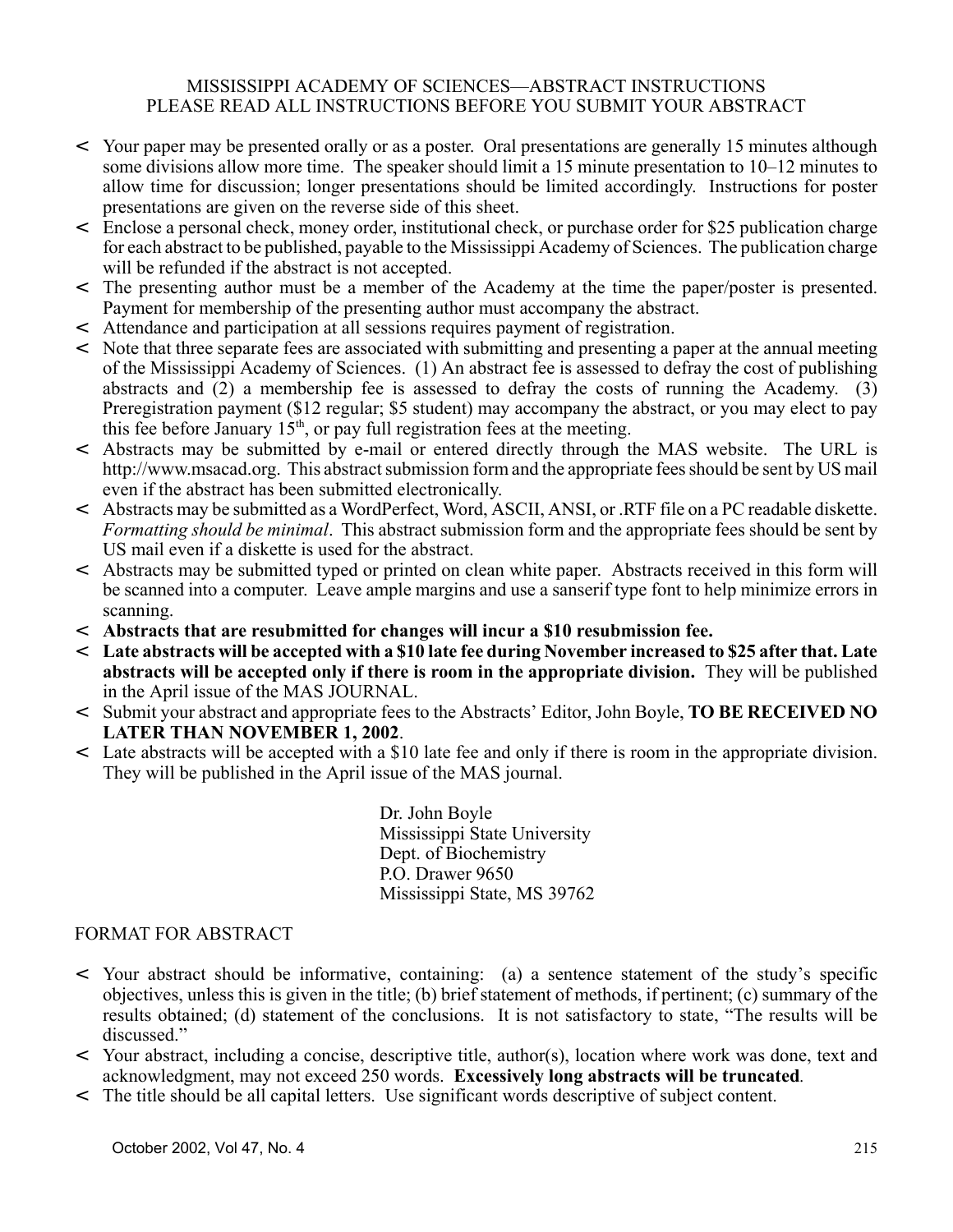- < Authors' names start a new line.
- < The institution where your research was done should include city, state, and zip code. Do not include institutional subdivisions such as department.
- < The abstract should be one paragraph, single spaced, starting with a 3-space indentation.
- < Use standard abbreviations for common units of measure. Other words to be abbreviated, such as chemical names, should be spelled out in full for the first use, followed by the abbreviation in parenthesis. Do not abbreviate in the abstract title.
- < Special symbols not on your printer or typewriter must be in black ink.
- < Use italics for scientific names of organisms.
- $\leq$  Begin authors' names on a new line. Place an asterisk  $(*)$  after the presenter(s), if there are multiple authors.
- < Use superscripts for institutional affiliations where necessary to avoid ambiguity.
- Refer to these examples as guides.

### EXAMPLES OF TITLES AND AUTHORS:

[single author, no ambiguity about designated speaker or affiliation]

AN EXPERIMENTAL MODEL FOR CHEMOTHERAPY ON DORMANT TUBERCULOUS INFECTION WITH PARTICULAR REFERENCE TO RIFAMPICIN

Joe E. Jones, Mississippi State University, Mississippi State, MS 39762

[two authors, one designated speaker, different

AN EXPERIMENTAL MODEL FOR CHEMOTHERAPY ON DORMANT TUBERCULOUS INFECTION WITH PARTICULAR REFERENCE TO RIFAMPICIN Joe E. Jones and Ralph A. Smith\*, Mississippi State University, Mississippi State, MS 39762 and University of Mississippi Medical Center, Jackson,

Abstract body starts here . . .

affiliations, but no ambiguity]

[two authors, both designated as speakers, different affiliations, but no ambiguity]

AN EXPERIMENTAL MODEL FOR CHEMOTHERAPY ON DORMANT TUBERCULOUS INFECTION WITH PARTICULAR REFERENCE TO RIFAMPICIN

Joe E. Jones\* and Ralph A. Smith\*, Mississippi State University, Mississippi State, MS 39762 and University of Mississippi Medical Center, Jackson, MS 39216

Abstract body starts here . . .

[three authors, one designated speaker, different affiliations]

AN EXPERIMENTAL MODEL FOR CHEMOTHERAPY ON DORMANT TUBERCULOUS INFECTION WITH PARTICULAR REFERENCE TO RIFAMPICIN Joe E. Jones<sup>1</sup>, Ralph A. Smith<sup>1\*</sup>, and Alice D. Doe<sup>2</sup>, <sup>1</sup>Mississippi State University, Mississippi State, MS 39762 and<sup>2</sup> University of Mississippi Medical Center, Jackson, MS 39216

Abstract body starts here . . .

MS 39216

Abstract body starts here . . .

# GUIDELINES FOR POSTER PRESENTATIONS

- < The Academy provides poster backboards. Each backboard is 34" high by 5' wide. Mount the poster on the board assigned to you by your Division Chairperson. Please do not draw, write, or use adhesive material on the boards. You must provide your own thumb tacks.
- < Lettering for your poster title should be at least 1" high and follow the format for your abstract. Lettering for your poster text should be at least 3/8" high.
- < Posters should be on display during the entire day during which their divisional poster session is scheduled. They must be removed at the end of that day.